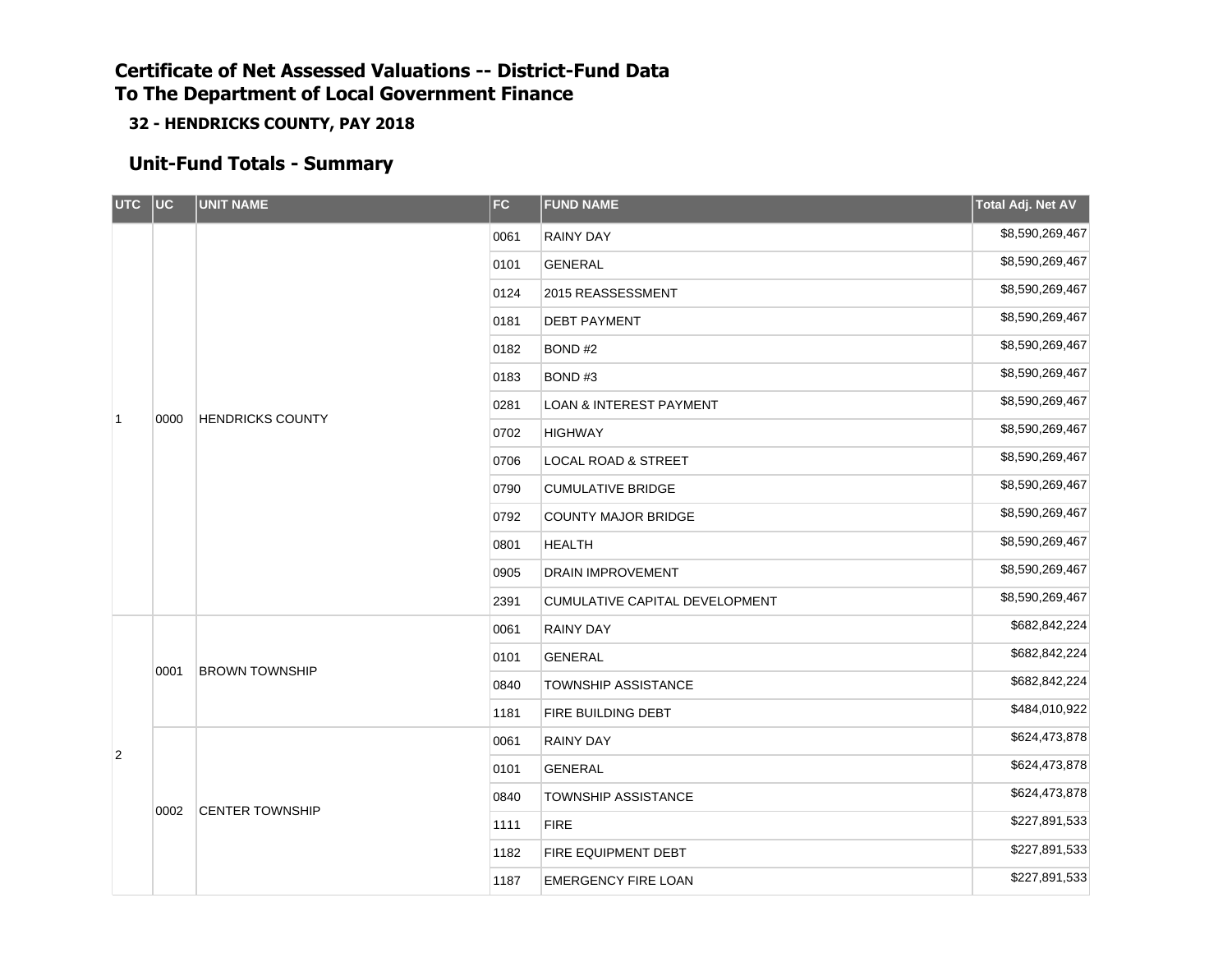| <b>UTC</b>     | $ $ UC | <b>UNIT NAME</b>          | <b>FC</b> | <b>FUND NAME</b>                  | Total Adj. Net AV |
|----------------|--------|---------------------------|-----------|-----------------------------------|-------------------|
|                | 0002   | <b>CENTER TOWNSHIP</b>    | 1190      | <b>CUMULATIVE FIRE (Township)</b> | \$227,891,533     |
|                |        | <b>CLAY TOWNSHIP</b>      | 0101      | <b>GENERAL</b>                    | \$112,869,821     |
|                |        |                           | 0840      | <b>TOWNSHIP ASSISTANCE</b>        | \$112,869,821     |
|                | 0003   |                           | 1111      | <b>FIRE</b>                       | \$89,029,489      |
|                |        |                           | 1187      | <b>EMERGENCY FIRE LOAN</b>        | \$89,029,489      |
|                |        |                           | 0061      | RAINY DAY                         | \$125,294,368     |
|                |        | <b>EEL RIVER TOWNSHIP</b> | 0101      | <b>GENERAL</b>                    | \$125,294,368     |
|                |        |                           | 0840      | <b>TOWNSHIP ASSISTANCE</b>        | \$125,294,368     |
|                | 0004   |                           | 1111      | <b>FIRE</b>                       | \$111,607,672     |
|                |        |                           | 1182      | FIRE EQUIPMENT DEBT               | \$111,607,672     |
|                |        |                           | 1190      | <b>CUMULATIVE FIRE (Township)</b> | \$111,607,672     |
|                |        | <b>FRANKLIN TOWNSHIP</b>  | 0101      | <b>GENERAL</b>                    | \$88,193,949      |
| $\overline{2}$ |        |                           | 0840      | <b>TOWNSHIP ASSISTANCE</b>        | \$88,193,949      |
|                | 0005   |                           | 1111      | <b>FIRE</b>                       | \$78,766,649      |
|                |        |                           | 1190      | <b>CUMULATIVE FIRE (Township)</b> | \$78,766,649      |
|                |        |                           | 0061      | <b>RAINY DAY</b>                  | \$2,121,969,824   |
|                |        |                           | 0101      | <b>GENERAL</b>                    | \$2,121,969,824   |
|                | 0006   | <b>GUILFORD TOWNSHIP</b>  | 0840      | TOWNSHIP ASSISTANCE               | \$2,121,969,824   |
|                |        |                           | 1111      | <b>FIRE</b>                       | \$259,306,822     |
|                |        |                           | 1312      | <b>RECREATION</b>                 | \$2,121,969,824   |
|                |        |                           | 0061      | <b>RAINY DAY</b>                  | \$329,580,062     |
|                |        |                           | 0101      | <b>GENERAL</b>                    | \$329,580,062     |
|                | 0007   | <b>LIBERTY TOWNSHIP</b>   | 0840      | TOWNSHIP ASSISTANCE               | \$329,580,062     |
|                |        |                           | 1111      | <b>FIRE</b>                       | \$295,289,131     |
|                | 0008   | <b>LINCOLN TOWNSHIP</b>   | 0061      | <b>RAINY DAY</b>                  | \$1,487,077,955   |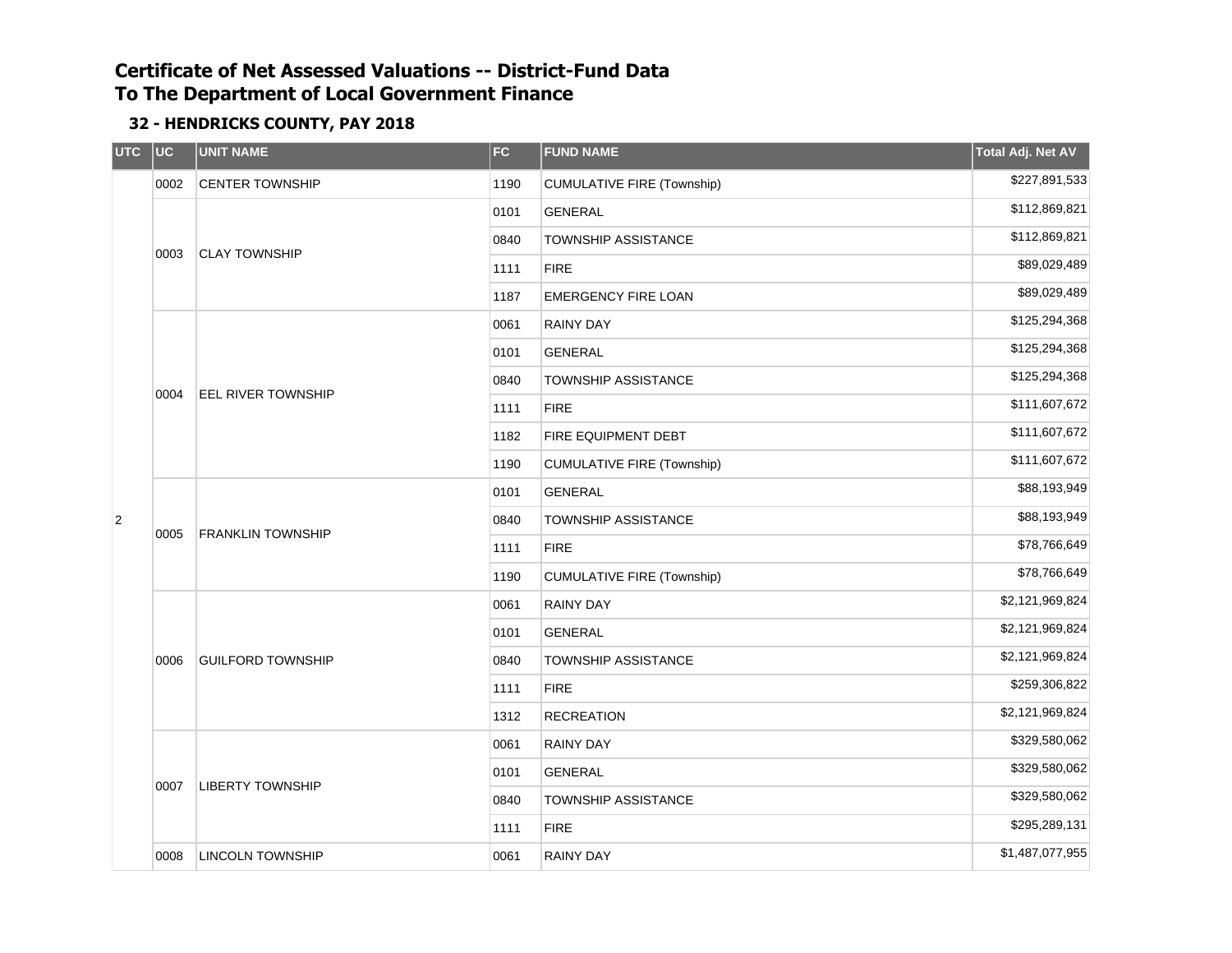| UTC UC         |      | <b>UNIT NAME</b>           | FC   | <b>FUND NAME</b>                                  | Total Adj. Net AV |
|----------------|------|----------------------------|------|---------------------------------------------------|-------------------|
|                |      |                            | 0101 | <b>GENERAL</b>                                    | \$1,487,077,955   |
|                |      |                            | 0840 | <b>TOWNSHIP ASSISTANCE</b>                        | \$1,487,077,955   |
|                | 0008 | <b>LINCOLN TOWNSHIP</b>    | 1182 | FIRE EQUIPMENT DEBT                               | \$392,052,175     |
|                |      |                            | 1312 | <b>RECREATION</b>                                 | \$392,052,175     |
|                |      | <b>MARION TOWNSHIP</b>     | 0061 | <b>RAINY DAY</b>                                  | \$123,229,784     |
|                |      |                            | 0101 | <b>GENERAL</b>                                    | \$123,229,784     |
|                | 0009 |                            | 0840 | <b>TOWNSHIP ASSISTANCE</b>                        | \$123,229,784     |
|                |      |                            | 1111 | <b>FIRE</b>                                       | \$123,229,784     |
|                |      |                            | 0061 | <b>RAINY DAY</b>                                  | \$345,306,348     |
|                |      | <b>MIDDLE TOWNSHIP</b>     | 0101 | <b>GENERAL</b>                                    | \$345,306,348     |
|                | 0010 |                            | 0840 | <b>TOWNSHIP ASSISTANCE</b>                        | \$345,306,348     |
|                |      |                            | 8604 | SPECL FIRE PROTECTION TERRITORY GENERAL           | \$328,238,443     |
| $\overline{2}$ |      |                            | 8692 | SPECL FIRE PROTECTION TERRITORY EQUIPMENT REPLACE | \$328,238,443     |
|                |      | <b>UNION TOWNSHIP</b>      | 0061 | <b>RAINY DAY</b>                                  | \$106,945,037     |
|                |      |                            | 0101 | <b>GENERAL</b>                                    | \$106,945,037     |
|                | 0011 |                            | 0840 | <b>TOWNSHIP ASSISTANCE</b>                        | \$106,945,037     |
|                |      |                            | 1111 | <b>FIRE</b>                                       | \$88,860,753      |
|                |      |                            | 1190 | <b>CUMULATIVE FIRE (Township)</b>                 | \$88,860,753      |
|                |      |                            | 0061 | <b>RAINY DAY</b>                                  | \$2,442,486,217   |
|                |      |                            | 0101 | <b>GENERAL</b>                                    | \$2,442,486,217   |
|                |      |                            | 0840 | <b>TOWNSHIP ASSISTANCE</b>                        | \$2,442,486,217   |
|                | 0012 | <b>WASHINGTON TOWNSHIP</b> | 1111 | <b>FIRE</b>                                       | \$2,165,828,878   |
|                |      |                            | 1182 | FIRE EQUIPMENT DEBT                               | \$2,165,828,878   |
|                |      |                            | 1187 | <b>EMERGENCY FIRE LOAN</b>                        | \$2,165,828,878   |
|                |      |                            | 1190 | <b>CUMULATIVE FIRE (Township)</b>                 | \$2,165,828,878   |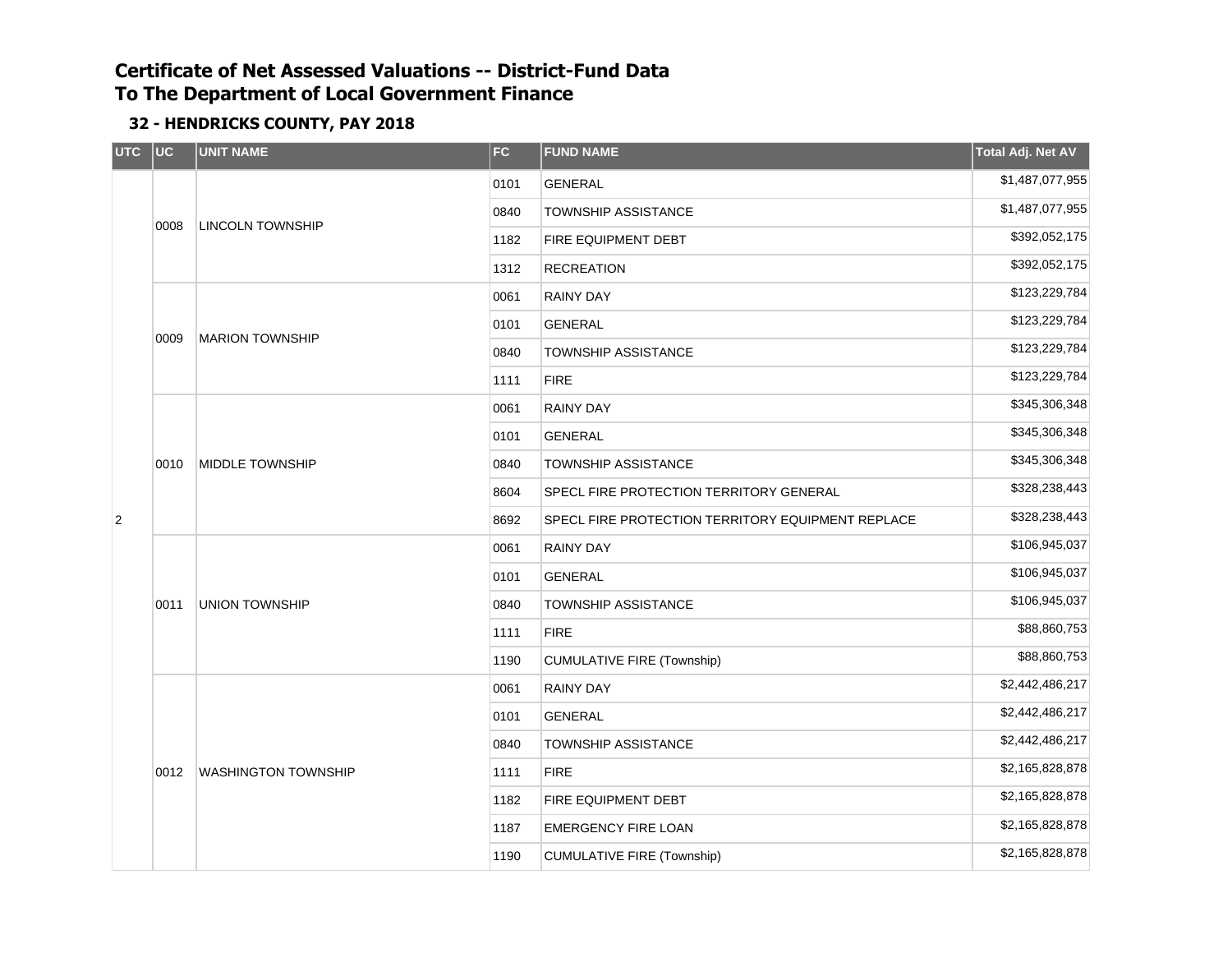| UTC UC         |      | <b>UNIT NAME</b>             | <b>FC</b> | <b>FUND NAME</b>                                  | <b>Total Adj. Net AV</b> |
|----------------|------|------------------------------|-----------|---------------------------------------------------|--------------------------|
|                |      |                              | 1312      | <b>RECREATION</b>                                 | \$2,442,486,217          |
| $\overline{2}$ | 0012 | <b>WASHINGTON TOWNSHIP</b>   | 1380      | PARK BOND                                         | \$2,442,486,217          |
|                |      |                              | 0061      | <b>RAINY DAY</b>                                  | \$1,322,534,387          |
|                |      |                              | 0101      | <b>GENERAL</b>                                    | \$1,322,534,387          |
|                |      |                              | 0180      | <b>DEBT SERVICE</b>                               | \$1,322,534,387          |
|                |      |                              | 0182      | BOND#2                                            | \$1,322,534,387          |
|                |      | <b>BROWNSBURG CIVIL TOWN</b> | 0183      | BOND#3                                            | \$1,322,534,387          |
|                |      |                              | 0342      | POLICE PENSION                                    | \$1,322,534,387          |
|                | 0502 |                              | 0706      | LOCAL ROAD & STREET                               | \$1,322,534,387          |
|                |      |                              | 0708      | <b>MOTOR VEHICLE HIGHWAY</b>                      | \$1,322,534,387          |
|                |      |                              | 1181      | FIRE BUILDING DEBT                                | \$1,322,534,387          |
|                |      |                              | 2379      | CUMULATIVE CAPITAL IMP (CIG TAX)                  | \$1,322,534,387          |
|                |      |                              | 2391      | CUMULATIVE CAPITAL DEVELOPMENT                    | \$1,322,534,387          |
| 3              |      |                              | 8604      | SPECL FIRE PROTECTION TERRITORY GENERAL           | \$2,198,597,484          |
|                |      |                              | 8692      | SPECL FIRE PROTECTION TERRITORY EQUIPMENT REPLACE | \$2,198,597,484          |
|                |      |                              | 0061      | <b>RAINY DAY</b>                                  | \$2,125,188,206          |
|                |      |                              | 0101      | <b>GENERAL</b>                                    | \$2,125,188,206          |
|                |      |                              | 0283      | LEASE RENTAL PAYMENT                              | \$2,125,188,206          |
|                |      |                              | 0341      | <b>FIRE PENSION</b>                               | \$2,125,188,206          |
|                |      |                              | 0342      | POLICE PENSION                                    | \$2,125,188,206          |
|                | 0503 | PLAINFIELD CIVIL TOWN        | 0706      | <b>LOCAL ROAD &amp; STREET</b>                    | \$2,125,188,206          |
|                |      |                              | 0708      | MOTOR VEHICLE HIGHWAY                             | \$2,125,188,206          |
|                |      |                              | 1303      | <b>PARK</b>                                       | \$2,125,188,206          |
|                |      |                              | 1380      | PARK BOND                                         | \$2,125,188,206          |
|                |      |                              | 2379      | CUMULATIVE CAPITAL IMP (CIG TAX)                  | \$2,125,188,206          |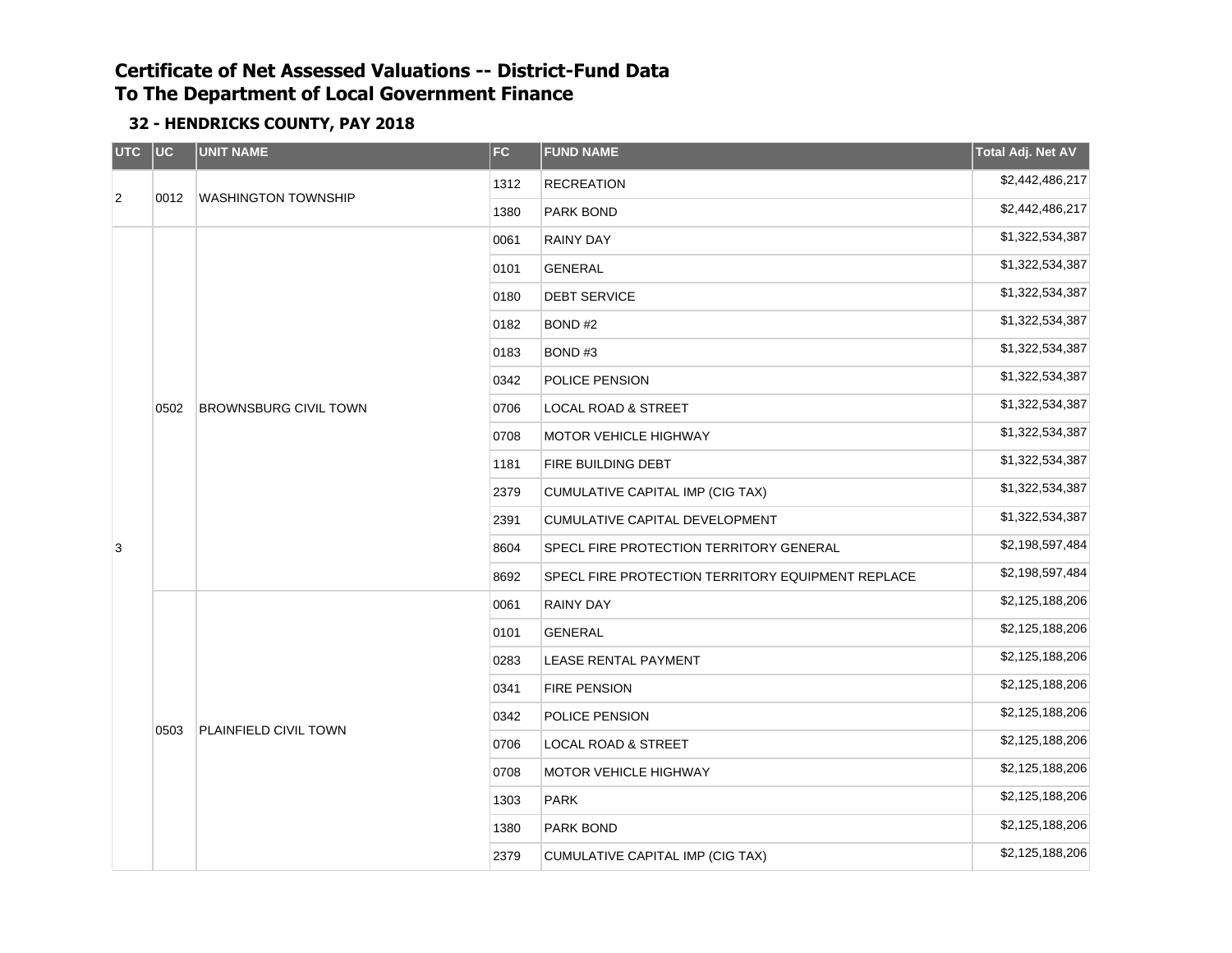| UTC UC |      | <b>UNIT NAME</b>                                                   | FC                                       | <b>FUND NAME</b>                                  | Total Adj. Net AV |
|--------|------|--------------------------------------------------------------------|------------------------------------------|---------------------------------------------------|-------------------|
|        |      |                                                                    | 2390                                     | CUMULATIVE CAPITAL IMP (RATE)                     | \$2,125,188,206   |
|        |      |                                                                    | 2391                                     | CUMULATIVE CAPITAL DEVELOPMENT                    | \$2,125,188,206   |
|        | 0503 | PLAINFIELD CIVIL TOWN                                              | 8604                                     | SPECL FIRE PROTECTION TERRITORY GENERAL           | \$2,384,495,028   |
|        |      |                                                                    | 8692                                     | SPECL FIRE PROTECTION TERRITORY EQUIPMENT REPLACE | \$2,384,495,028   |
|        |      | <b>JAMESTOWN CIVIL TOWN</b>                                        | 0061                                     | <b>RAINY DAY</b>                                  | \$1,068,840       |
|        |      |                                                                    | 0101                                     | <b>GENERAL</b>                                    | \$1,068,840       |
|        |      |                                                                    | 0706                                     | <b>LOCAL ROAD &amp; STREET</b>                    | \$1,068,840       |
|        | 0537 |                                                                    | 0708                                     | <b>MOTOR VEHICLE HIGHWAY</b>                      | \$1,068,840       |
|        |      |                                                                    | 1191                                     | <b>CUMULATIVE FIRE SPECIAL</b>                    | \$1,068,840       |
|        |      |                                                                    | 2379<br>CUMULATIVE CAPITAL IMP (CIG TAX) |                                                   | \$1,068,840       |
|        |      | 2391<br>CUMULATIVE CAPITAL DEVELOPMENT<br><b>RAINY DAY</b><br>0061 |                                          | \$1,068,840                                       |                   |
|        |      | AMO CIVIL TOWN                                                     |                                          |                                                   | \$9,042,674       |
| 3      | 0659 |                                                                    | 0101                                     | <b>GENERAL</b>                                    | \$9,042,674       |
|        |      |                                                                    | 0706                                     | <b>LOCAL ROAD &amp; STREET</b>                    | \$9,042,674       |
|        |      |                                                                    | 0708                                     | MOTOR VEHICLE HIGHWAY                             | \$9,042,674       |
|        |      |                                                                    | 2379                                     | CUMULATIVE CAPITAL IMP (CIG TAX)                  | \$9,042,674       |
|        |      |                                                                    | 0101                                     | <b>GENERAL</b>                                    | \$24,756,171      |
|        |      | <b>CLAYTON CIVIL TOWN</b>                                          | 0706                                     | <b>LOCAL ROAD &amp; STREET</b>                    | \$24,756,171      |
|        | 0660 |                                                                    | 0708                                     | \$24,756,171<br>MOTOR VEHICLE HIGHWAY             |                   |
|        |      |                                                                    | 2379                                     | CUMULATIVE CAPITAL IMP (CIG TAX)                  | \$24,756,171      |
|        |      |                                                                    | 0061                                     | <b>RAINY DAY</b>                                  | \$14,797,658      |
|        |      |                                                                    | 0101                                     | <b>GENERAL</b>                                    | \$14,797,658      |
|        | 0661 | <b>COATSVILLE CIVIL TOWN</b>                                       | 0706                                     | <b>LOCAL ROAD &amp; STREET</b>                    | \$14,797,658      |
|        |      |                                                                    | 0708                                     | <b>MOTOR VEHICLE HIGHWAY</b>                      | \$14,797,658      |
|        |      |                                                                    | 0907                                     | <b>STORM SEWER</b>                                | \$14,797,658      |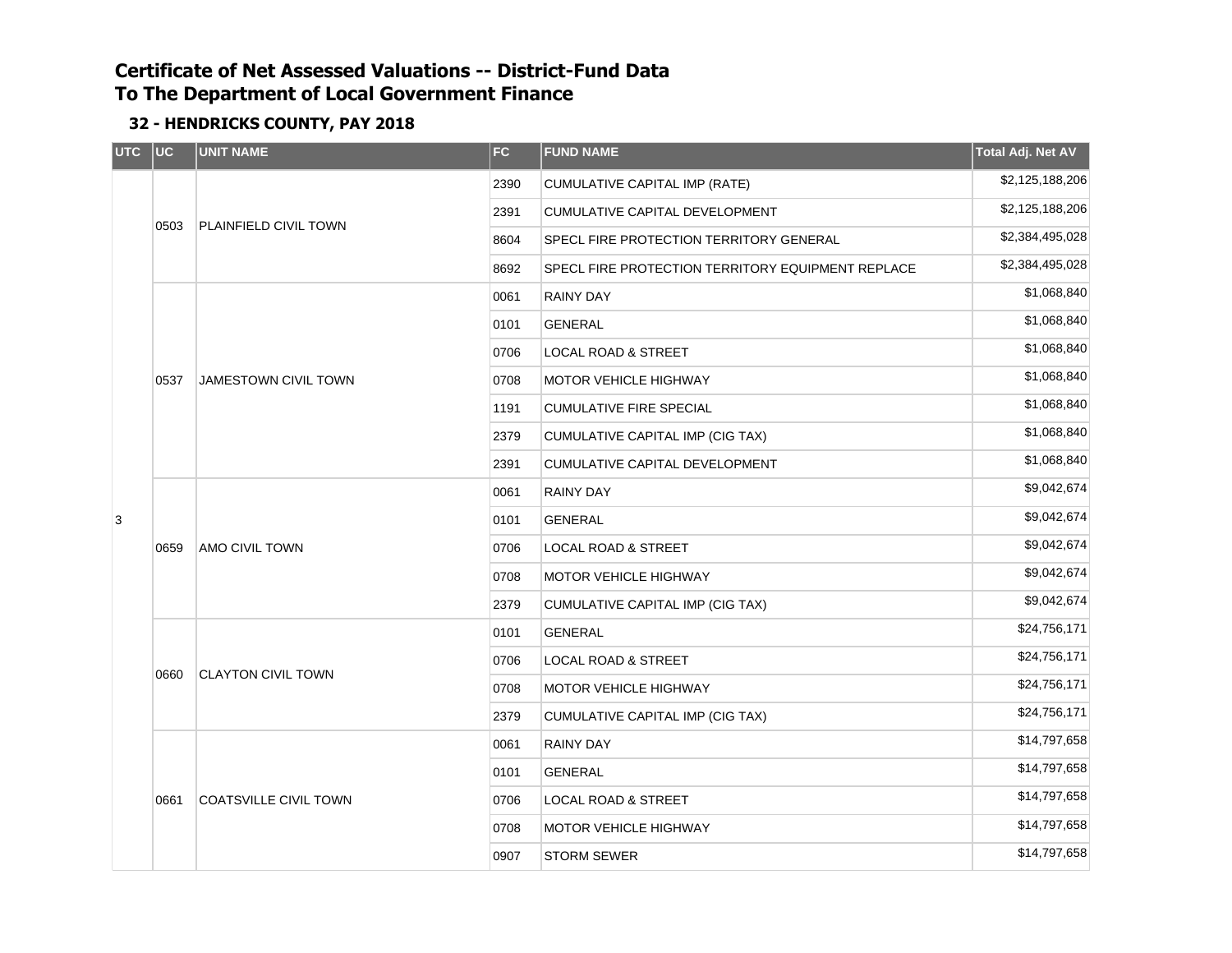| <b>UTC</b> | $ $ UC | <b>UNIT NAME</b>            | <b>FC</b> | <b>FUND NAME</b>                 | Total Adj. Net AV |
|------------|--------|-----------------------------|-----------|----------------------------------|-------------------|
|            |        |                             | 0061      | <b>RAINY DAY</b>                 | \$408,639,840     |
|            |        |                             | 0101      | GENERAL                          | \$408,639,840     |
|            |        |                             | 0180      | <b>DEBT SERVICE</b>              | \$408,639,840     |
|            |        |                             | 0706      | <b>LOCAL ROAD &amp; STREET</b>   | \$408,639,840     |
|            | 0662   | DANVILLE CIVIL TOWN         | 0708      | MOTOR VEHICLE HIGHWAY            | \$408,639,840     |
|            |        |                             | 1380      | PARK BOND                        | \$408,639,840     |
|            |        |                             | 2379      | CUMULATIVE CAPITAL IMP (CIG TAX) | \$408,639,840     |
|            |        |                             | 2391      | CUMULATIVE CAPITAL DEVELOPMENT   | \$408,639,840     |
|            |        |                             | 0061      | <b>RAINY DAY</b>                 | \$18,084,284      |
|            |        | <b>LIZTON CIVIL TOWN</b>    | 0101      | GENERAL                          | \$18,084,284      |
|            |        |                             | 0706      | LOCAL ROAD & STREET              | \$18,084,284      |
|            | 0663   |                             | 0708      | MOTOR VEHICLE HIGHWAY            | \$18,084,284      |
| 3          |        |                             | 2379      | CUMULATIVE CAPITAL IMP (CIG TAX) | \$18,084,284      |
|            |        |                             | 2391      | CUMULATIVE CAPITAL DEVELOPMENT   | \$18,084,284      |
|            |        |                             | 0101      | <b>GENERAL</b>                   | \$12,617,856      |
|            |        | NORTH SALEM CIVIL TOWN      | 0706      | <b>LOCAL ROAD &amp; STREET</b>   | \$12,617,856      |
|            | 0664   |                             | 0708      | MOTOR VEHICLE HIGHWAY            | \$12,617,856      |
|            |        |                             | 2379      | CUMULATIVE CAPITAL IMP (CIG TAX) | \$12,617,856      |
|            |        |                             | 0061      | <b>RAINY DAY</b>                 | \$148,395,918     |
|            |        |                             | 0101      | <b>GENERAL</b>                   | \$148,395,918     |
|            |        |                             | 0706      | <b>LOCAL ROAD &amp; STREET</b>   | \$148,395,918     |
|            | 0665   | <b>PITTSBORO CIVIL TOWN</b> | 0708      | <b>MOTOR VEHICLE HIGHWAY</b>     | \$148,395,918     |
|            |        |                             | 1303      | <b>PARK</b>                      | \$148,395,918     |
|            |        |                             | 2379      | CUMULATIVE CAPITAL IMP (CIG TAX) | \$148,395,918     |
|            |        |                             | 2391      | CUMULATIVE CAPITAL DEVELOPMENT   | \$148,395,918     |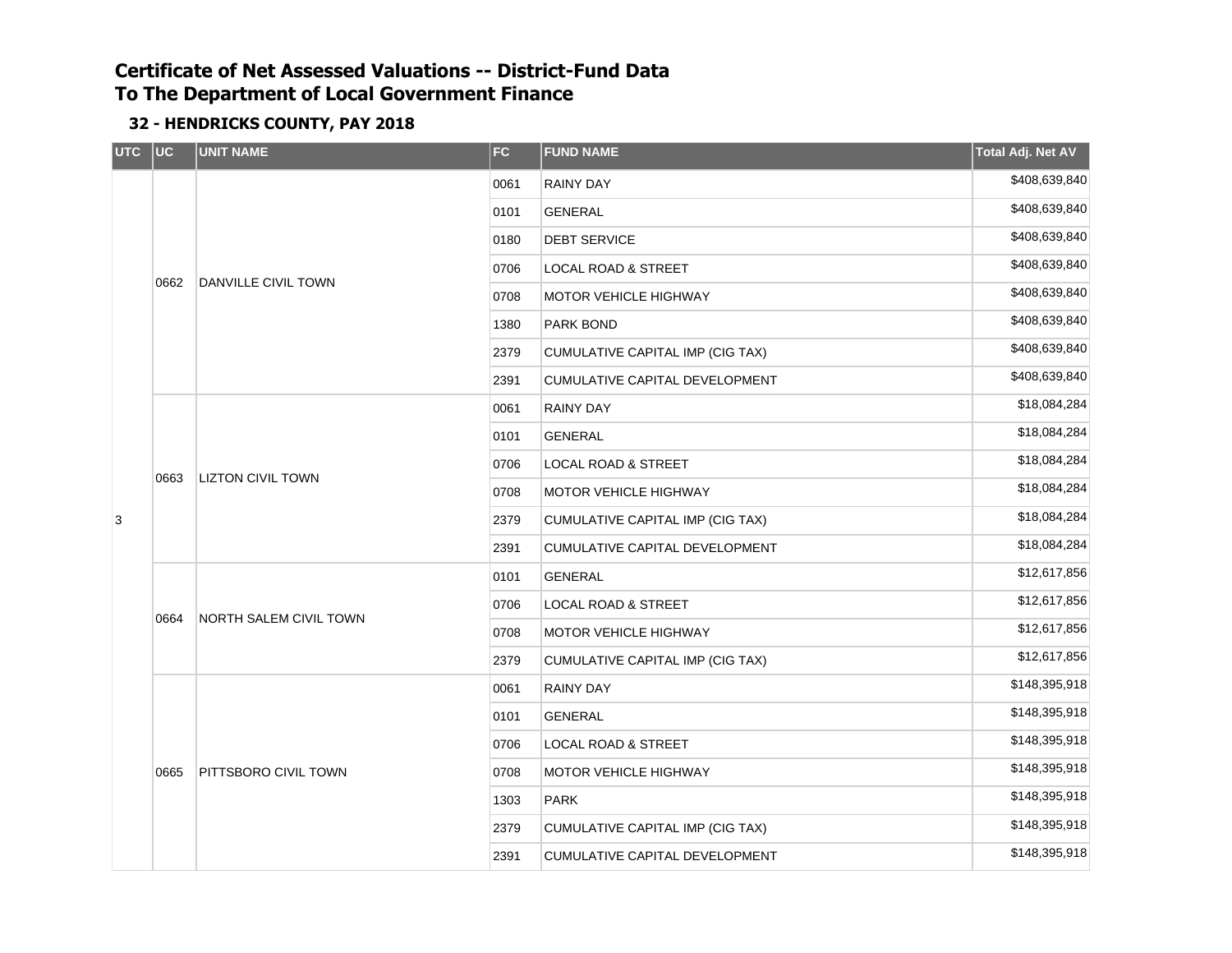| UTC | $ $ UC | <b>UNIT NAME</b>                                 | <b>FC</b> | <b>FUND NAME</b>                 | Total Adj. Net AV |
|-----|--------|--------------------------------------------------|-----------|----------------------------------|-------------------|
|     |        |                                                  | 0101      | <b>GENERAL</b>                   | \$9,427,300       |
|     |        | <b>STILESVILLE CIVIL TOWN</b>                    | 0706      | LOCAL ROAD & STREET              | \$9,427,300       |
|     | 0666   |                                                  | 0708      | <b>MOTOR VEHICLE HIGHWAY</b>     | \$9,427,300       |
|     |        |                                                  | 2379      | CUMULATIVE CAPITAL IMP (CIG TAX) | \$9,427,300       |
|     |        |                                                  | 2391      | CUMULATIVE CAPITAL DEVELOPMENT   | \$9,427,300       |
| 3   |        |                                                  | 0061      | RAINY DAY                        | \$1,028,588,444   |
|     |        |                                                  | 0101      | <b>GENERAL</b>                   | \$1,028,588,444   |
|     |        |                                                  | 0181      | <b>DEBT PAYMENT</b>              | \$1,028,588,444   |
|     | 0969   | <b>AVON CIVIL TOWN</b>                           | 0706      | LOCAL ROAD & STREET              | \$1,028,588,444   |
|     |        |                                                  | 0708      | <b>MOTOR VEHICLE HIGHWAY</b>     | \$1,028,588,444   |
|     |        |                                                  | 2379      | CUMULATIVE CAPITAL IMP (CIG TAX) | \$1,028,588,444   |
|     |        |                                                  | 2391      | CUMULATIVE CAPITAL DEVELOPMENT   | \$1,028,588,444   |
|     |        | NORTHWEST HENDRICKS SCHOOL<br><b>CORPORATION</b> | 0061      | <b>RAINY DAY</b>                 | \$577,545,753     |
|     |        |                                                  | 0101      | <b>GENERAL</b>                   | \$577,545,753     |
|     |        |                                                  | 0180      | <b>DEBT SERVICE</b>              | \$577,545,753     |
|     | 3295   |                                                  | 0186      | SCHOOL PENSION DEBT              | \$577,545,753     |
|     |        |                                                  | 1214      | CAPITAL PROJECTS (School)        | \$577,545,753     |
|     |        |                                                  | 6301      | <b>TRANSPORTATION</b>            | \$577,545,753     |
| 4   |        |                                                  | 6302      | <b>BUS REPLACEMENT</b>           | \$577,545,753     |
|     |        |                                                  | 0101      | <b>GENERAL</b>                   | \$2,169,920,179   |
|     |        |                                                  | 0180      | <b>DEBT SERVICE</b>              | \$2,169,920,179   |
|     |        | BROWNSBURG COMMUNITY SCHOOL                      | 0186      | SCHOOL PENSION DEBT              | \$2,169,920,179   |
|     | 3305   | CORPORATION                                      | 1214      | CAPITAL PROJECTS (School)        | \$2,169,920,179   |
|     |        |                                                  | 6301      | <b>TRANSPORTATION</b>            | \$2,169,920,179   |
|     |        |                                                  | 6302      | <b>BUS REPLACEMENT</b>           | \$2,169,920,179   |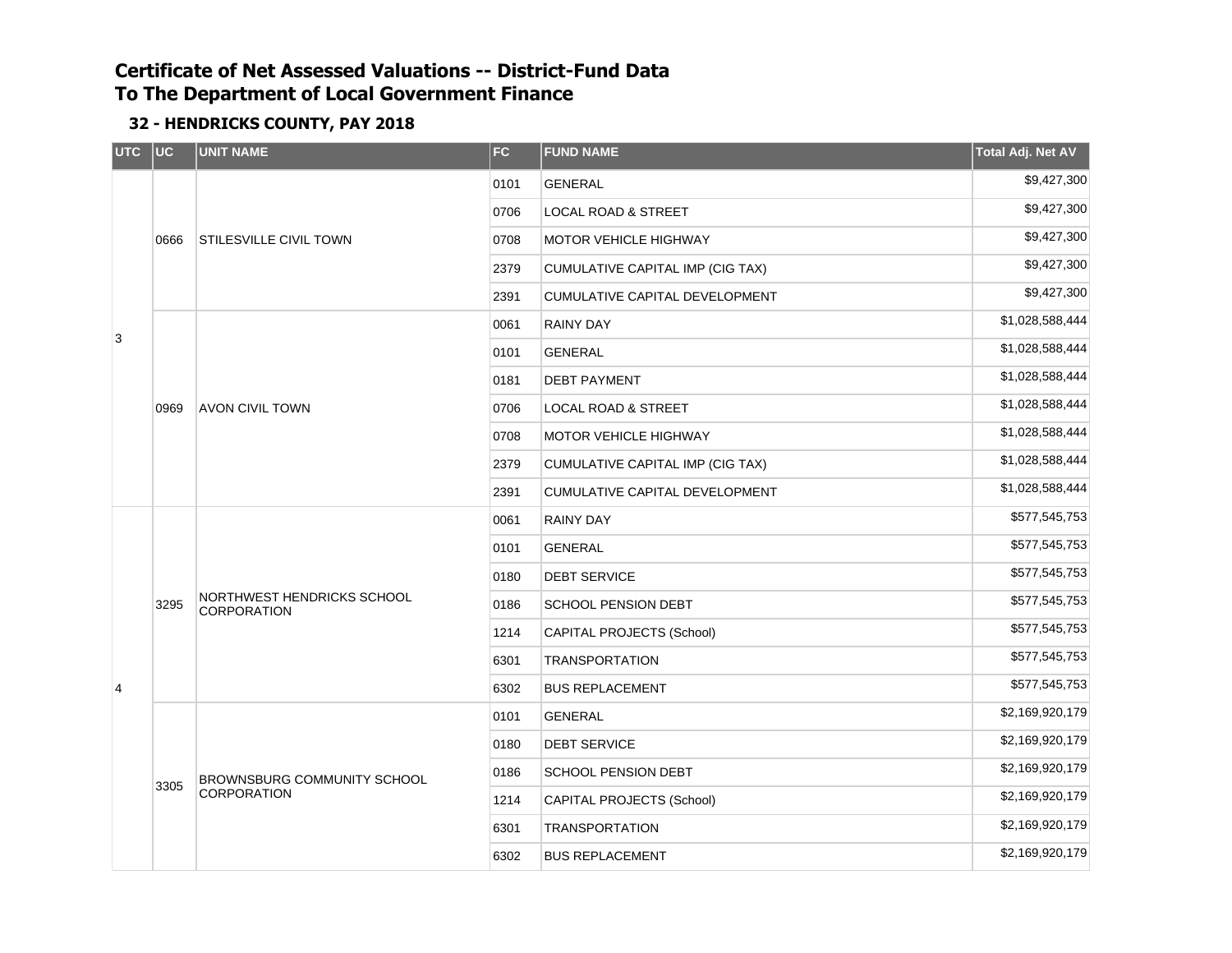| <b>UTC</b>     | uc   | <b>UNIT NAME</b>                                  | <b>FC</b> | <b>FUND NAME</b>                 | Total Adj. Net AV |
|----------------|------|---------------------------------------------------|-----------|----------------------------------|-------------------|
|                |      |                                                   | 0101      | <b>GENERAL</b>                   | \$2,442,486,217   |
|                |      |                                                   | 0180      | <b>DEBT SERVICE</b>              | \$2,442,486,217   |
|                | 3315 |                                                   | 0186      | <b>SCHOOL PENSION DEBT</b>       | \$2,442,486,217   |
|                |      | AVON COMMUNITY SCHOOL CORPORATION                 | 1214      | <b>CAPITAL PROJECTS (School)</b> | \$2,442,486,217   |
|                |      |                                                   | 6301      | <b>TRANSPORTATION</b>            | \$2,442,486,217   |
|                |      |                                                   | 6302      | <b>BUS REPLACEMENT</b>           | \$2,442,486,217   |
|                |      |                                                   | 0101      | <b>GENERAL</b>                   | \$747,703,662     |
|                | 3325 |                                                   | 0180      | <b>DEBT SERVICE</b>              | \$747,703,662     |
|                |      | DANVILLE COMMUNITY SCHOOL<br>CORPORATION          | 0186      | <b>SCHOOL PENSION DEBT</b>       | \$747,703,662     |
|                |      |                                                   | 1214      | CAPITAL PROJECTS (School)        | \$747,703,662     |
|                |      |                                                   | 6301      | <b>TRANSPORTATION</b>            | \$747,703,662     |
| $\overline{4}$ |      |                                                   | 6302      | <b>BUS REPLACEMENT</b>           | \$747,703,662     |
|                |      | PLAINFIELD COMMUNITY SCHOOL<br><b>CORPORATION</b> | 0101      | <b>GENERAL</b>                   | \$2,121,969,824   |
|                |      |                                                   | 0180      | <b>DEBT SERVICE</b>              | \$2,121,969,824   |
|                | 3330 |                                                   | 0186      | <b>SCHOOL PENSION DEBT</b>       | \$2,121,969,824   |
|                |      |                                                   | 1214      | CAPITAL PROJECTS (School)        | \$2,121,969,824   |
|                |      |                                                   | 6301      | <b>TRANSPORTATION</b>            | \$2,121,969,824   |
|                |      |                                                   | 6302      | <b>BUS REPLACEMENT</b>           | \$2,121,969,824   |
|                |      |                                                   | 0101      | <b>GENERAL</b>                   | \$530,643,832     |
|                |      |                                                   | 0180      | <b>DEBT SERVICE</b>              | \$530,643,832     |
|                | 3335 | MILL CREEK COMMUNITY SCHOOL                       | 0186      | <b>SCHOOL PENSION DEBT</b>       | \$530,643,832     |
|                |      | CORPORATION                                       | 1214      | CAPITAL PROJECTS (School)        | \$530,643,832     |
|                |      |                                                   | 6301      | <b>TRANSPORTATION</b>            | \$530,643,832     |
|                |      |                                                   | 6302      | <b>BUS REPLACEMENT</b>           | \$530,643,832     |
| 5              | 0083 | AVON-WASHINGTON TOWNSHIP PUBLIC<br>LIBRARY        | 0061      | RAINY DAY                        | \$2,442,486,217   |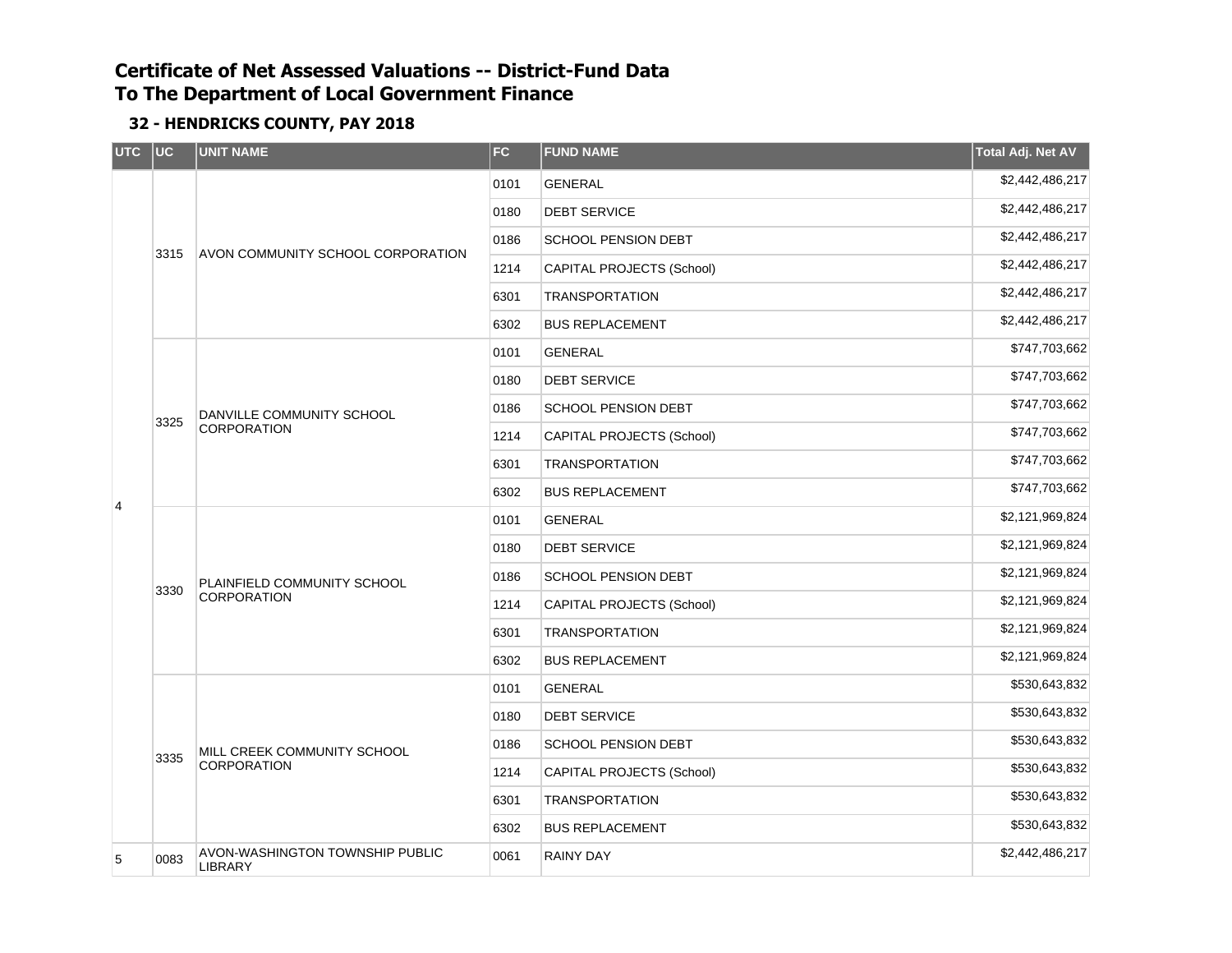| UTC UC |      | <b>UNIT NAME</b>                                   | FC                                 | <b>FUND NAME</b>                   | Total Adj. Net AV |
|--------|------|----------------------------------------------------|------------------------------------|------------------------------------|-------------------|
|        | 0083 | <b>AVON-WASHINGTON TOWNSHIP PUBLIC</b>             | 0101                               | <b>GENERAL</b>                     | \$2,442,486,217   |
|        |      | <b>LIBRARY</b>                                     | 0180                               | <b>DEBT SERVICE</b>                | \$2,442,486,217   |
|        |      |                                                    | 0061                               | <b>RAINY DAY</b>                   | \$2,169,920,179   |
|        | 0084 | <b>BROWNSBURG PUBLIC LIBRARY</b>                   | 0101                               | <b>GENERAL</b>                     | \$2,169,920,179   |
|        |      |                                                    | 0283                               | <b>LEASE RENTAL PAYMENT</b>        | \$2,169,920,179   |
|        |      |                                                    | 2011                               | <b>LIBRARY IMPROVEMENT RESERVE</b> | \$2,169,920,179   |
|        | 0085 | <b>CLAYTON PUBLIC LIBRARY</b>                      | 0101                               | <b>GENERAL</b>                     | \$329,580,062     |
|        | 0281 |                                                    | <b>LOAN &amp; INTEREST PAYMENT</b> | \$329,580,062                      |                   |
| 5      | 0086 | COATESVILLE-CLAY TOWNSHIP PUBLIC<br><b>LIBRARY</b> | 0101                               | <b>GENERAL</b>                     | \$112,869,821     |
|        |      |                                                    | 0180                               | <b>DEBT SERVICE</b>                | \$112,869,821     |
|        |      | DANVILLE PUBLIC LIBRARY                            | 0101                               | <b>GENERAL</b>                     | \$624,473,878     |
|        | 0087 |                                                    | 0180                               | <b>DEBT SERVICE</b>                | \$624,473,878     |
|        |      |                                                    | 2011                               | <b>LIBRARY IMPROVEMENT RESERVE</b> | \$624,473,878     |
|        |      |                                                    | 0061                               | <b>RAINY DAY</b>                   | \$2,121,969,824   |
|        | 0088 | PLAINFIELD - GUILFORD TWP PUBLIC LIBRARY           | 0101                               | <b>GENERAL</b>                     | \$2,121,969,824   |
|        |      |                                                    | 0180                               | <b>DEBT SERVICE</b>                | \$2,121,969,824   |
|        |      |                                                    | 2011                               | <b>LIBRARY IMPROVEMENT RESERVE</b> | \$2,121,969,824   |
| 6      | 1093 | <b>HENDRICKS COUNTY SOLID WASTE DISTRICT</b>       | 6421                               | DISTRICT SOLID WASTE MANAGEMENT    | \$8,590,269,467   |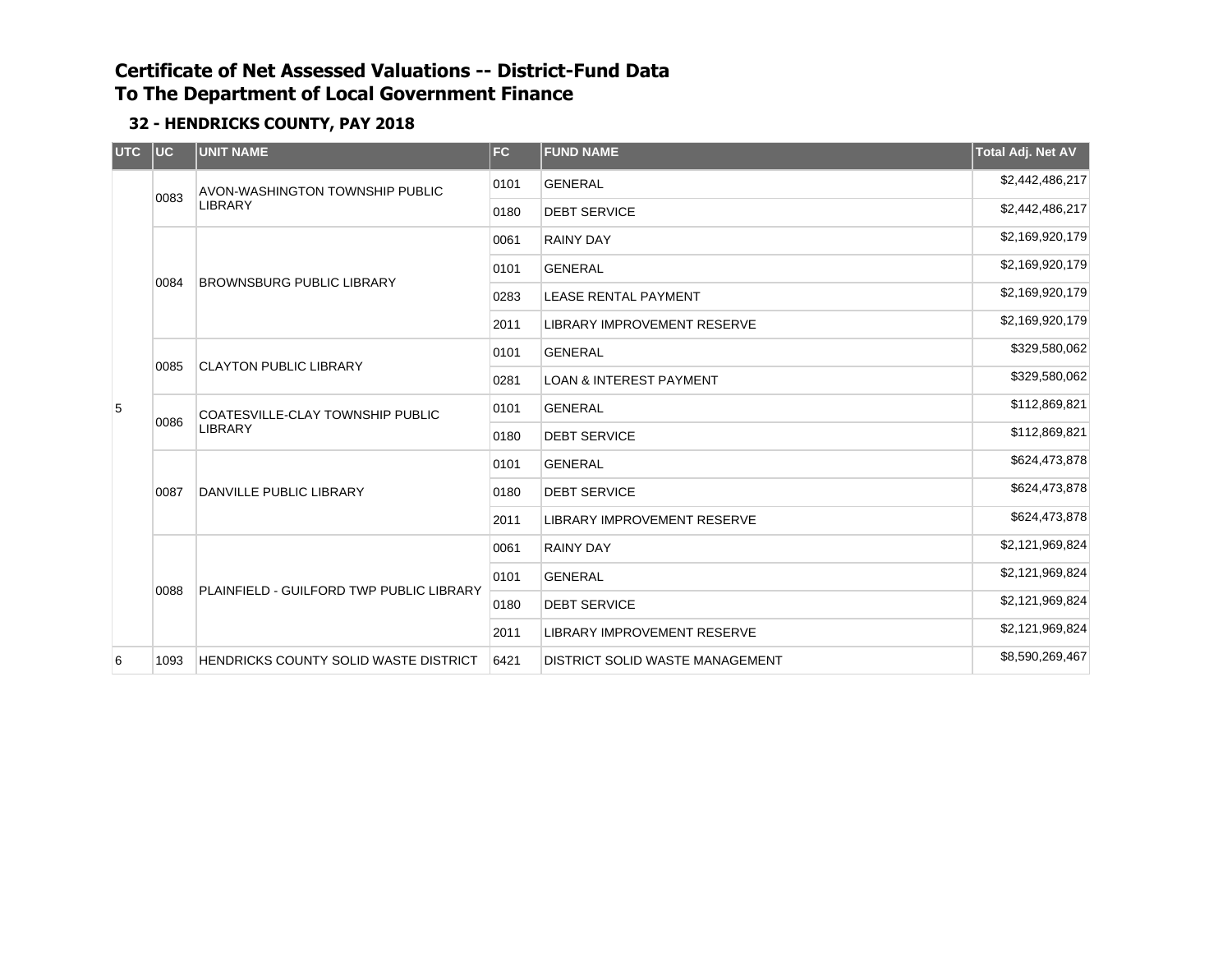**32 - HENDRICKS COUNTY, PAY 2018**

**Fund-District - Details**

| UTC UC         |      | <b>UNIT NAME</b>        | FC   | <b>FUND NAME</b> | <b>TDC</b> | <b>District Name</b>          | <b>Adjusted Net AV</b>        |     |                       |               |
|----------------|------|-------------------------|------|------------------|------------|-------------------------------|-------------------------------|-----|-----------------------|---------------|
|                |      |                         |      |                  |            |                               |                               | 001 | <b>BROWN TOWNSHIP</b> | \$484,010,922 |
|                |      |                         |      |                  | 002        | <b>CENTER TOWNSHIP</b>        | \$227,891,533                 |     |                       |               |
|                |      |                         |      |                  | 003        | <b>DANVILLE TOWN</b>          | \$396,582,345                 |     |                       |               |
|                |      |                         |      |                  | 007        | EEL RIVER TOWNSHIP            | \$111,607,672                 |     |                       |               |
|                |      |                         |      |                  | 008        | <b>NORTH SALEM TOWN</b>       | \$12,617,856                  |     |                       |               |
|                |      |                         |      |                  | 009        | <b>FRANKLIN TOWNSHIP</b>      | \$78,766,649                  |     |                       |               |
|                |      |                         |      |                  | 010        | <b>STILESVILLE TOWN</b>       | \$9,427,300                   |     |                       |               |
|                |      |                         |      |                  | 011        | <b>GUILFORD TOWNSHIP</b>      | \$259,306,822                 |     |                       |               |
|                |      |                         |      |                  | 012        | <b>PLAINFIELD TOWN</b>        | \$1,862,663,002               |     |                       |               |
|                |      |                         |      |                  | 013        | <b>LIBERTY TOWNSHIP</b>       | \$295,289,131                 |     |                       |               |
|                |      |                         |      |                  | 014        | <b>CLAYTON TOWN</b>           | \$24,756,171                  |     |                       |               |
| $\overline{1}$ | 0000 | <b>HENDRICKS COUNTY</b> | 0061 | <b>RAINY DAY</b> | 015        | <b>LINCOLN TOWNSHIP</b>       | \$392,052,175                 |     |                       |               |
|                |      |                         |      |                  | 016        | <b>BROWNSBURG TOWN</b>        | \$1,095,025,780               |     |                       |               |
|                |      |                         |      |                  | 017        | <b>MARION TOWNSHIP</b>        | \$123,229,784                 |     |                       |               |
|                |      |                         |      |                  | 018        | <b>MIDDLE TOWNSHIP</b>        | \$179,842,525                 |     |                       |               |
|                |      |                         |      |                  | 019        | PITTSBORO TOWN                | \$147,264,923                 |     |                       |               |
|                |      |                         |      |                  | 020        | <b>UNION TOWNSHIP</b>         | \$88,860,753                  |     |                       |               |
|                |      |                         |      |                  | 021        | <b>LIZTON TOWN</b>            | \$18,084,284                  |     |                       |               |
|                |      |                         |      |                  | 022        | <b>WASHINGTON TOWNSHIP</b>    | \$1,137,240,434               |     |                       |               |
|                |      |                         |      |                  | 023        | <b>CLAY TOWNSHIP</b>          | \$89,029,489                  |     |                       |               |
|                |      |                         |      |                  | 024        | <b>AMO TOWN</b>               | \$9,042,674                   |     |                       |               |
|                |      |                         |      |                  | 025        | <b>COATSVILLE TOWN</b>        | \$14,797,658<br>\$197,700,307 |     |                       |               |
|                |      |                         |      |                  | 026        | <b>BROWNSBURG - BROWN TWP</b> |                               |     |                       |               |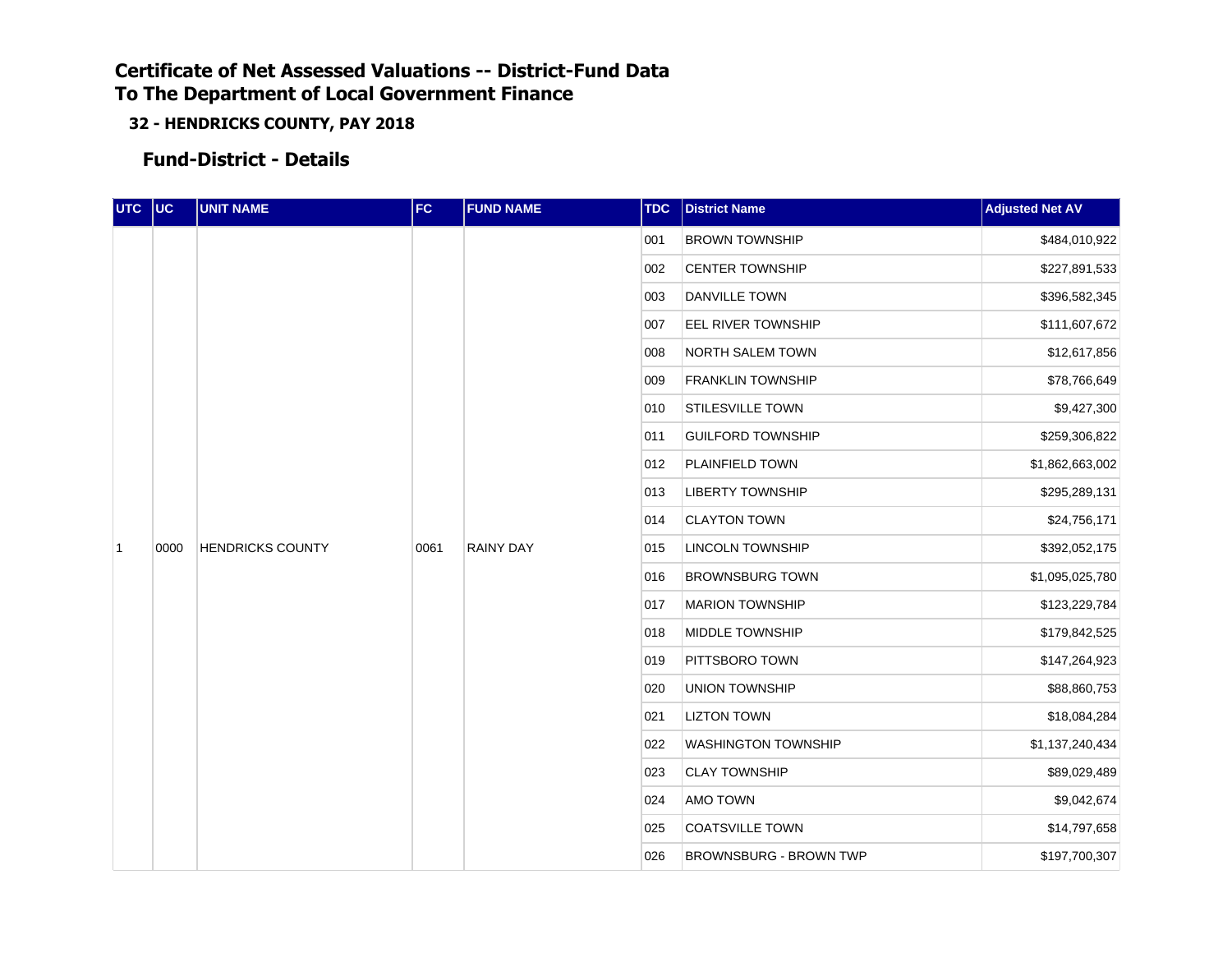| UTC UC         |      | <b>UNIT NAME</b>        | FC   | <b>FUND NAME</b> | <b>TDC</b> | <b>District Name</b>           | <b>Adjusted Net AV</b>                                                                                                                                                                                                                                                                                                  |
|----------------|------|-------------------------|------|------------------|------------|--------------------------------|-------------------------------------------------------------------------------------------------------------------------------------------------------------------------------------------------------------------------------------------------------------------------------------------------------------------------|
|                |      |                         |      |                  | 027        | PLAINFIELD - WASHINGTON TWP    | \$252,990,444                                                                                                                                                                                                                                                                                                           |
|                |      |                         |      |                  | 028        | <b>BROWNSBURG - MIDDLE TWP</b> | \$18,198,900<br>\$9,534,760<br>\$1,068,840<br>\$1,028,588,444<br>\$1,130,995<br>\$12,057,495<br>\$11,609,400<br>\$8,590,269,467<br>\$484,010,922<br>\$227,891,533<br>\$396,582,345<br>\$111,607,672<br>\$12,617,856<br>\$78,766,649<br>\$9,427,300<br>\$259,306,822<br>\$1,862,663,002<br>\$295,289,131<br>\$24,756,171 |
|                |      |                         |      |                  | 029        | PLAINFIELD - LIBERTY TWP       |                                                                                                                                                                                                                                                                                                                         |
|                |      |                         |      |                  | 030        | EEL RIVER - JAMESTOWN          |                                                                                                                                                                                                                                                                                                                         |
|                |      |                         | 0061 | <b>RAINY DAY</b> | 031        | <b>AVON TOWN</b>               |                                                                                                                                                                                                                                                                                                                         |
|                |      |                         |      |                  | 032        | PITTSBORO - BROWN TWP          |                                                                                                                                                                                                                                                                                                                         |
|                |      |                         |      |                  | 033        | DANVILLE - WASHINGTON TWP      |                                                                                                                                                                                                                                                                                                                         |
|                |      |                         |      |                  | 035        | BROWNSBURG-WASHINGTON TWP      |                                                                                                                                                                                                                                                                                                                         |
|                |      |                         |      |                  |            | 0061 - TOTAL NET AV            |                                                                                                                                                                                                                                                                                                                         |
|                |      | <b>HENDRICKS COUNTY</b> |      |                  | 001        | <b>BROWN TOWNSHIP</b>          |                                                                                                                                                                                                                                                                                                                         |
|                |      |                         |      |                  | 002        | <b>CENTER TOWNSHIP</b>         |                                                                                                                                                                                                                                                                                                                         |
|                |      |                         |      |                  | 003        | <b>DANVILLE TOWN</b>           |                                                                                                                                                                                                                                                                                                                         |
| $\overline{1}$ | 0000 |                         |      |                  | 007        | <b>EEL RIVER TOWNSHIP</b>      |                                                                                                                                                                                                                                                                                                                         |
|                |      |                         |      |                  | 008        | <b>NORTH SALEM TOWN</b>        |                                                                                                                                                                                                                                                                                                                         |
|                |      |                         |      |                  | 009        | <b>FRANKLIN TOWNSHIP</b>       |                                                                                                                                                                                                                                                                                                                         |
|                |      |                         |      |                  | 010        | STILESVILLE TOWN               |                                                                                                                                                                                                                                                                                                                         |
|                |      |                         | 0101 | <b>GENERAL</b>   | 011        | <b>GUILFORD TOWNSHIP</b>       |                                                                                                                                                                                                                                                                                                                         |
|                |      |                         |      |                  | 012        | PLAINFIELD TOWN                |                                                                                                                                                                                                                                                                                                                         |
|                |      |                         |      |                  | 013        | <b>LIBERTY TOWNSHIP</b>        |                                                                                                                                                                                                                                                                                                                         |
|                |      |                         |      |                  | 014        | <b>CLAYTON TOWN</b>            |                                                                                                                                                                                                                                                                                                                         |
|                |      |                         |      |                  | 015        | <b>LINCOLN TOWNSHIP</b>        | \$392,052,175<br>\$1,095,025,780<br>\$123,229,784<br>\$179,842,525<br>\$147,264,923                                                                                                                                                                                                                                     |
|                |      |                         |      |                  | 016        | <b>BROWNSBURG TOWN</b>         |                                                                                                                                                                                                                                                                                                                         |
|                |      |                         |      |                  | 017        | <b>MARION TOWNSHIP</b>         |                                                                                                                                                                                                                                                                                                                         |
|                |      |                         |      |                  | 018        | MIDDLE TOWNSHIP                |                                                                                                                                                                                                                                                                                                                         |
|                |      |                         |      |                  | 019        | PITTSBORO TOWN                 |                                                                                                                                                                                                                                                                                                                         |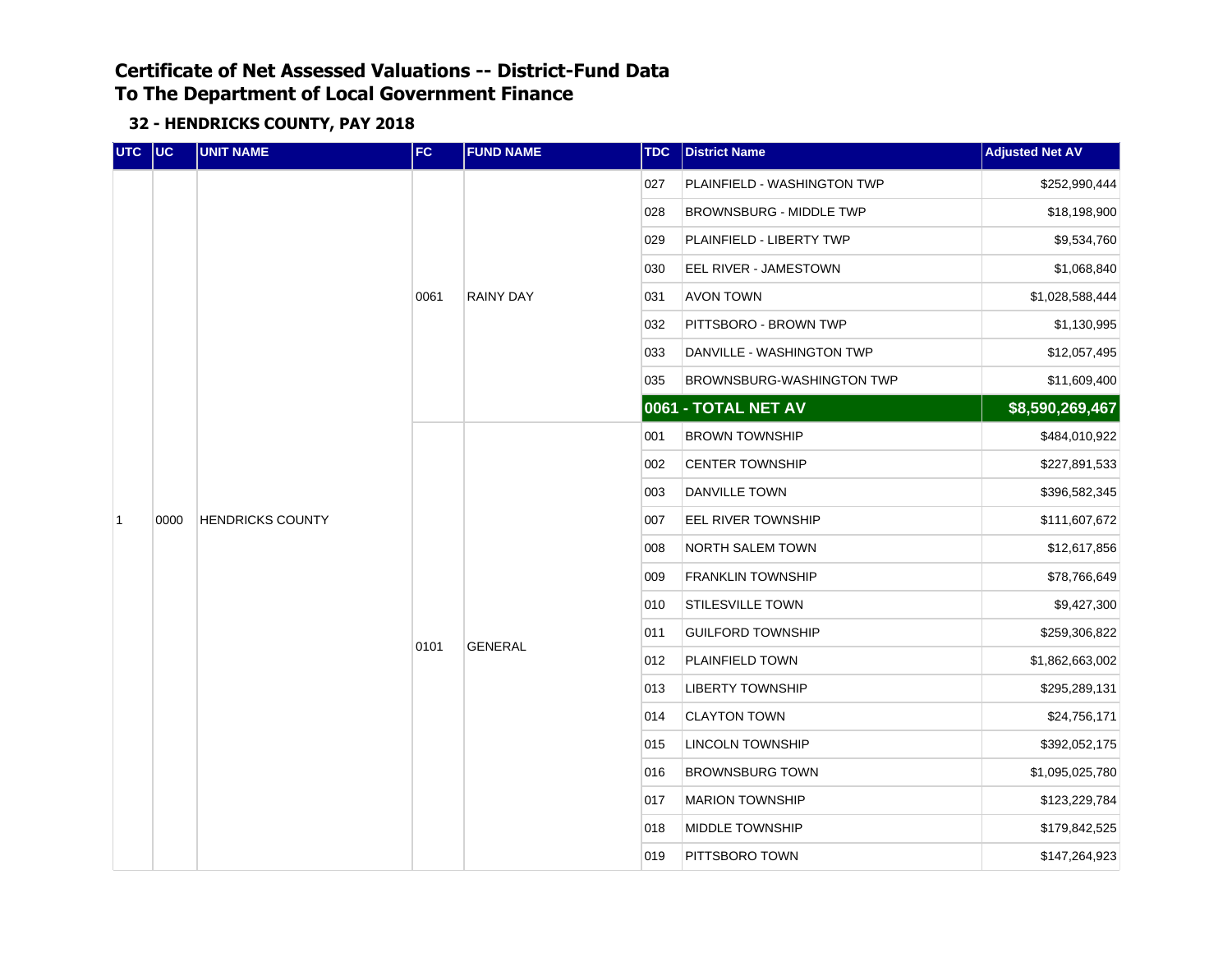| UTC UC |      | <b>UNIT NAME</b>        | FC   | <b>FUND NAME</b>  | <b>TDC</b> | <b>District Name</b>           | <b>Adjusted Net AV</b>       |  |  |  |
|--------|------|-------------------------|------|-------------------|------------|--------------------------------|------------------------------|--|--|--|
|        |      |                         |      |                   | 020        | <b>UNION TOWNSHIP</b>          | \$88,860,753                 |  |  |  |
|        |      |                         |      |                   | 021        | <b>LIZTON TOWN</b>             | \$18,084,284                 |  |  |  |
|        |      |                         |      |                   | 022        | <b>WASHINGTON TOWNSHIP</b>     | \$1,137,240,434              |  |  |  |
|        |      |                         |      |                   | 023        | <b>CLAY TOWNSHIP</b>           | \$89,029,489                 |  |  |  |
|        |      |                         |      |                   | 024        | AMO TOWN                       | \$9,042,674                  |  |  |  |
|        |      |                         |      |                   | 025        | <b>COATSVILLE TOWN</b>         | \$14,797,658                 |  |  |  |
|        |      |                         |      |                   | 026        | <b>BROWNSBURG - BROWN TWP</b>  | \$197,700,307                |  |  |  |
|        |      |                         |      | <b>GENERAL</b>    | 027        | PLAINFIELD - WASHINGTON TWP    | \$252,990,444                |  |  |  |
|        |      | <b>HENDRICKS COUNTY</b> | 0101 |                   | 028        | <b>BROWNSBURG - MIDDLE TWP</b> | \$18,198,900                 |  |  |  |
|        |      |                         |      |                   | 029        | PLAINFIELD - LIBERTY TWP       | \$9,534,760                  |  |  |  |
|        |      |                         |      |                   | 030        | EEL RIVER - JAMESTOWN          | \$1,068,840                  |  |  |  |
|        |      |                         |      |                   | 031        | <b>AVON TOWN</b>               | \$1,028,588,444              |  |  |  |
| 1      | 0000 |                         |      |                   | 032        | PITTSBORO - BROWN TWP          | \$1,130,995                  |  |  |  |
|        |      |                         |      |                   | 033        | DANVILLE - WASHINGTON TWP      |                              |  |  |  |
|        |      |                         |      |                   | 035        | BROWNSBURG-WASHINGTON TWP      | \$12,057,495<br>\$11,609,400 |  |  |  |
|        |      |                         |      |                   |            | 0101 - TOTAL NET AV            | \$8,590,269,467              |  |  |  |
|        |      |                         |      |                   | 001        | <b>BROWN TOWNSHIP</b>          | \$484,010,922                |  |  |  |
|        |      |                         |      |                   | 002        | <b>CENTER TOWNSHIP</b>         | \$227,891,533                |  |  |  |
|        |      |                         |      |                   | 003        | <b>DANVILLE TOWN</b>           | \$396,582,345                |  |  |  |
|        |      |                         |      |                   | 007        | EEL RIVER TOWNSHIP             | \$111,607,672                |  |  |  |
|        |      |                         | 0124 | 2015 REASSESSMENT | 008        | <b>NORTH SALEM TOWN</b>        | \$12,617,856                 |  |  |  |
|        |      |                         |      |                   | 009        | <b>FRANKLIN TOWNSHIP</b>       | \$78,766,649                 |  |  |  |
|        |      |                         |      |                   | 010        | <b>STILESVILLE TOWN</b>        | \$9,427,300                  |  |  |  |
|        |      |                         |      |                   | 011        | <b>GUILFORD TOWNSHIP</b>       | \$259,306,822                |  |  |  |
|        |      |                         |      |                   | 012        | PLAINFIELD TOWN                | \$1,862,663,002              |  |  |  |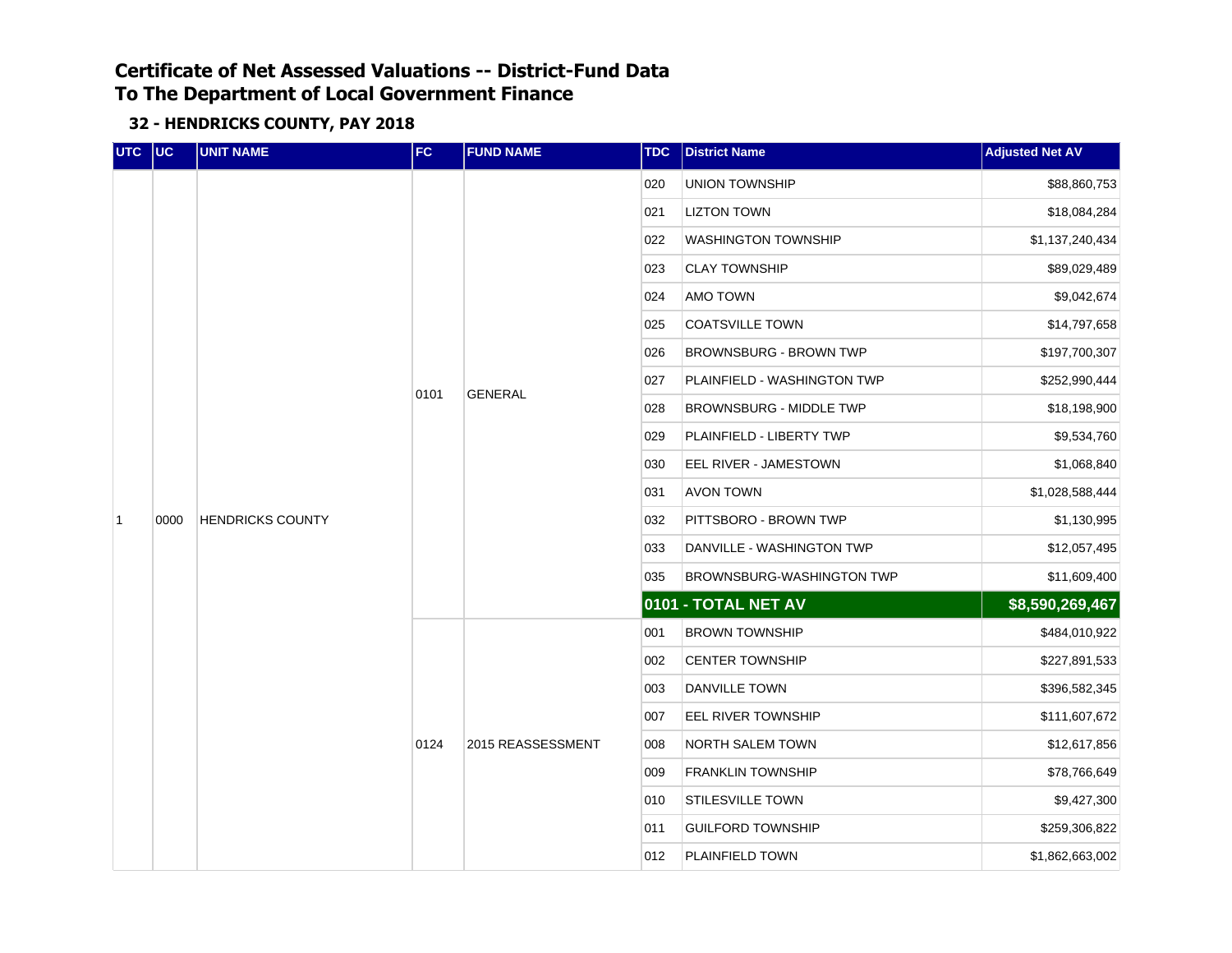| UTC UC         |      | <b>UNIT NAME</b>        | FC   | <b>FUND NAME</b>    | <b>TDC</b> | <b>District Name</b>          | <b>Adjusted Net AV</b> |     |                        |                 |
|----------------|------|-------------------------|------|---------------------|------------|-------------------------------|------------------------|-----|------------------------|-----------------|
|                |      |                         |      |                     | 013        | <b>LIBERTY TOWNSHIP</b>       | \$295,289,131          |     |                        |                 |
|                |      |                         |      |                     | 014        | <b>CLAYTON TOWN</b>           | \$24,756,171           |     |                        |                 |
|                |      |                         |      |                     | 015        | <b>LINCOLN TOWNSHIP</b>       | \$392,052,175          |     |                        |                 |
|                |      |                         |      |                     |            |                               |                        | 016 | <b>BROWNSBURG TOWN</b> | \$1,095,025,780 |
|                |      |                         |      |                     | 017        | <b>MARION TOWNSHIP</b>        | \$123,229,784          |     |                        |                 |
|                |      |                         |      |                     | 018        | MIDDLE TOWNSHIP               | \$179,842,525          |     |                        |                 |
|                |      |                         |      |                     | 019        | PITTSBORO TOWN                | \$147,264,923          |     |                        |                 |
|                |      | <b>HENDRICKS COUNTY</b> |      |                     | 020        | <b>UNION TOWNSHIP</b>         | \$88,860,753           |     |                        |                 |
|                |      |                         |      | 2015 REASSESSMENT   | 021        | <b>LIZTON TOWN</b>            | \$18,084,284           |     |                        |                 |
|                |      |                         | 0124 |                     | 022        | <b>WASHINGTON TOWNSHIP</b>    | \$1,137,240,434        |     |                        |                 |
|                |      |                         |      |                     | 023        | <b>CLAY TOWNSHIP</b>          | \$89,029,489           |     |                        |                 |
|                |      |                         |      |                     | 024        | <b>AMO TOWN</b>               | \$9,042,674            |     |                        |                 |
| $\overline{1}$ | 0000 |                         |      |                     | 025        | <b>COATSVILLE TOWN</b>        | \$14,797,658           |     |                        |                 |
|                |      |                         |      |                     | 026        | <b>BROWNSBURG - BROWN TWP</b> | \$197,700,307          |     |                        |                 |
|                |      |                         |      |                     | 027        | PLAINFIELD - WASHINGTON TWP   | \$252,990,444          |     |                        |                 |
|                |      |                         |      |                     | 028        | BROWNSBURG - MIDDLE TWP       | \$18,198,900           |     |                        |                 |
|                |      |                         |      |                     | 029        | PLAINFIELD - LIBERTY TWP      | \$9,534,760            |     |                        |                 |
|                |      |                         |      |                     | 030        | EEL RIVER - JAMESTOWN         | \$1,068,840            |     |                        |                 |
|                |      |                         |      |                     | 031        | <b>AVON TOWN</b>              | \$1,028,588,444        |     |                        |                 |
|                |      |                         |      |                     | 032        | PITTSBORO - BROWN TWP         | \$1,130,995            |     |                        |                 |
|                |      |                         |      |                     | 033        | DANVILLE - WASHINGTON TWP     | \$12,057,495           |     |                        |                 |
|                |      |                         |      |                     | 035        | BROWNSBURG-WASHINGTON TWP     | \$11,609,400           |     |                        |                 |
|                |      |                         |      |                     |            | 0124 - TOTAL NET AV           | \$8,590,269,467        |     |                        |                 |
|                |      |                         |      | <b>DEBT PAYMENT</b> | 001        | <b>BROWN TOWNSHIP</b>         | \$484,010,922          |     |                        |                 |
|                |      |                         | 0181 |                     | 002        | <b>CENTER TOWNSHIP</b>        | \$227,891,533          |     |                        |                 |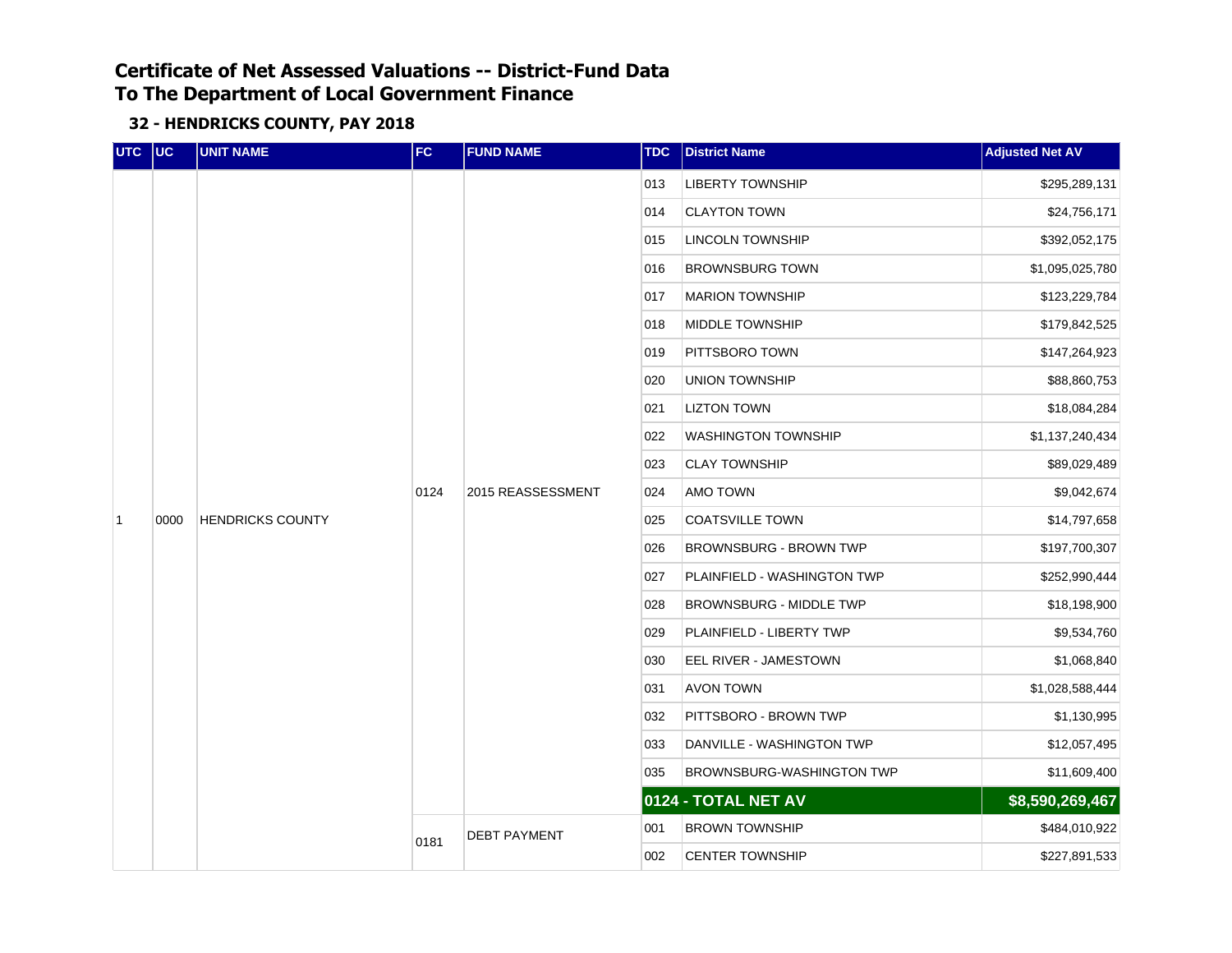| UTC UC         |      | <b>UNIT NAME</b>        | FC   | <b>FUND NAME</b>    | <b>TDC</b> | <b>District Name</b>           | <b>Adjusted Net AV</b>   |
|----------------|------|-------------------------|------|---------------------|------------|--------------------------------|--------------------------|
|                |      |                         |      |                     | 003        | DANVILLE TOWN                  | \$396,582,345            |
|                |      |                         |      |                     | 007        | <b>EEL RIVER TOWNSHIP</b>      | \$111,607,672            |
|                |      |                         |      |                     | 008        | <b>NORTH SALEM TOWN</b>        | \$12,617,856             |
|                |      |                         |      |                     |            | 009                            | <b>FRANKLIN TOWNSHIP</b> |
|                |      |                         |      |                     | 010        | STILESVILLE TOWN               | \$9,427,300              |
|                |      |                         |      |                     | 011        | <b>GUILFORD TOWNSHIP</b>       | \$259,306,822            |
|                |      |                         |      |                     | 012        | PLAINFIELD TOWN                | \$1,862,663,002          |
|                |      |                         |      |                     | 013        | <b>LIBERTY TOWNSHIP</b>        | \$295,289,131            |
|                |      | <b>HENDRICKS COUNTY</b> |      | <b>DEBT PAYMENT</b> | 014        | <b>CLAYTON TOWN</b>            | \$24,756,171             |
|                |      |                         | 0181 |                     | 015        | <b>LINCOLN TOWNSHIP</b>        | \$392,052,175            |
|                |      |                         |      |                     | 016        | <b>BROWNSBURG TOWN</b>         | \$1,095,025,780          |
|                |      |                         |      |                     | 017        | <b>MARION TOWNSHIP</b>         | \$123,229,784            |
| $\overline{1}$ | 0000 |                         |      |                     | 018        | MIDDLE TOWNSHIP                | \$179,842,525            |
|                |      |                         |      |                     | 019        | PITTSBORO TOWN                 | \$147,264,923            |
|                |      |                         |      |                     | 020        | UNION TOWNSHIP                 | \$88,860,753             |
|                |      |                         |      |                     | 021        | <b>LIZTON TOWN</b>             | \$18,084,284             |
|                |      |                         |      |                     | 022        | <b>WASHINGTON TOWNSHIP</b>     | \$1,137,240,434          |
|                |      |                         |      |                     | 023        | <b>CLAY TOWNSHIP</b>           | \$89,029,489             |
|                |      |                         |      |                     | 024        | AMO TOWN                       | \$9,042,674              |
|                |      |                         |      |                     | 025        | <b>COATSVILLE TOWN</b>         | \$14,797,658             |
|                |      |                         |      |                     | 026        | <b>BROWNSBURG - BROWN TWP</b>  | \$197,700,307            |
|                |      |                         |      |                     | 027        | PLAINFIELD - WASHINGTON TWP    | \$252,990,444            |
|                |      |                         |      |                     | 028        | <b>BROWNSBURG - MIDDLE TWP</b> | \$18,198,900             |
|                |      |                         |      |                     | 029        | PLAINFIELD - LIBERTY TWP       | \$9,534,760              |
|                |      |                         |      |                     | 030        | EEL RIVER - JAMESTOWN          | \$1,068,840              |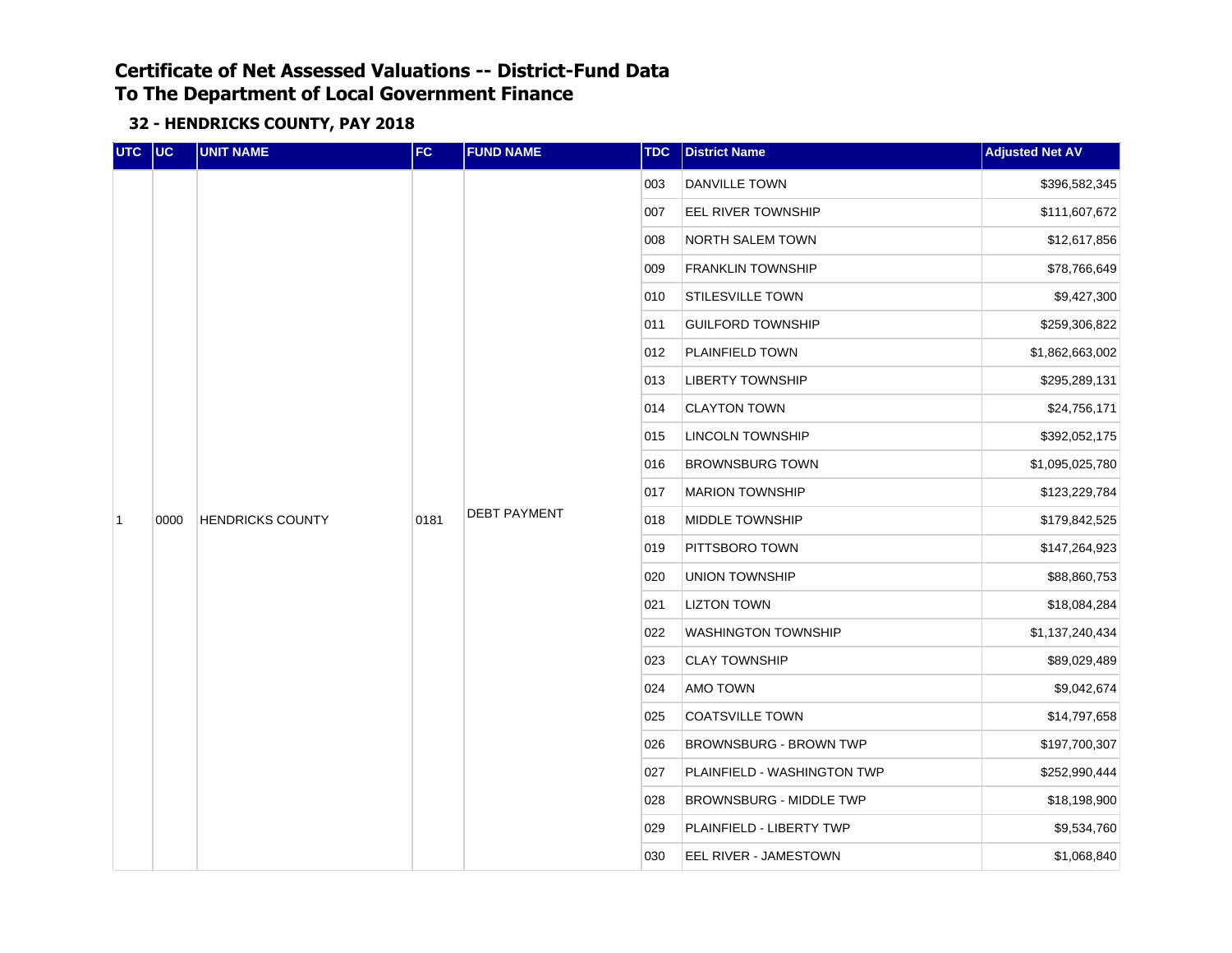| UTC UC         |      | <b>UNIT NAME</b>        | FC   | <b>FUND NAME</b>    | <b>TDC</b> | <b>District Name</b>       | <b>Adjusted Net AV</b> |
|----------------|------|-------------------------|------|---------------------|------------|----------------------------|------------------------|
|                |      |                         |      |                     | 031        | <b>AVON TOWN</b>           | \$1,028,588,444        |
|                |      |                         |      |                     | 032        | PITTSBORO - BROWN TWP      | \$1,130,995            |
|                |      |                         | 0181 | <b>DEBT PAYMENT</b> | 033        | DANVILLE - WASHINGTON TWP  | \$12,057,495           |
|                |      |                         |      |                     | 035        | BROWNSBURG-WASHINGTON TWP  | \$11,609,400           |
|                |      |                         |      |                     |            | 0181 - TOTAL NET AV        | \$8,590,269,467        |
|                |      |                         |      |                     | 001        | <b>BROWN TOWNSHIP</b>      | \$484,010,922          |
|                |      |                         |      |                     | 002        | <b>CENTER TOWNSHIP</b>     | \$227,891,533          |
|                |      |                         |      |                     | 003        | DANVILLE TOWN              | \$396,582,345          |
|                |      | <b>HENDRICKS COUNTY</b> |      |                     | 007        | EEL RIVER TOWNSHIP         | \$111,607,672          |
|                |      |                         |      | BOND#2              | 008        | <b>NORTH SALEM TOWN</b>    | \$12,617,856           |
|                |      |                         |      |                     | 009        | <b>FRANKLIN TOWNSHIP</b>   | \$78,766,649           |
|                |      |                         |      |                     | 010        | STILESVILLE TOWN           | \$9,427,300            |
| $\overline{1}$ | 0000 |                         |      |                     | 011        | <b>GUILFORD TOWNSHIP</b>   | \$259,306,822          |
|                |      |                         |      |                     | 012        | PLAINFIELD TOWN            | \$1,862,663,002        |
|                |      |                         |      |                     | 013        | <b>LIBERTY TOWNSHIP</b>    | \$295,289,131          |
|                |      |                         | 0182 |                     | 014        | <b>CLAYTON TOWN</b>        | \$24,756,171           |
|                |      |                         |      |                     | 015        | <b>LINCOLN TOWNSHIP</b>    | \$392,052,175          |
|                |      |                         |      |                     | 016        | <b>BROWNSBURG TOWN</b>     | \$1,095,025,780        |
|                |      |                         |      |                     | 017        | <b>MARION TOWNSHIP</b>     | \$123,229,784          |
|                |      |                         |      |                     | 018        | MIDDLE TOWNSHIP            | \$179,842,525          |
|                |      |                         |      |                     | 019        | PITTSBORO TOWN             | \$147,264,923          |
|                |      |                         |      |                     | 020        | UNION TOWNSHIP             | \$88,860,753           |
|                |      |                         |      |                     | 021        | <b>LIZTON TOWN</b>         | \$18,084,284           |
|                |      |                         |      |                     | 022        | <b>WASHINGTON TOWNSHIP</b> | \$1,137,240,434        |
|                |      |                         |      |                     | 023        | <b>CLAY TOWNSHIP</b>       | \$89,029,489           |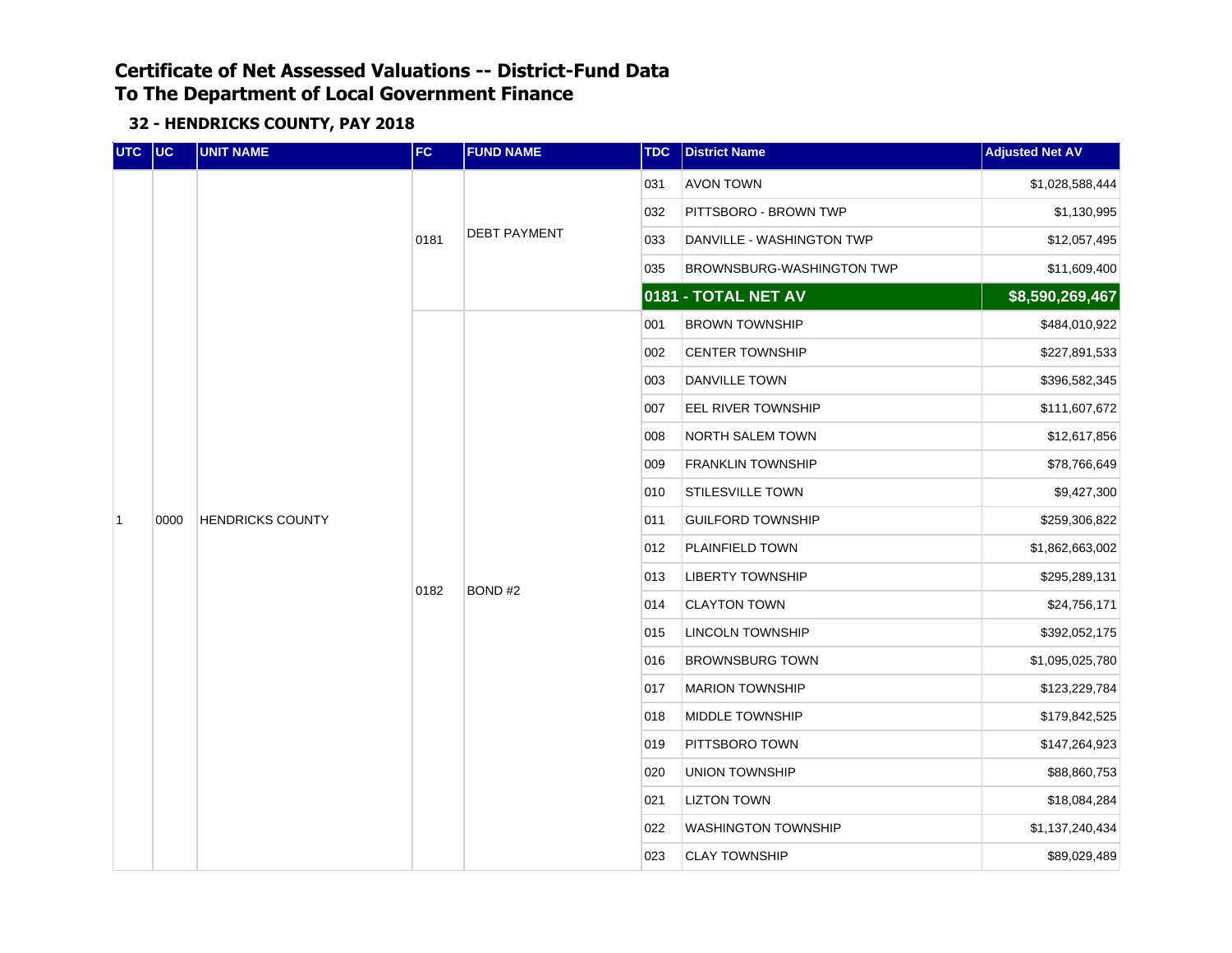| UTC UC         |      | <b>UNIT NAME</b>        | FC   | <b>FUND NAME</b> | <b>TDC</b> | <b>District Name</b>          | <b>Adjusted Net AV</b> |
|----------------|------|-------------------------|------|------------------|------------|-------------------------------|------------------------|
|                |      |                         |      |                  | 024        | AMO TOWN                      | \$9,042,674            |
|                |      |                         |      |                  | 025        | <b>COATSVILLE TOWN</b>        | \$14,797,658           |
|                |      |                         |      |                  | 026        | <b>BROWNSBURG - BROWN TWP</b> | \$197,700,307          |
|                |      |                         |      |                  | 027        | PLAINFIELD - WASHINGTON TWP   | \$252,990,444          |
|                |      |                         |      |                  | 028        | BROWNSBURG - MIDDLE TWP       | \$18,198,900           |
|                |      |                         | 0182 | BOND#2           | 029        | PLAINFIELD - LIBERTY TWP      | \$9,534,760            |
|                |      |                         |      |                  | 030        | EEL RIVER - JAMESTOWN         | \$1,068,840            |
|                |      | <b>HENDRICKS COUNTY</b> |      |                  | 031        | <b>AVON TOWN</b>              | \$1,028,588,444        |
|                |      |                         |      |                  | 032        | PITTSBORO - BROWN TWP         | \$1,130,995            |
|                |      |                         |      |                  | 033        | DANVILLE - WASHINGTON TWP     | \$12,057,495           |
|                |      |                         |      |                  | 035        | BROWNSBURG-WASHINGTON TWP     | \$11,609,400           |
|                |      |                         |      |                  |            | 0182 - TOTAL NET AV           | \$8,590,269,467        |
| $\overline{1}$ | 0000 |                         |      |                  | 001        | <b>BROWN TOWNSHIP</b>         | \$484,010,922          |
|                |      |                         |      |                  | 002        | <b>CENTER TOWNSHIP</b>        | \$227,891,533          |
|                |      |                         |      |                  | 003        | <b>DANVILLE TOWN</b>          | \$396,582,345          |
|                |      |                         |      |                  | 007        | EEL RIVER TOWNSHIP            | \$111,607,672          |
|                |      |                         |      |                  | 008        | NORTH SALEM TOWN              | \$12,617,856           |
|                |      |                         |      |                  | 009        | <b>FRANKLIN TOWNSHIP</b>      | \$78,766,649           |
|                |      |                         | 0183 | BOND#3           | 010        | STILESVILLE TOWN              | \$9,427,300            |
|                |      |                         |      |                  | 011        | <b>GUILFORD TOWNSHIP</b>      | \$259,306,822          |
|                |      |                         |      |                  | 012        | PLAINFIELD TOWN               | \$1,862,663,002        |
|                |      |                         |      |                  | 013        | <b>LIBERTY TOWNSHIP</b>       | \$295,289,131          |
|                |      |                         |      |                  | 014        | <b>CLAYTON TOWN</b>           | \$24,756,171           |
|                |      |                         |      |                  | 015        | LINCOLN TOWNSHIP              | \$392,052,175          |
|                |      |                         |      |                  | 016        | <b>BROWNSBURG TOWN</b>        | \$1,095,025,780        |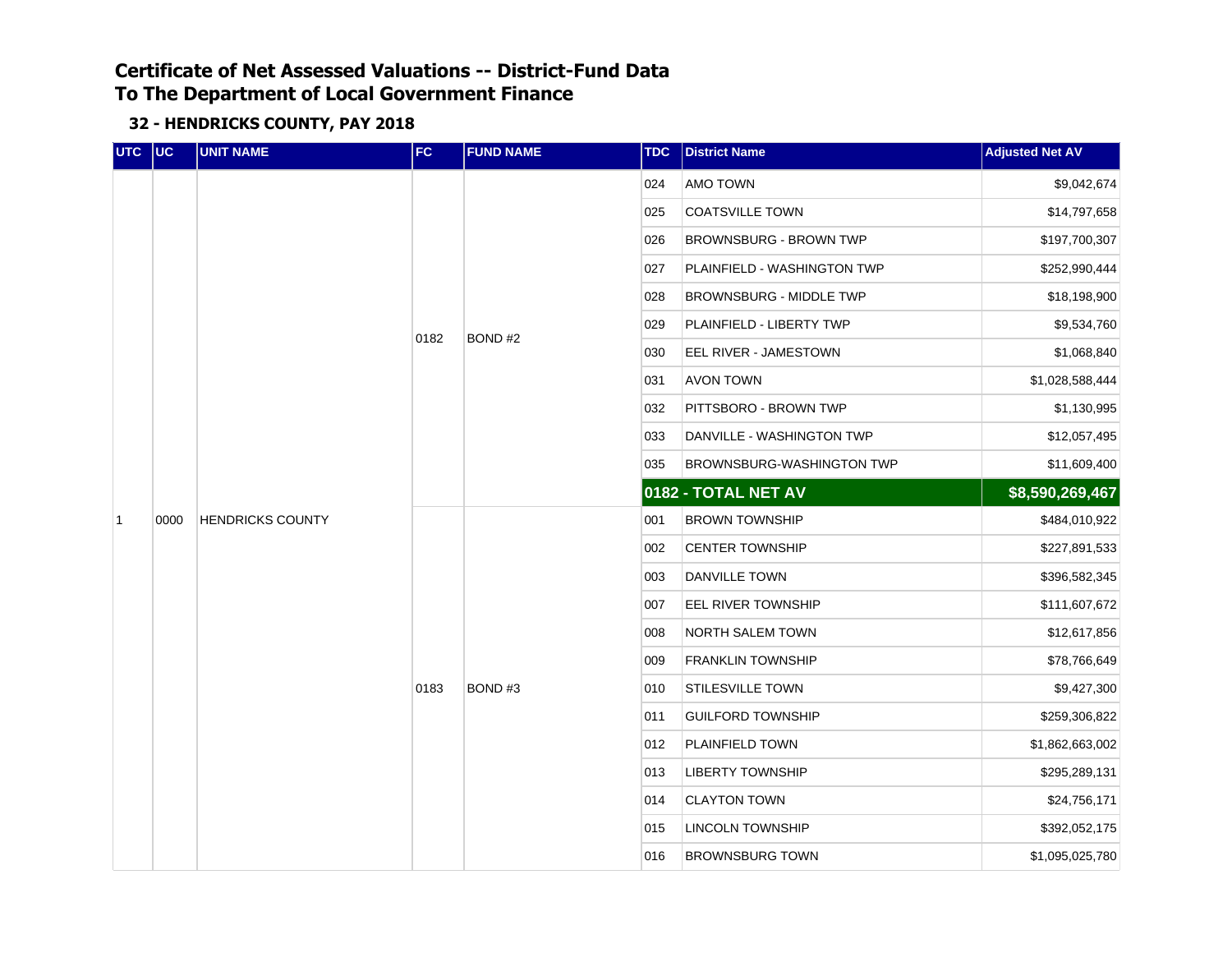| UTC UC         |      | <b>UNIT NAME</b>        | FC   | <b>FUND NAME</b>           | <b>TDC</b> | <b>District Name</b>           | <b>Adjusted Net AV</b> |
|----------------|------|-------------------------|------|----------------------------|------------|--------------------------------|------------------------|
|                |      |                         |      |                            | 017        | <b>MARION TOWNSHIP</b>         | \$123,229,784          |
|                |      |                         |      |                            | 018        | MIDDLE TOWNSHIP                | \$179,842,525          |
|                |      |                         |      |                            | 019        | PITTSBORO TOWN                 | \$147,264,923          |
|                |      |                         |      |                            | 020        | UNION TOWNSHIP                 | \$88,860,753           |
|                |      |                         |      |                            | 021        | <b>LIZTON TOWN</b>             | \$18,084,284           |
|                |      |                         |      |                            | 022        | <b>WASHINGTON TOWNSHIP</b>     | \$1,137,240,434        |
|                |      |                         |      |                            | 023        | <b>CLAY TOWNSHIP</b>           | \$89,029,489           |
|                |      |                         |      |                            | 024        | AMO TOWN                       | \$9,042,674            |
|                |      | <b>HENDRICKS COUNTY</b> |      |                            | 025        | <b>COATSVILLE TOWN</b>         | \$14,797,658           |
|                |      |                         | 0183 | BOND#3                     | 026        | BROWNSBURG - BROWN TWP         | \$197,700,307          |
|                |      |                         |      |                            | 027        | PLAINFIELD - WASHINGTON TWP    | \$252,990,444          |
|                |      |                         |      |                            | 028        | <b>BROWNSBURG - MIDDLE TWP</b> | \$18,198,900           |
| $\overline{1}$ | 0000 |                         |      |                            | 029        | PLAINFIELD - LIBERTY TWP       | \$9,534,760            |
|                |      |                         |      |                            | 030        | EEL RIVER - JAMESTOWN          | \$1,068,840            |
|                |      |                         |      |                            | 031        | <b>AVON TOWN</b>               | \$1,028,588,444        |
|                |      |                         |      |                            | 032        | PITTSBORO - BROWN TWP          | \$1,130,995            |
|                |      |                         |      |                            | 033        | DANVILLE - WASHINGTON TWP      | \$12,057,495           |
|                |      |                         |      |                            | 035        | BROWNSBURG-WASHINGTON TWP      | \$11,609,400           |
|                |      |                         |      |                            |            | 0183 - TOTAL NET AV            | \$8,590,269,467        |
|                |      |                         |      |                            | 001        | <b>BROWN TOWNSHIP</b>          | \$484,010,922          |
|                |      |                         |      |                            | 002        | <b>CENTER TOWNSHIP</b>         | \$227,891,533          |
|                |      |                         | 0281 | <b>LOAN &amp; INTEREST</b> | 003        | <b>DANVILLE TOWN</b>           | \$396,582,345          |
|                |      |                         |      | <b>PAYMENT</b>             | 007        | EEL RIVER TOWNSHIP             | \$111,607,672          |
|                |      |                         |      |                            | 008        | NORTH SALEM TOWN               | \$12,617,856           |
|                |      |                         |      |                            | 009        | <b>FRANKLIN TOWNSHIP</b>       | \$78,766,649           |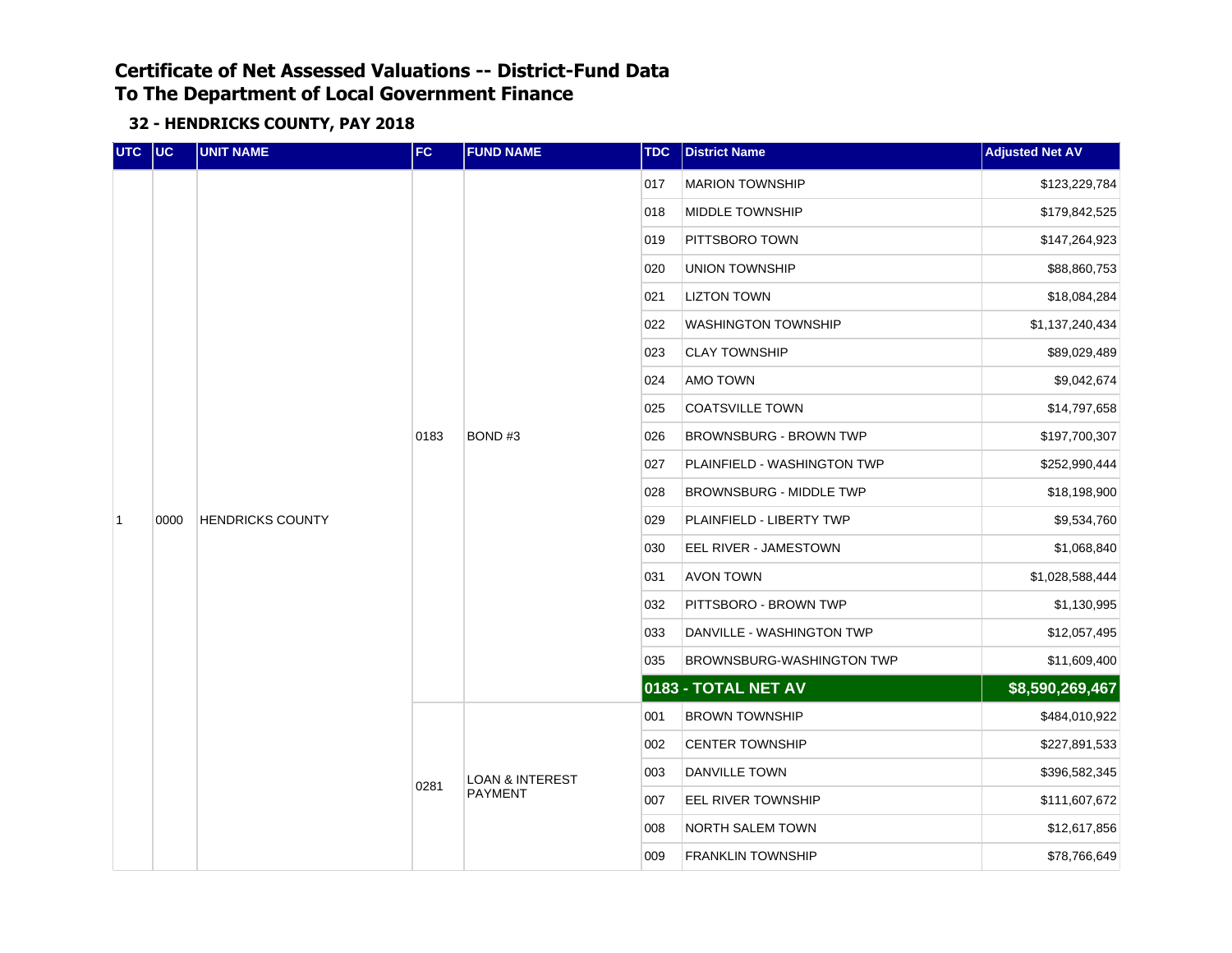| UTC UC         |      | <b>UNIT NAME</b>        | FC   | <b>FUND NAME</b>                             | <b>TDC</b> | <b>District Name</b>           | <b>Adjusted Net AV</b> |
|----------------|------|-------------------------|------|----------------------------------------------|------------|--------------------------------|------------------------|
|                |      |                         |      |                                              | 010        | <b>STILESVILLE TOWN</b>        | \$9,427,300            |
|                |      |                         |      |                                              | 011        | <b>GUILFORD TOWNSHIP</b>       | \$259,306,822          |
|                |      |                         |      |                                              | 012        | PLAINFIELD TOWN                | \$1,862,663,002        |
|                |      |                         |      |                                              | 013        | <b>LIBERTY TOWNSHIP</b>        | \$295,289,131          |
|                |      |                         |      |                                              | 014        | <b>CLAYTON TOWN</b>            | \$24,756,171           |
|                |      |                         |      |                                              | 015        | <b>LINCOLN TOWNSHIP</b>        | \$392,052,175          |
|                |      |                         |      |                                              | 016        | <b>BROWNSBURG TOWN</b>         | \$1,095,025,780        |
|                |      |                         |      |                                              | 017        | <b>MARION TOWNSHIP</b>         | \$123,229,784          |
|                |      | <b>HENDRICKS COUNTY</b> |      |                                              | 018        | MIDDLE TOWNSHIP                | \$179,842,525          |
|                |      |                         | 0281 | <b>LOAN &amp; INTEREST</b><br><b>PAYMENT</b> | 019        | PITTSBORO TOWN                 | \$147,264,923          |
|                |      |                         |      |                                              | 020        | <b>UNION TOWNSHIP</b>          | \$88,860,753           |
| $\overline{1}$ | 0000 |                         |      |                                              | 021        | <b>LIZTON TOWN</b>             | \$18,084,284           |
|                |      |                         |      |                                              | 022        | <b>WASHINGTON TOWNSHIP</b>     | \$1,137,240,434        |
|                |      |                         |      |                                              | 023        | <b>CLAY TOWNSHIP</b>           | \$89,029,489           |
|                |      |                         |      |                                              | 024        | AMO TOWN                       | \$9,042,674            |
|                |      |                         |      |                                              | 025        | <b>COATSVILLE TOWN</b>         | \$14,797,658           |
|                |      |                         |      |                                              | 026        | <b>BROWNSBURG - BROWN TWP</b>  | \$197,700,307          |
|                |      |                         |      |                                              | 027        | PLAINFIELD - WASHINGTON TWP    | \$252,990,444          |
|                |      |                         |      |                                              | 028        | <b>BROWNSBURG - MIDDLE TWP</b> | \$18,198,900           |
|                |      |                         |      |                                              | 029        | PLAINFIELD - LIBERTY TWP       | \$9,534,760            |
|                |      |                         |      |                                              | 030        | EEL RIVER - JAMESTOWN          | \$1,068,840            |
|                |      |                         |      |                                              | 031        | <b>AVON TOWN</b>               | \$1,028,588,444        |
|                |      |                         |      |                                              | 032        | PITTSBORO - BROWN TWP          | \$1,130,995            |
|                |      |                         |      |                                              | 033        | DANVILLE - WASHINGTON TWP      | \$12,057,495           |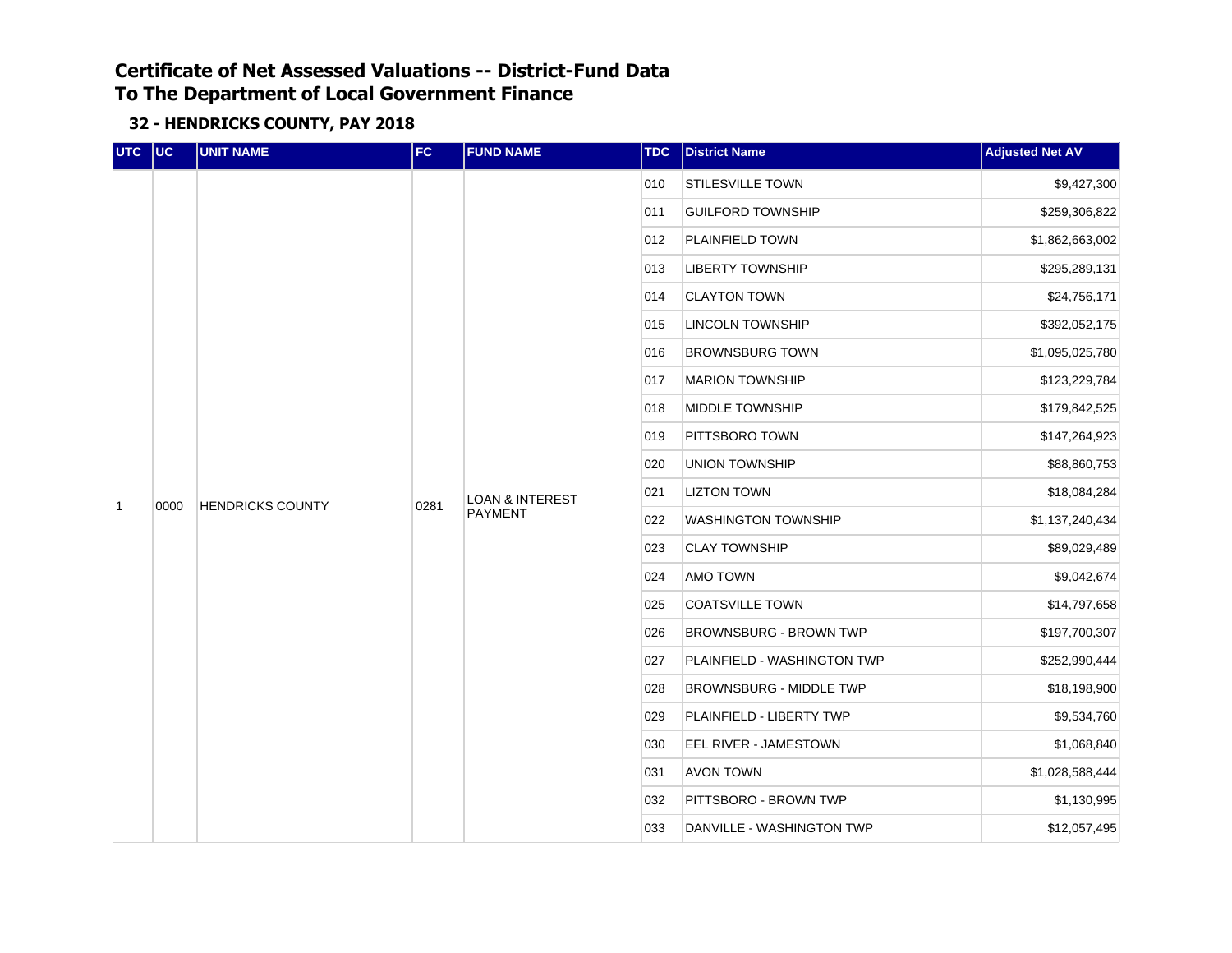| UTC UC         |      | <b>UNIT NAME</b>        | FC   | <b>FUND NAME</b>           | <b>TDC</b> | <b>District Name</b>       | <b>Adjusted Net AV</b> |
|----------------|------|-------------------------|------|----------------------------|------------|----------------------------|------------------------|
|                |      |                         |      | <b>LOAN &amp; INTEREST</b> | 035        | BROWNSBURG-WASHINGTON TWP  | \$11,609,400           |
|                |      |                         | 0281 | <b>PAYMENT</b>             |            | 0281 - TOTAL NET AV        | \$8,590,269,467        |
|                |      |                         |      |                            | 001        | <b>BROWN TOWNSHIP</b>      | \$484,010,922          |
|                |      |                         |      |                            | 002        | <b>CENTER TOWNSHIP</b>     | \$227,891,533          |
|                |      |                         |      |                            | 003        | DANVILLE TOWN              | \$396,582,345          |
|                |      |                         |      |                            | 007        | EEL RIVER TOWNSHIP         | \$111,607,672          |
|                |      |                         |      |                            | 008        | NORTH SALEM TOWN           | \$12,617,856           |
|                |      |                         |      |                            | 009        | <b>FRANKLIN TOWNSHIP</b>   | \$78,766,649           |
|                |      | <b>HENDRICKS COUNTY</b> |      |                            | 010        | <b>STILESVILLE TOWN</b>    | \$9,427,300            |
|                |      |                         | 0702 | <b>HIGHWAY</b>             | 011        | <b>GUILFORD TOWNSHIP</b>   | \$259,306,822          |
|                |      |                         |      |                            | 012        | PLAINFIELD TOWN            | \$1,862,663,002        |
| $\overline{1}$ | 0000 |                         |      |                            | 013        | <b>LIBERTY TOWNSHIP</b>    | \$295,289,131          |
|                |      |                         |      |                            | 014        | <b>CLAYTON TOWN</b>        | \$24,756,171           |
|                |      |                         |      |                            | 015        | <b>LINCOLN TOWNSHIP</b>    | \$392,052,175          |
|                |      |                         |      |                            | 016        | <b>BROWNSBURG TOWN</b>     | \$1,095,025,780        |
|                |      |                         |      |                            | 017        | <b>MARION TOWNSHIP</b>     | \$123,229,784          |
|                |      |                         |      |                            | 018        | MIDDLE TOWNSHIP            | \$179,842,525          |
|                |      |                         |      |                            | 019        | PITTSBORO TOWN             | \$147,264,923          |
|                |      |                         |      |                            | 020        | <b>UNION TOWNSHIP</b>      | \$88,860,753           |
|                |      |                         |      |                            | 021        | <b>LIZTON TOWN</b>         | \$18,084,284           |
|                |      |                         |      |                            | 022        | <b>WASHINGTON TOWNSHIP</b> | \$1,137,240,434        |
|                |      |                         |      |                            | 023        | <b>CLAY TOWNSHIP</b>       | \$89,029,489           |
|                |      |                         |      |                            | 024        | AMO TOWN                   | \$9,042,674            |
|                |      |                         |      |                            | 025        | <b>COATSVILLE TOWN</b>     | \$14,797,658           |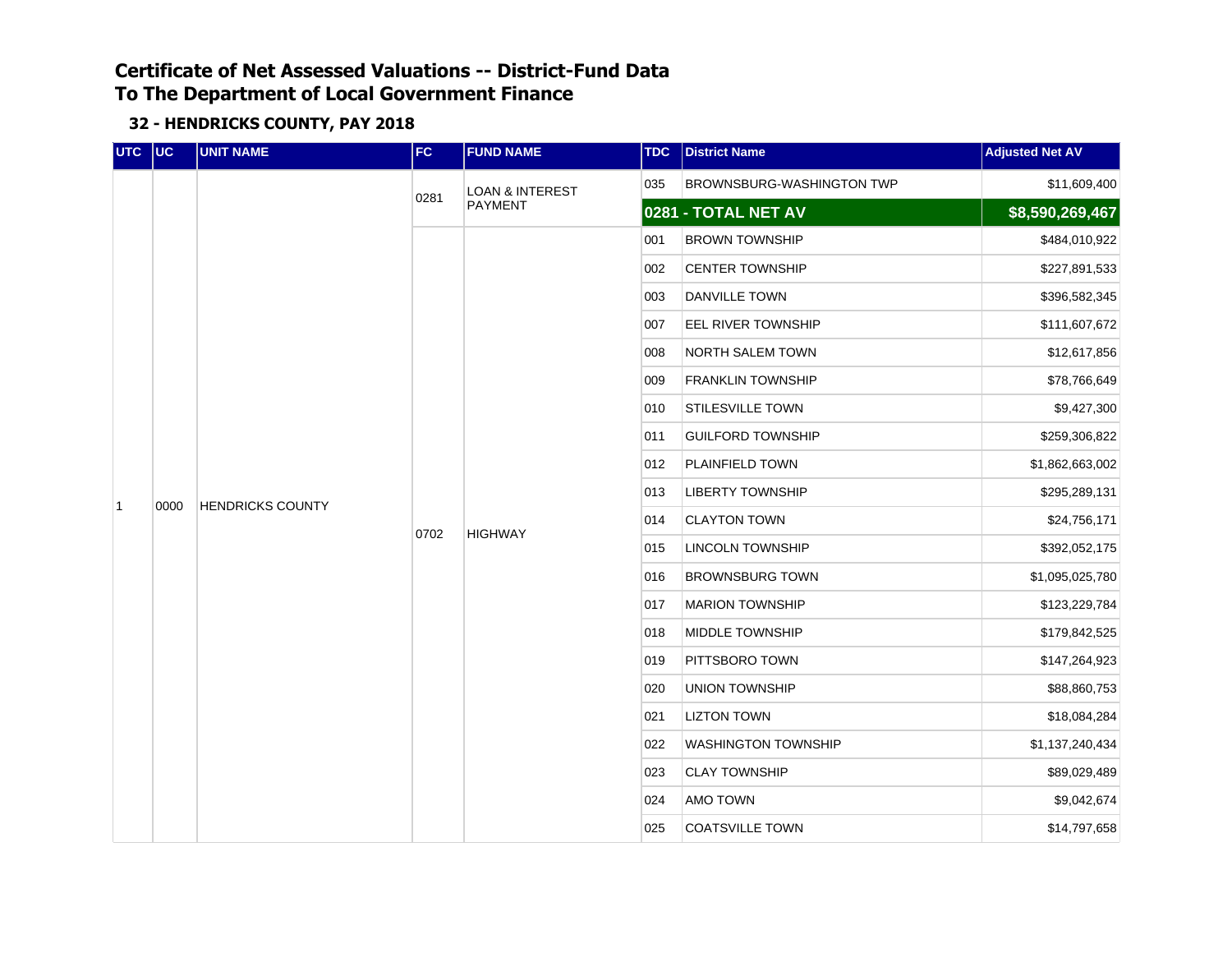| UTC UC         |      | <b>UNIT NAME</b>        | FC   | <b>FUND NAME</b>               | <b>TDC</b> | <b>District Name</b>        | <b>Adjusted Net AV</b> |
|----------------|------|-------------------------|------|--------------------------------|------------|-----------------------------|------------------------|
|                |      |                         |      |                                | 026        | BROWNSBURG - BROWN TWP      | \$197,700,307          |
|                |      |                         |      |                                | 027        | PLAINFIELD - WASHINGTON TWP | \$252,990,444          |
|                |      |                         |      |                                | 028        | BROWNSBURG - MIDDLE TWP     | \$18,198,900           |
|                |      |                         |      |                                | 029        | PLAINFIELD - LIBERTY TWP    | \$9,534,760            |
|                |      |                         |      | <b>HIGHWAY</b>                 | 030        | EEL RIVER - JAMESTOWN       | \$1,068,840            |
|                |      |                         | 0702 |                                | 031        | AVON TOWN                   | \$1,028,588,444        |
|                |      |                         |      |                                | 032        | PITTSBORO - BROWN TWP       | \$1,130,995            |
|                |      |                         |      |                                | 033        | DANVILLE - WASHINGTON TWP   | \$12,057,495           |
|                |      |                         |      |                                | 035        | BROWNSBURG-WASHINGTON TWP   | \$11,609,400           |
|                |      | <b>HENDRICKS COUNTY</b> |      |                                |            | 0702 - TOTAL NET AV         | \$8,590,269,467        |
|                |      |                         |      |                                | 001        | <b>BROWN TOWNSHIP</b>       | \$484,010,922          |
|                |      |                         |      |                                | 002        | <b>CENTER TOWNSHIP</b>      | \$227,891,533          |
| $\overline{1}$ | 0000 |                         |      |                                | 003        | <b>DANVILLE TOWN</b>        | \$396,582,345          |
|                |      |                         |      |                                | 007        | EEL RIVER TOWNSHIP          | \$111,607,672          |
|                |      |                         |      |                                | 008        | NORTH SALEM TOWN            | \$12,617,856           |
|                |      |                         |      |                                | 009        | <b>FRANKLIN TOWNSHIP</b>    | \$78,766,649           |
|                |      |                         |      |                                | 010        | <b>STILESVILLE TOWN</b>     | \$9,427,300            |
|                |      |                         | 0706 | <b>LOCAL ROAD &amp; STREET</b> | 011        | <b>GUILFORD TOWNSHIP</b>    | \$259,306,822          |
|                |      |                         |      |                                | 012        | PLAINFIELD TOWN             | \$1,862,663,002        |
|                |      |                         |      |                                | 013        | <b>LIBERTY TOWNSHIP</b>     | \$295,289,131          |
|                |      |                         |      |                                | 014        | <b>CLAYTON TOWN</b>         | \$24,756,171           |
|                |      |                         |      |                                | 015        | <b>LINCOLN TOWNSHIP</b>     | \$392,052,175          |
|                |      |                         |      |                                | 016        | <b>BROWNSBURG TOWN</b>      | \$1,095,025,780        |
|                |      |                         |      |                                | 017        | <b>MARION TOWNSHIP</b>      | \$123,229,784          |
|                |      |                         |      |                                | 018        | MIDDLE TOWNSHIP             | \$179,842,525          |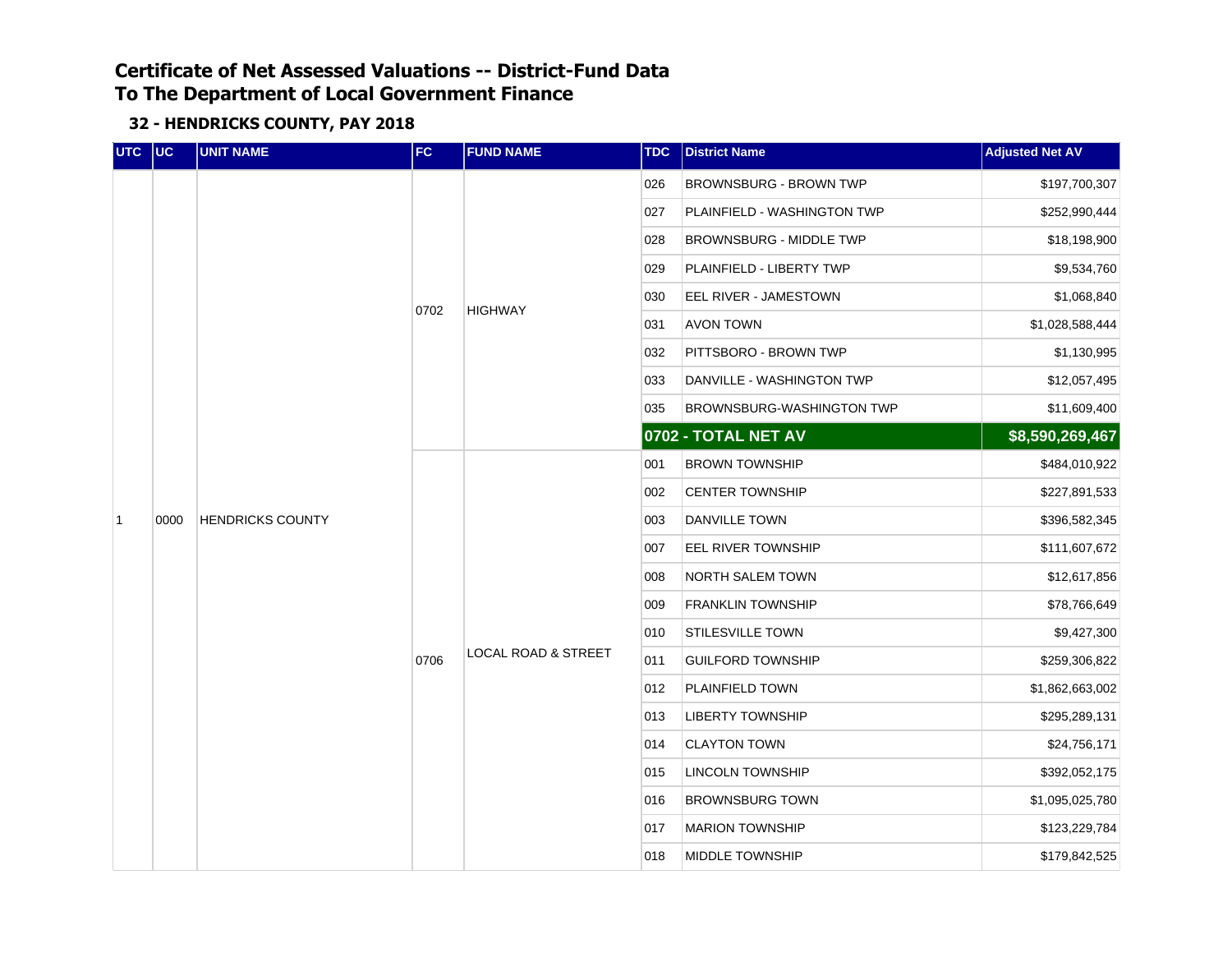| UTC UC         |      | <b>UNIT NAME</b>        | FC   | <b>FUND NAME</b>                                           | <b>TDC</b>          | <b>District Name</b>          | <b>Adjusted Net AV</b> |
|----------------|------|-------------------------|------|------------------------------------------------------------|---------------------|-------------------------------|------------------------|
|                |      |                         |      |                                                            | 019                 | PITTSBORO TOWN                | \$147,264,923          |
|                |      |                         |      |                                                            | 020                 | UNION TOWNSHIP                | \$88,860,753           |
|                |      |                         |      |                                                            | 021                 | <b>LIZTON TOWN</b>            | \$18,084,284           |
|                |      |                         |      |                                                            | 022                 | <b>WASHINGTON TOWNSHIP</b>    | \$1,137,240,434        |
|                |      |                         |      |                                                            | 023                 | <b>CLAY TOWNSHIP</b>          | \$89,029,489           |
|                |      |                         |      |                                                            | 024                 | AMO TOWN                      | \$9,042,674            |
|                |      |                         |      |                                                            | 025                 | <b>COATSVILLE TOWN</b>        | \$14,797,658           |
|                |      |                         |      |                                                            | 026                 | <b>BROWNSBURG - BROWN TWP</b> | \$197,700,307          |
|                |      | <b>HENDRICKS COUNTY</b> | 0706 | <b>LOCAL ROAD &amp; STREET</b>                             | 027                 | PLAINFIELD - WASHINGTON TWP   | \$252,990,444          |
|                |      |                         |      | 028<br>029<br>030<br>031<br>AVON TOWN<br>032<br>033<br>035 |                     | BROWNSBURG - MIDDLE TWP       | \$18,198,900           |
|                |      |                         |      |                                                            |                     | PLAINFIELD - LIBERTY TWP      | \$9,534,760            |
|                |      |                         |      |                                                            |                     | EEL RIVER - JAMESTOWN         | \$1,068,840            |
| $\overline{1}$ | 0000 |                         |      |                                                            |                     |                               | \$1,028,588,444        |
|                |      |                         |      |                                                            |                     | PITTSBORO - BROWN TWP         | \$1,130,995            |
|                |      |                         |      |                                                            |                     | DANVILLE - WASHINGTON TWP     | \$12,057,495           |
|                |      |                         |      |                                                            |                     | BROWNSBURG-WASHINGTON TWP     | \$11,609,400           |
|                |      |                         |      |                                                            | 0706 - TOTAL NET AV | \$8,590,269,467               |                        |
|                |      |                         |      |                                                            | \$484,010,922       |                               |                        |
|                |      |                         |      |                                                            | 002                 | <b>CENTER TOWNSHIP</b>        | \$227,891,533          |
|                |      |                         |      |                                                            | 003                 | <b>DANVILLE TOWN</b>          | \$396,582,345          |
|                |      |                         |      | <b>CUMULATIVE BRIDGE</b>                                   | 007                 | EEL RIVER TOWNSHIP            | \$111,607,672          |
|                |      |                         | 0790 |                                                            | 008                 | NORTH SALEM TOWN              | \$12,617,856           |
|                |      |                         |      |                                                            | 009                 | <b>FRANKLIN TOWNSHIP</b>      | \$78,766,649           |
|                |      |                         |      |                                                            | 010                 | <b>STILESVILLE TOWN</b>       | \$9,427,300            |
|                |      |                         |      |                                                            | 011                 | <b>GUILFORD TOWNSHIP</b>      | \$259,306,822          |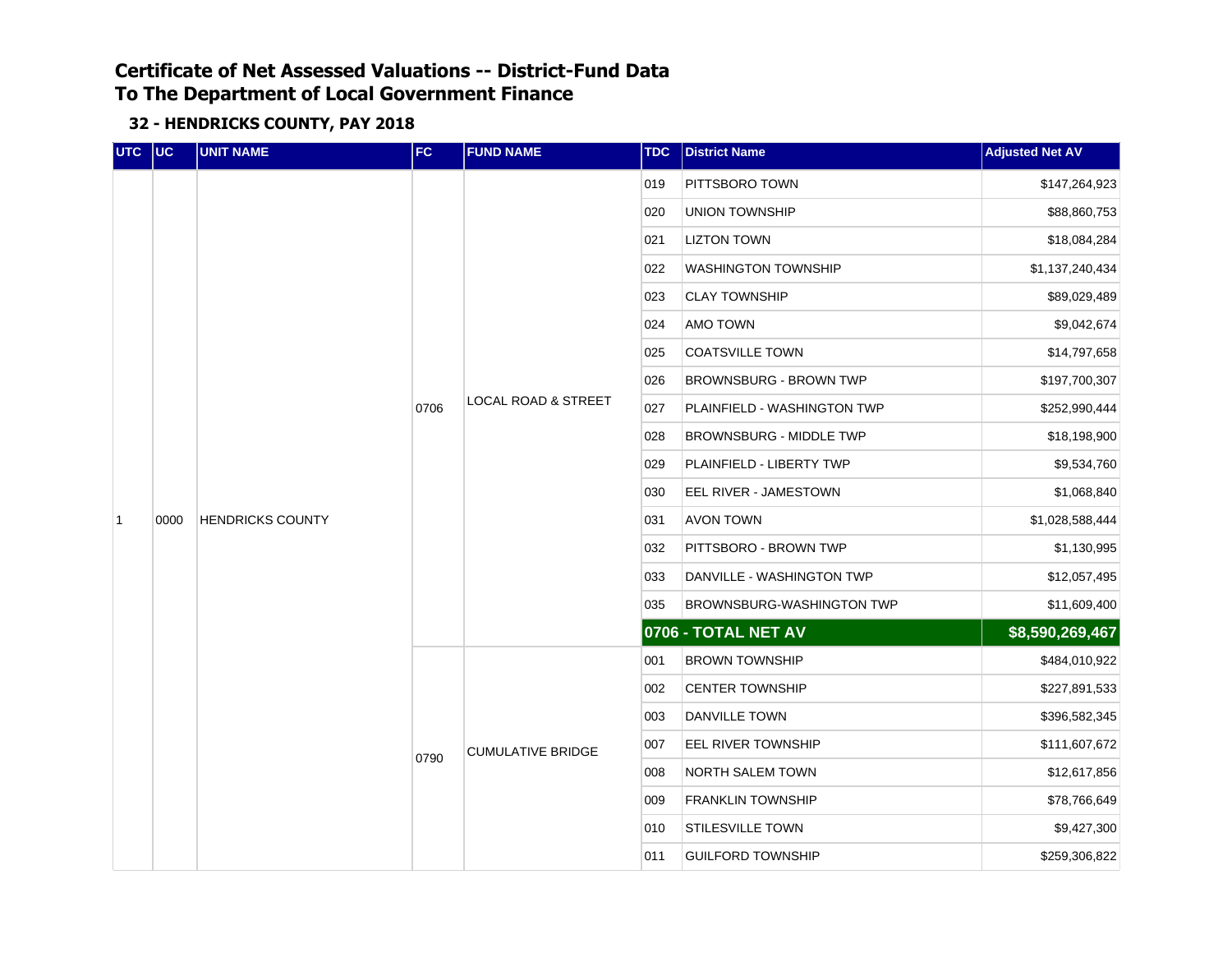| UTC UC         |      | <b>UNIT NAME</b>        | FC   | <b>FUND NAME</b>           | <b>TDC</b> | <b>District Name</b>           | <b>Adjusted Net AV</b> |
|----------------|------|-------------------------|------|----------------------------|------------|--------------------------------|------------------------|
|                |      |                         |      |                            | 012        | PLAINFIELD TOWN                | \$1,862,663,002        |
|                |      |                         |      |                            | 013        | <b>LIBERTY TOWNSHIP</b>        | \$295,289,131          |
|                |      |                         |      |                            | 014        | <b>CLAYTON TOWN</b>            | \$24,756,171           |
|                |      |                         |      |                            | 015        | <b>LINCOLN TOWNSHIP</b>        | \$392,052,175          |
|                |      |                         |      |                            | 016        | <b>BROWNSBURG TOWN</b>         | \$1,095,025,780        |
|                |      |                         |      |                            | 017        | <b>MARION TOWNSHIP</b>         | \$123,229,784          |
|                |      |                         |      |                            | 018        | MIDDLE TOWNSHIP                | \$179,842,525          |
|                |      |                         |      |                            | 019        | PITTSBORO TOWN                 | \$147,264,923          |
|                |      | <b>HENDRICKS COUNTY</b> |      | <b>CUMULATIVE BRIDGE</b>   | 020        | <b>UNION TOWNSHIP</b>          | \$88,860,753           |
|                |      |                         | 0790 |                            | 021        | <b>LIZTON TOWN</b>             | \$18,084,284           |
|                |      |                         |      |                            | 022        | <b>WASHINGTON TOWNSHIP</b>     | \$1,137,240,434        |
|                |      |                         |      |                            | 023        | <b>CLAY TOWNSHIP</b>           | \$89,029,489           |
| $\overline{1}$ | 0000 |                         |      |                            | 024        | AMO TOWN                       | \$9,042,674            |
|                |      |                         |      |                            | 025        | <b>COATSVILLE TOWN</b>         | \$14,797,658           |
|                |      |                         |      |                            | 026        | <b>BROWNSBURG - BROWN TWP</b>  | \$197,700,307          |
|                |      |                         |      |                            | 027        | PLAINFIELD - WASHINGTON TWP    | \$252,990,444          |
|                |      |                         |      |                            | 028        | <b>BROWNSBURG - MIDDLE TWP</b> | \$18,198,900           |
|                |      |                         |      |                            | 029        | PLAINFIELD - LIBERTY TWP       | \$9,534,760            |
|                |      |                         |      |                            | 030        | EEL RIVER - JAMESTOWN          | \$1,068,840            |
|                |      |                         |      |                            | 031        | <b>AVON TOWN</b>               | \$1,028,588,444        |
|                |      |                         |      |                            | 032        | PITTSBORO - BROWN TWP          | \$1,130,995            |
|                |      |                         |      |                            | 033        | DANVILLE - WASHINGTON TWP      | \$12,057,495           |
|                |      |                         |      |                            | 035        | BROWNSBURG-WASHINGTON TWP      | \$11,609,400           |
|                |      |                         |      |                            |            | 0790 - TOTAL NET AV            | \$8,590,269,467        |
|                |      |                         | 0792 | <b>COUNTY MAJOR BRIDGE</b> | 001        | <b>BROWN TOWNSHIP</b>          | \$484,010,922          |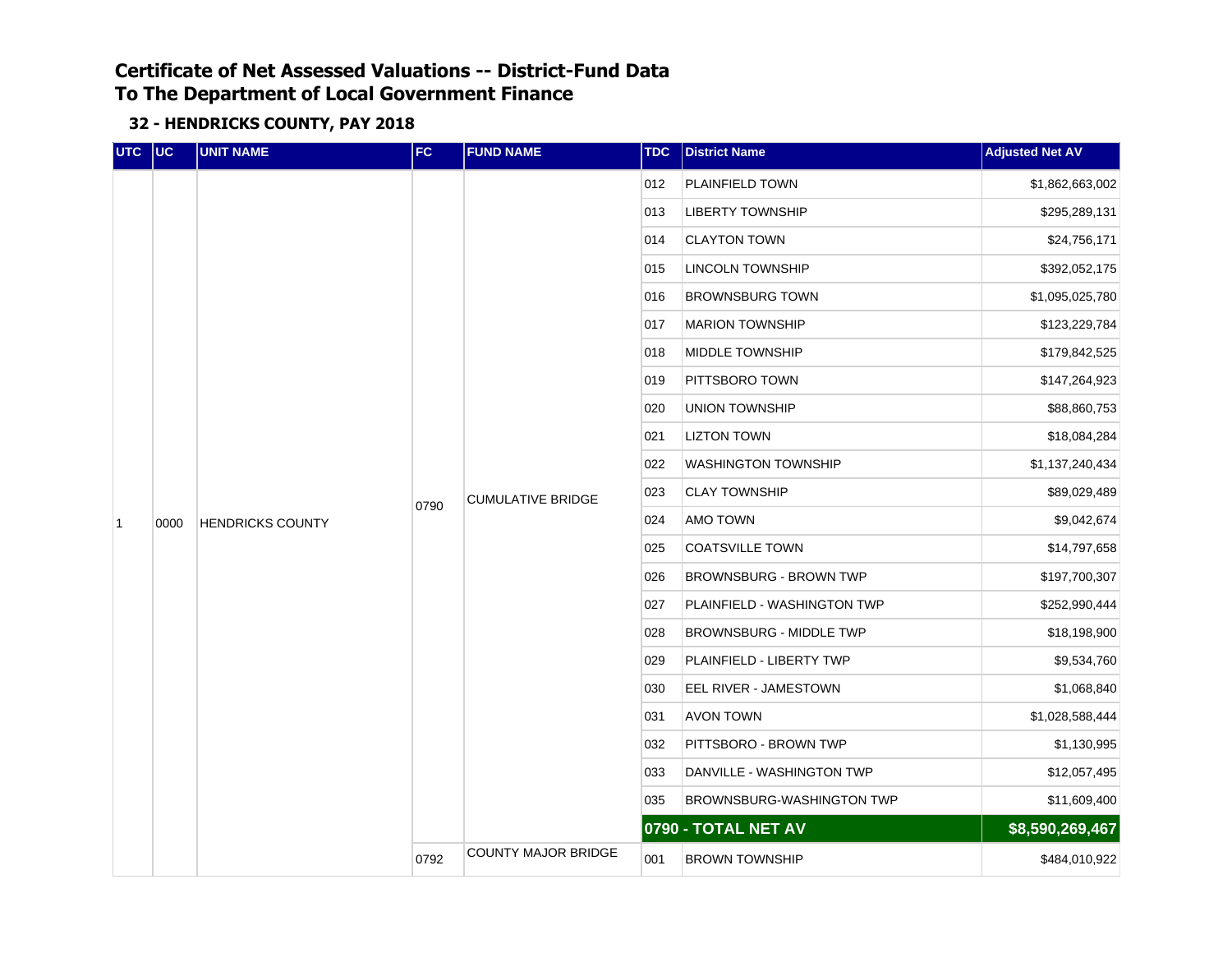| UTC UC         |      | <b>UNIT NAME</b>                                                                                                                                                                                                                                                                                                                           | FC | <b>FUND NAME</b> | <b>TDC</b> | <b>District Name</b>           | <b>Adjusted Net AV</b> |              |
|----------------|------|--------------------------------------------------------------------------------------------------------------------------------------------------------------------------------------------------------------------------------------------------------------------------------------------------------------------------------------------|----|------------------|------------|--------------------------------|------------------------|--------------|
|                |      |                                                                                                                                                                                                                                                                                                                                            |    |                  | 002        | <b>CENTER TOWNSHIP</b>         | \$227,891,533          |              |
|                |      |                                                                                                                                                                                                                                                                                                                                            |    |                  | 003        | <b>DANVILLE TOWN</b>           | \$396,582,345          |              |
|                |      |                                                                                                                                                                                                                                                                                                                                            |    |                  | 007        | <b>EEL RIVER TOWNSHIP</b>      | \$111,607,672          |              |
|                |      |                                                                                                                                                                                                                                                                                                                                            |    |                  |            | 008                            | NORTH SALEM TOWN       | \$12,617,856 |
|                |      |                                                                                                                                                                                                                                                                                                                                            |    |                  | 009        | <b>FRANKLIN TOWNSHIP</b>       | \$78,766,649           |              |
|                |      |                                                                                                                                                                                                                                                                                                                                            |    |                  | 010        | <b>STILESVILLE TOWN</b>        | \$9,427,300            |              |
|                |      |                                                                                                                                                                                                                                                                                                                                            |    |                  | 011        | <b>GUILFORD TOWNSHIP</b>       | \$259,306,822          |              |
|                |      |                                                                                                                                                                                                                                                                                                                                            |    |                  | 012        | PLAINFIELD TOWN                | \$1,862,663,002        |              |
|                |      | 013<br><b>LIBERTY TOWNSHIP</b><br><b>CLAYTON TOWN</b><br>014<br>LINCOLN TOWNSHIP<br>015<br><b>BROWNSBURG TOWN</b><br>016<br><b>COUNTY MAJOR BRIDGE</b><br><b>HENDRICKS COUNTY</b><br>0792<br>017<br><b>MARION TOWNSHIP</b><br>018<br>MIDDLE TOWNSHIP<br>019<br>PITTSBORO TOWN<br>020<br><b>UNION TOWNSHIP</b><br><b>LIZTON TOWN</b><br>021 |    | \$295,289,131    |            |                                |                        |              |
|                |      |                                                                                                                                                                                                                                                                                                                                            |    |                  |            |                                | \$24,756,171           |              |
|                |      |                                                                                                                                                                                                                                                                                                                                            |    |                  |            |                                | \$392,052,175          |              |
|                |      |                                                                                                                                                                                                                                                                                                                                            |    |                  |            |                                | \$1,095,025,780        |              |
| $\overline{1}$ | 0000 |                                                                                                                                                                                                                                                                                                                                            |    |                  |            |                                | \$123,229,784          |              |
|                |      |                                                                                                                                                                                                                                                                                                                                            |    |                  |            |                                | \$179,842,525          |              |
|                |      |                                                                                                                                                                                                                                                                                                                                            |    |                  |            |                                | \$147,264,923          |              |
|                |      |                                                                                                                                                                                                                                                                                                                                            |    |                  |            |                                | \$88,860,753           |              |
|                |      |                                                                                                                                                                                                                                                                                                                                            |    |                  |            |                                | \$18,084,284           |              |
|                |      |                                                                                                                                                                                                                                                                                                                                            |    |                  | 022        | <b>WASHINGTON TOWNSHIP</b>     | \$1,137,240,434        |              |
|                |      |                                                                                                                                                                                                                                                                                                                                            |    |                  | 023        | <b>CLAY TOWNSHIP</b>           | \$89,029,489           |              |
|                |      |                                                                                                                                                                                                                                                                                                                                            |    |                  | 024        | AMO TOWN                       | \$9,042,674            |              |
|                |      |                                                                                                                                                                                                                                                                                                                                            |    |                  | 025        | <b>COATSVILLE TOWN</b>         | \$14,797,658           |              |
|                |      |                                                                                                                                                                                                                                                                                                                                            |    |                  | 026        | BROWNSBURG - BROWN TWP         | \$197,700,307          |              |
|                |      |                                                                                                                                                                                                                                                                                                                                            |    |                  | 027        | PLAINFIELD - WASHINGTON TWP    | \$252,990,444          |              |
|                |      |                                                                                                                                                                                                                                                                                                                                            |    |                  | 028        | <b>BROWNSBURG - MIDDLE TWP</b> | \$18,198,900           |              |
|                |      |                                                                                                                                                                                                                                                                                                                                            |    |                  | 029        | PLAINFIELD - LIBERTY TWP       | \$9,534,760            |              |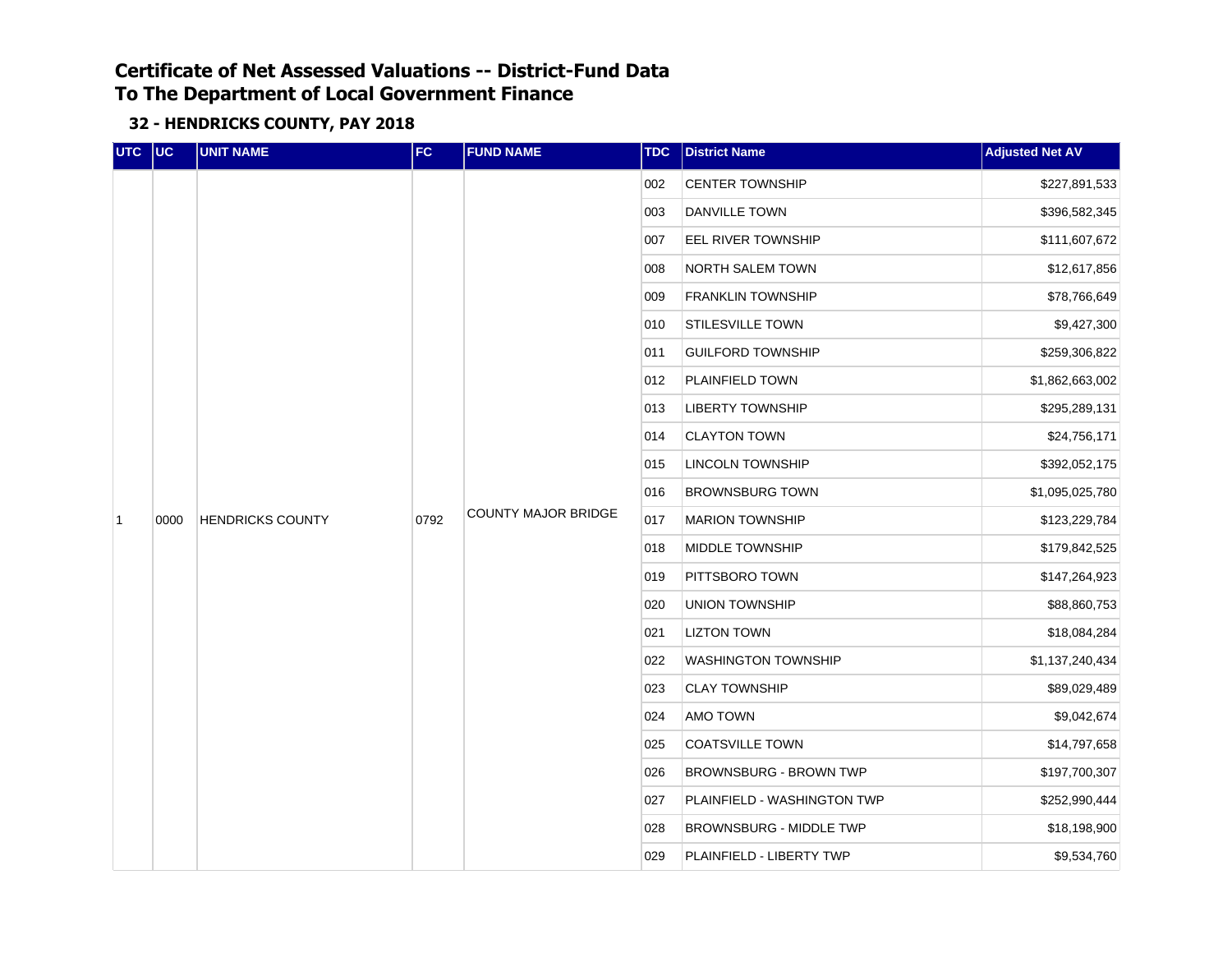| UTC UC         |      | <b>UNIT NAME</b>        | FC.  | <b>FUND NAME</b>           | <b>TDC</b> | <b>District Name</b>             | <b>Adjusted Net AV</b> |
|----------------|------|-------------------------|------|----------------------------|------------|----------------------------------|------------------------|
|                |      |                         |      |                            | 030        | EEL RIVER - JAMESTOWN            | \$1,068,840            |
|                |      |                         |      |                            | 031        | <b>AVON TOWN</b>                 | \$1,028,588,444        |
|                |      |                         | 0792 | <b>COUNTY MAJOR BRIDGE</b> | 032        | PITTSBORO - BROWN TWP            | \$1,130,995            |
|                |      |                         |      |                            | 033        | DANVILLE - WASHINGTON TWP        | \$12,057,495           |
|                |      |                         |      |                            | 035        | <b>BROWNSBURG-WASHINGTON TWP</b> | \$11,609,400           |
|                |      |                         |      |                            |            | 0792 - TOTAL NET AV              | \$8,590,269,467        |
|                |      |                         |      |                            | 001        | <b>BROWN TOWNSHIP</b>            | \$484,010,922          |
|                |      |                         |      |                            | 002        | <b>CENTER TOWNSHIP</b>           | \$227,891,533          |
|                |      |                         |      |                            | 003        | DANVILLE TOWN                    | \$396,582,345          |
|                | 0000 | <b>HENDRICKS COUNTY</b> |      | <b>HEALTH</b>              | 007        | EEL RIVER TOWNSHIP               | \$111,607,672          |
|                |      |                         | 0801 |                            | 008        | NORTH SALEM TOWN                 | \$12,617,856           |
|                |      |                         |      |                            | 009        | <b>FRANKLIN TOWNSHIP</b>         | \$78,766,649           |
| $\overline{1}$ |      |                         |      |                            | 010        | <b>STILESVILLE TOWN</b>          | \$9,427,300            |
|                |      |                         |      |                            | 011        | <b>GUILFORD TOWNSHIP</b>         | \$259,306,822          |
|                |      |                         |      |                            | 012        | PLAINFIELD TOWN                  | \$1,862,663,002        |
|                |      |                         |      |                            | 013        | <b>LIBERTY TOWNSHIP</b>          | \$295,289,131          |
|                |      |                         |      |                            | 014        | <b>CLAYTON TOWN</b>              | \$24,756,171           |
|                |      |                         |      |                            | 015        | <b>LINCOLN TOWNSHIP</b>          | \$392,052,175          |
|                |      |                         |      |                            | 016        | <b>BROWNSBURG TOWN</b>           | \$1,095,025,780        |
|                |      |                         |      |                            | 017        | <b>MARION TOWNSHIP</b>           | \$123,229,784          |
|                |      |                         |      |                            | 018        | <b>MIDDLE TOWNSHIP</b>           | \$179,842,525          |
|                |      |                         |      |                            | 019        | PITTSBORO TOWN                   | \$147,264,923          |
|                |      |                         |      |                            | 020        | <b>UNION TOWNSHIP</b>            | \$88,860,753           |
|                |      |                         |      |                            | 021        | <b>LIZTON TOWN</b>               | \$18,084,284           |
|                |      |                         |      |                            | 022        | <b>WASHINGTON TOWNSHIP</b>       | \$1,137,240,434        |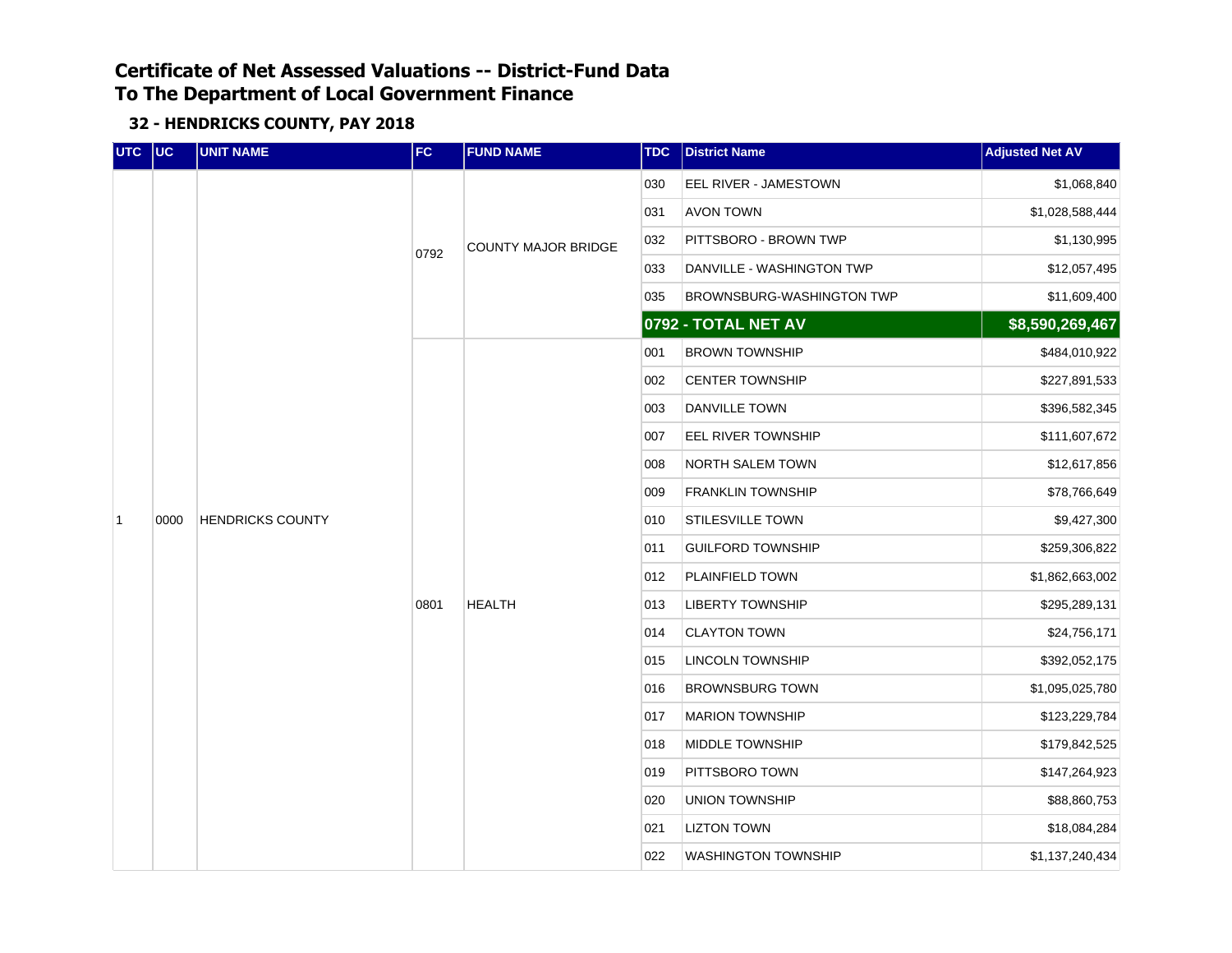| UTC UC         |      | <b>UNIT NAME</b>                                                                                                                                                                                                                                                                  | FC   | <b>FUND NAME</b>         | <b>TDC</b> | <b>District Name</b>           | <b>Adjusted Net AV</b> |
|----------------|------|-----------------------------------------------------------------------------------------------------------------------------------------------------------------------------------------------------------------------------------------------------------------------------------|------|--------------------------|------------|--------------------------------|------------------------|
|                |      |                                                                                                                                                                                                                                                                                   |      |                          | 023        | <b>CLAY TOWNSHIP</b>           | \$89,029,489           |
|                |      |                                                                                                                                                                                                                                                                                   |      |                          | 024        | AMO TOWN                       | \$9,042,674            |
|                |      |                                                                                                                                                                                                                                                                                   |      |                          | 025        | <b>COATSVILLE TOWN</b>         | \$14,797,658           |
|                |      |                                                                                                                                                                                                                                                                                   |      |                          | 026        | BROWNSBURG - BROWN TWP         | \$197,700,307          |
|                |      |                                                                                                                                                                                                                                                                                   |      |                          | 027        | PLAINFIELD - WASHINGTON TWP    | \$252,990,444          |
|                |      |                                                                                                                                                                                                                                                                                   |      |                          | 028        | <b>BROWNSBURG - MIDDLE TWP</b> | \$18,198,900           |
|                |      |                                                                                                                                                                                                                                                                                   | 0801 | <b>HEALTH</b>            | 029        | PLAINFIELD - LIBERTY TWP       | \$9,534,760            |
|                |      |                                                                                                                                                                                                                                                                                   |      |                          | 030        | EEL RIVER - JAMESTOWN          | \$1,068,840            |
|                |      | 031<br><b>AVON TOWN</b><br>PITTSBORO - BROWN TWP<br>032<br>033<br>DANVILLE - WASHINGTON TWP<br>035<br>0801 - TOTAL NET AV<br><b>HENDRICKS COUNTY</b><br>001<br><b>BROWN TOWNSHIP</b><br>002<br><b>CENTER TOWNSHIP</b><br>003<br><b>DANVILLE TOWN</b><br>007<br>EEL RIVER TOWNSHIP |      | \$1,028,588,444          |            |                                |                        |
|                |      |                                                                                                                                                                                                                                                                                   |      |                          |            |                                | \$1,130,995            |
|                |      |                                                                                                                                                                                                                                                                                   |      |                          |            |                                | \$12,057,495           |
|                |      |                                                                                                                                                                                                                                                                                   |      |                          |            | BROWNSBURG-WASHINGTON TWP      | \$11,609,400           |
| $\overline{1}$ | 0000 |                                                                                                                                                                                                                                                                                   |      |                          |            |                                | \$8,590,269,467        |
|                |      |                                                                                                                                                                                                                                                                                   |      |                          |            |                                | \$484,010,922          |
|                |      |                                                                                                                                                                                                                                                                                   |      |                          |            |                                | \$227,891,533          |
|                |      |                                                                                                                                                                                                                                                                                   |      |                          |            |                                | \$396,582,345          |
|                |      |                                                                                                                                                                                                                                                                                   |      |                          |            |                                | \$111,607,672          |
|                |      |                                                                                                                                                                                                                                                                                   |      |                          | 008        | NORTH SALEM TOWN               | \$12,617,856           |
|                |      |                                                                                                                                                                                                                                                                                   |      | <b>DRAIN IMPROVEMENT</b> | 009        | <b>FRANKLIN TOWNSHIP</b>       | \$78,766,649           |
|                |      |                                                                                                                                                                                                                                                                                   | 0905 |                          | 010        | <b>STILESVILLE TOWN</b>        | \$9,427,300            |
|                |      |                                                                                                                                                                                                                                                                                   |      |                          | 011        | <b>GUILFORD TOWNSHIP</b>       | \$259,306,822          |
|                |      |                                                                                                                                                                                                                                                                                   |      |                          | 012        | PLAINFIELD TOWN                | \$1,862,663,002        |
|                |      |                                                                                                                                                                                                                                                                                   |      |                          | 013        | <b>LIBERTY TOWNSHIP</b>        | \$295,289,131          |
|                |      |                                                                                                                                                                                                                                                                                   |      |                          | 014        | <b>CLAYTON TOWN</b>            | \$24,756,171           |
|                |      |                                                                                                                                                                                                                                                                                   |      |                          | 015        | <b>LINCOLN TOWNSHIP</b>        | \$392,052,175          |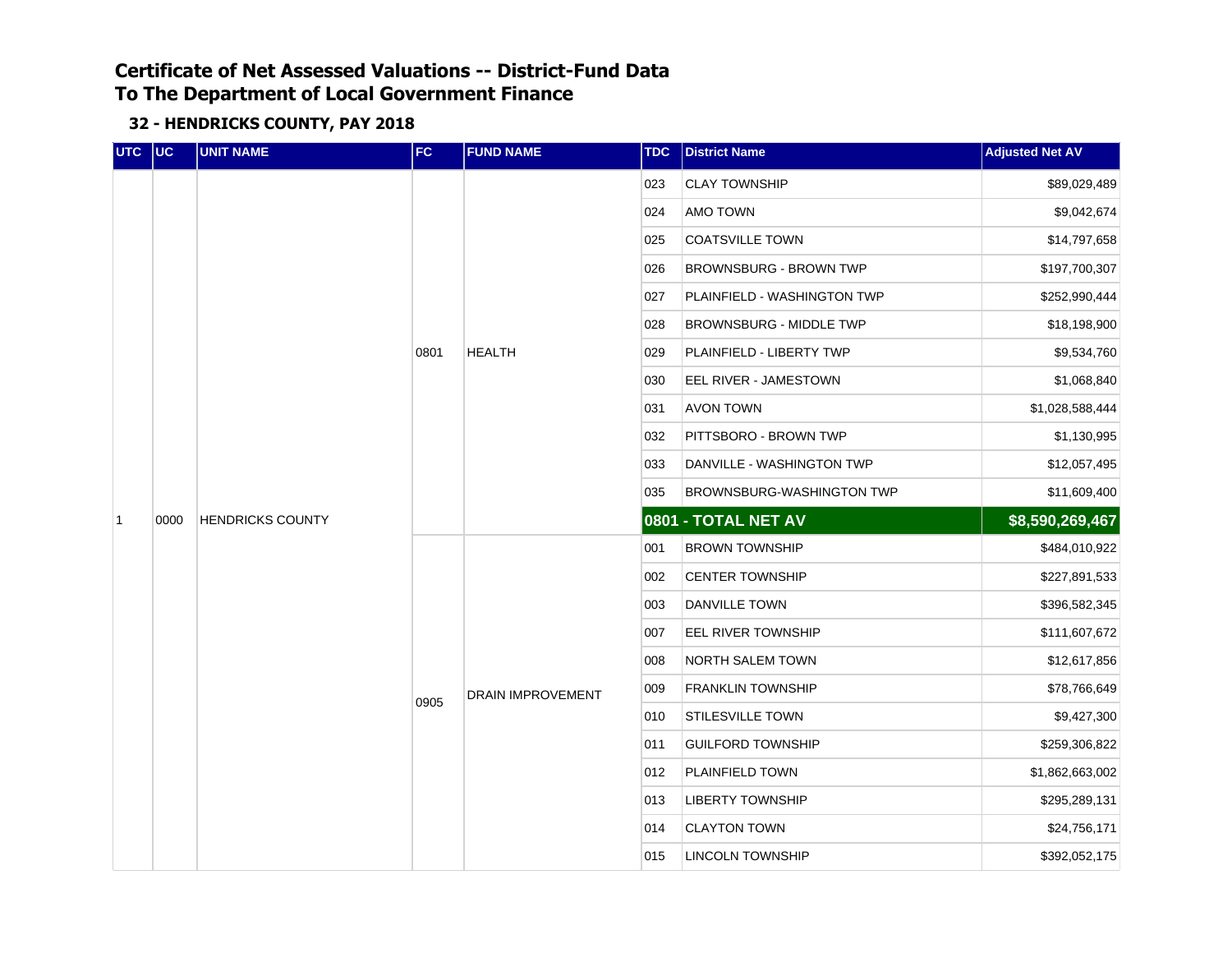| UTC UC         |      | <b>UNIT NAME</b>        | FC   | <b>FUND NAME</b>                                | <b>TDC</b> | <b>District Name</b>          | <b>Adjusted Net AV</b> |
|----------------|------|-------------------------|------|-------------------------------------------------|------------|-------------------------------|------------------------|
|                |      |                         |      |                                                 | 016        | <b>BROWNSBURG TOWN</b>        | \$1,095,025,780        |
|                |      |                         |      |                                                 | 017        | <b>MARION TOWNSHIP</b>        | \$123,229,784          |
|                |      |                         |      |                                                 | 018        | MIDDLE TOWNSHIP               | \$179,842,525          |
|                |      |                         |      |                                                 | 019        | PITTSBORO TOWN                | \$147,264,923          |
|                |      |                         |      |                                                 | 020        | UNION TOWNSHIP                | \$88,860,753           |
|                |      |                         |      |                                                 | 021        | <b>LIZTON TOWN</b>            | \$18,084,284           |
|                |      |                         |      |                                                 | 022        | <b>WASHINGTON TOWNSHIP</b>    | \$1,137,240,434        |
|                |      |                         |      |                                                 | 023        | <b>CLAY TOWNSHIP</b>          | \$89,029,489           |
|                |      | <b>HENDRICKS COUNTY</b> |      |                                                 | 024        | AMO TOWN                      | \$9,042,674            |
|                |      |                         | 0905 | <b>DRAIN IMPROVEMENT</b>                        | 025        | <b>COATSVILLE TOWN</b>        | \$14,797,658           |
|                |      |                         |      |                                                 | 026        | <b>BROWNSBURG - BROWN TWP</b> | \$197,700,307          |
|                |      |                         |      |                                                 | 027        | PLAINFIELD - WASHINGTON TWP   | \$252,990,444          |
| $\overline{1}$ | 0000 |                         |      |                                                 | 028        | BROWNSBURG - MIDDLE TWP       | \$18,198,900           |
|                |      |                         |      |                                                 | 029        | PLAINFIELD - LIBERTY TWP      | \$9,534,760            |
|                |      |                         |      |                                                 | 030        | EEL RIVER - JAMESTOWN         | \$1,068,840            |
|                |      |                         |      |                                                 | 031        | AVON TOWN                     | \$1,028,588,444        |
|                |      |                         |      |                                                 | 032        | PITTSBORO - BROWN TWP         | \$1,130,995            |
|                |      |                         |      |                                                 | 033        | DANVILLE - WASHINGTON TWP     | \$12,057,495           |
|                |      |                         |      |                                                 | 035        | BROWNSBURG-WASHINGTON TWP     | \$11,609,400           |
|                |      |                         |      |                                                 |            | 0905 - TOTAL NET AV           | \$8,590,269,467        |
|                |      |                         |      |                                                 | 001        | <b>BROWN TOWNSHIP</b>         | \$484,010,922          |
|                |      |                         |      |                                                 | 002        | <b>CENTER TOWNSHIP</b>        | \$227,891,533          |
|                |      |                         | 2391 | <b>CUMULATIVE CAPITAL</b><br><b>DEVELOPMENT</b> | 003        | <b>DANVILLE TOWN</b>          | \$396,582,345          |
|                |      |                         |      |                                                 | 007        | EEL RIVER TOWNSHIP            | \$111,607,672          |
|                |      |                         |      |                                                 | 008        | NORTH SALEM TOWN              | \$12,617,856           |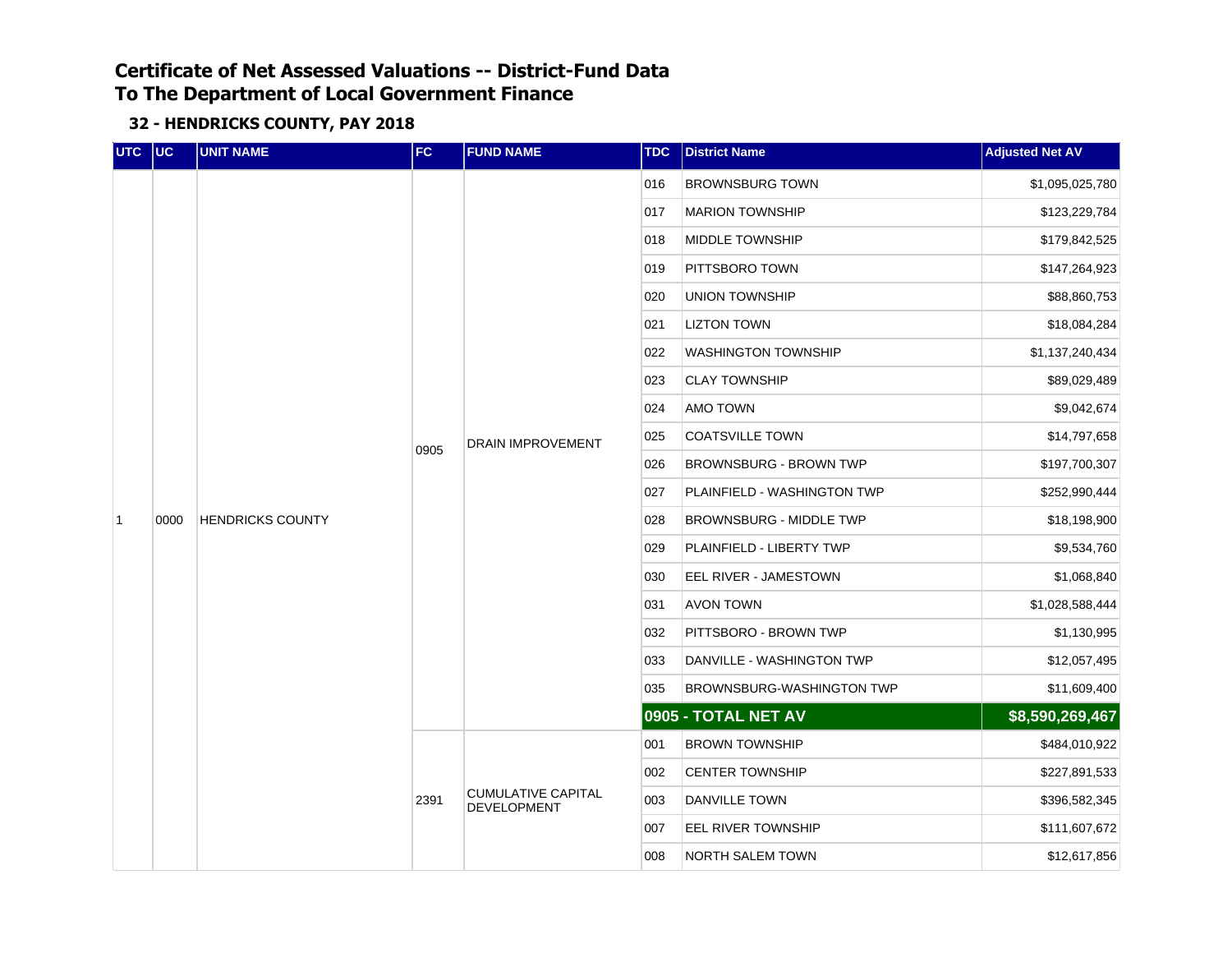| UTC UC         |      | <b>UNIT NAME</b>                                                                                                                                                                                                                                                                                                                                     | FC | <b>FUND NAME</b> | <b>TDC</b> | <b>District Name</b>           | <b>Adjusted Net AV</b> |  |  |  |     |                       |             |
|----------------|------|------------------------------------------------------------------------------------------------------------------------------------------------------------------------------------------------------------------------------------------------------------------------------------------------------------------------------------------------------|----|------------------|------------|--------------------------------|------------------------|--|--|--|-----|-----------------------|-------------|
|                |      |                                                                                                                                                                                                                                                                                                                                                      |    |                  | 009        | <b>FRANKLIN TOWNSHIP</b>       | \$78,766,649           |  |  |  |     |                       |             |
|                |      |                                                                                                                                                                                                                                                                                                                                                      |    |                  | 010        | <b>STILESVILLE TOWN</b>        | \$9,427,300            |  |  |  |     |                       |             |
|                |      |                                                                                                                                                                                                                                                                                                                                                      |    |                  | 011        | <b>GUILFORD TOWNSHIP</b>       | \$259,306,822          |  |  |  |     |                       |             |
|                |      |                                                                                                                                                                                                                                                                                                                                                      |    |                  | 012        | PLAINFIELD TOWN                | \$1,862,663,002        |  |  |  |     |                       |             |
|                |      |                                                                                                                                                                                                                                                                                                                                                      |    |                  | 013        | <b>LIBERTY TOWNSHIP</b>        | \$295,289,131          |  |  |  |     |                       |             |
|                |      |                                                                                                                                                                                                                                                                                                                                                      |    |                  | 014        | <b>CLAYTON TOWN</b>            | \$24,756,171           |  |  |  |     |                       |             |
|                |      |                                                                                                                                                                                                                                                                                                                                                      |    |                  | 015        | <b>LINCOLN TOWNSHIP</b>        | \$392,052,175          |  |  |  |     |                       |             |
|                |      |                                                                                                                                                                                                                                                                                                                                                      |    |                  | 016        | <b>BROWNSBURG TOWN</b>         | \$1,095,025,780        |  |  |  |     |                       |             |
|                |      | 017<br><b>MARION TOWNSHIP</b><br>MIDDLE TOWNSHIP<br>018<br>PITTSBORO TOWN<br>019<br>020<br>UNION TOWNSHIP<br><b>CUMULATIVE CAPITAL</b><br><b>HENDRICKS COUNTY</b><br>2391<br>021<br><b>LIZTON TOWN</b><br><b>DEVELOPMENT</b><br>022<br><b>WASHINGTON TOWNSHIP</b><br>023<br><b>CLAY TOWNSHIP</b><br>024<br>AMO TOWN<br>025<br><b>COATSVILLE TOWN</b> |    | \$123,229,784    |            |                                |                        |  |  |  |     |                       |             |
|                |      |                                                                                                                                                                                                                                                                                                                                                      |    |                  |            |                                | \$179,842,525          |  |  |  |     |                       |             |
|                |      |                                                                                                                                                                                                                                                                                                                                                      |    |                  |            |                                | \$147,264,923          |  |  |  |     |                       |             |
|                |      |                                                                                                                                                                                                                                                                                                                                                      |    |                  |            |                                | \$88,860,753           |  |  |  |     |                       |             |
| $\overline{1}$ | 0000 |                                                                                                                                                                                                                                                                                                                                                      |    |                  |            |                                | \$18,084,284           |  |  |  |     |                       |             |
|                |      |                                                                                                                                                                                                                                                                                                                                                      |    |                  |            |                                | \$1,137,240,434        |  |  |  |     |                       |             |
|                |      |                                                                                                                                                                                                                                                                                                                                                      |    |                  |            |                                | \$89,029,489           |  |  |  |     |                       |             |
|                |      |                                                                                                                                                                                                                                                                                                                                                      |    |                  |            |                                | \$9,042,674            |  |  |  |     |                       |             |
|                |      |                                                                                                                                                                                                                                                                                                                                                      |    |                  |            |                                | \$14,797,658           |  |  |  |     |                       |             |
|                |      |                                                                                                                                                                                                                                                                                                                                                      |    |                  | 026        | <b>BROWNSBURG - BROWN TWP</b>  | \$197,700,307          |  |  |  |     |                       |             |
|                |      |                                                                                                                                                                                                                                                                                                                                                      |    |                  | 027        | PLAINFIELD - WASHINGTON TWP    | \$252,990,444          |  |  |  |     |                       |             |
|                |      |                                                                                                                                                                                                                                                                                                                                                      |    |                  | 028        | <b>BROWNSBURG - MIDDLE TWP</b> | \$18,198,900           |  |  |  |     |                       |             |
|                |      |                                                                                                                                                                                                                                                                                                                                                      |    |                  | 029        | PLAINFIELD - LIBERTY TWP       | \$9,534,760            |  |  |  |     |                       |             |
|                |      |                                                                                                                                                                                                                                                                                                                                                      |    |                  | 030        | EEL RIVER - JAMESTOWN          | \$1,068,840            |  |  |  |     |                       |             |
|                |      |                                                                                                                                                                                                                                                                                                                                                      |    |                  | 031        | AVON TOWN                      | \$1,028,588,444        |  |  |  |     |                       |             |
|                |      |                                                                                                                                                                                                                                                                                                                                                      |    |                  |            |                                |                        |  |  |  | 032 | PITTSBORO - BROWN TWP | \$1,130,995 |
|                |      |                                                                                                                                                                                                                                                                                                                                                      |    |                  | 033        | DANVILLE - WASHINGTON TWP      | \$12,057,495           |  |  |  |     |                       |             |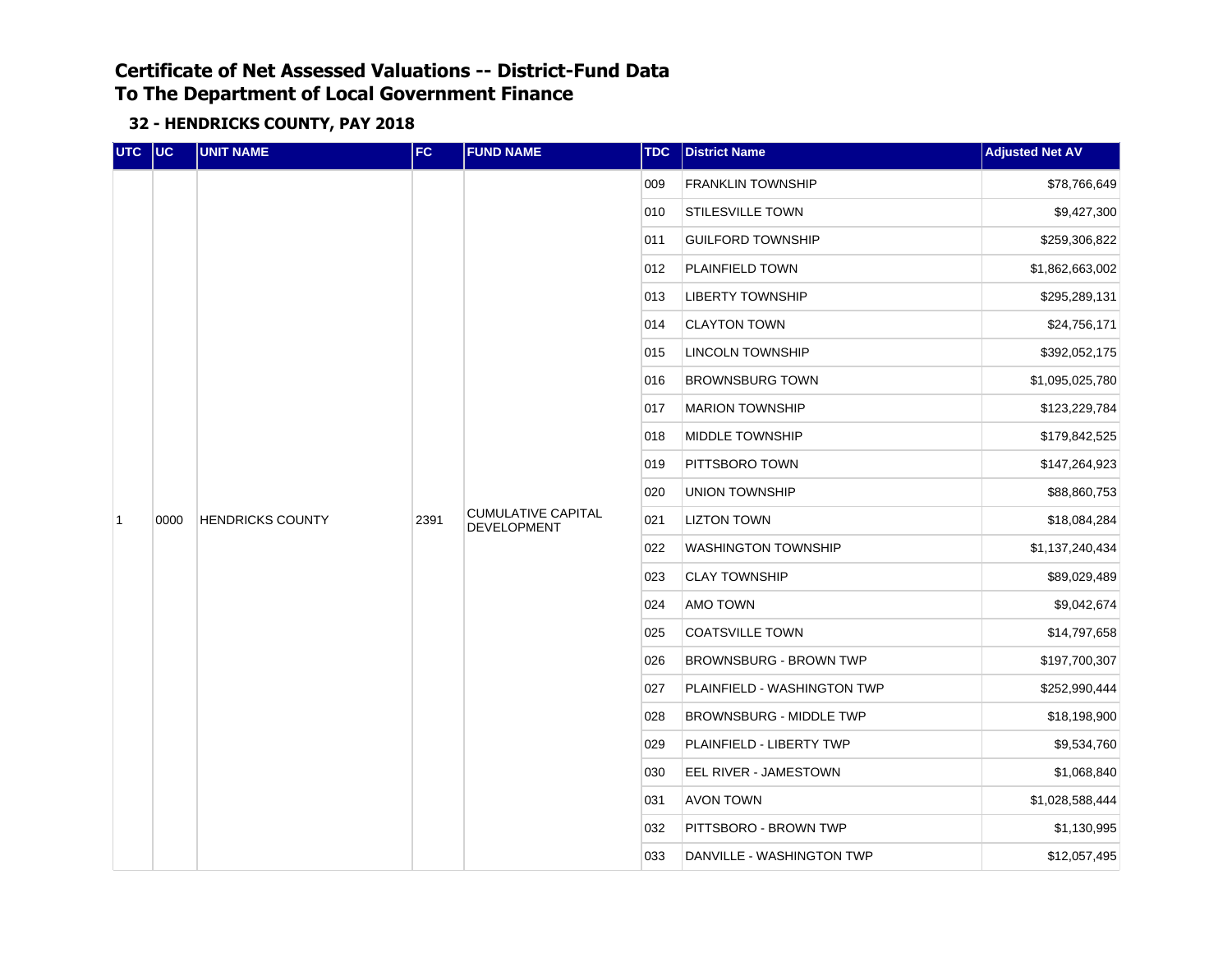| UTC UC         |      | <b>UNIT NAME</b>        | <b>FC</b> | <b>FUND NAME</b>           | <b>TDC</b> | <b>District Name</b>          | <b>Adjusted Net AV</b> |
|----------------|------|-------------------------|-----------|----------------------------|------------|-------------------------------|------------------------|
| $\overline{1}$ | 0000 | <b>HENDRICKS COUNTY</b> | 2391      | <b>CUMULATIVE CAPITAL</b>  | 035        | BROWNSBURG-WASHINGTON TWP     | \$11,609,400           |
|                |      |                         |           | <b>DEVELOPMENT</b>         |            | 2391 - TOTAL NET AV           | \$8,590,269,467        |
|                |      |                         |           |                            | 001        | <b>BROWN TOWNSHIP</b>         | \$484,010,922          |
|                |      |                         | 0061      | <b>RAINY DAY</b>           | 026        | <b>BROWNSBURG - BROWN TWP</b> | \$197,700,307          |
|                |      |                         |           |                            | 032        | PITTSBORO - BROWN TWP         | \$1,130,995            |
|                |      |                         |           |                            |            | 0061 - TOTAL NET AV           | \$682,842,224          |
|                |      |                         |           |                            | 001        | <b>BROWN TOWNSHIP</b>         | \$484,010,922          |
|                |      |                         | 0101      | <b>GENERAL</b>             | 026        | BROWNSBURG - BROWN TWP        | \$197,700,307          |
|                | 0001 | <b>BROWN TOWNSHIP</b>   |           |                            | 032        | PITTSBORO - BROWN TWP         | \$1,130,995            |
|                |      |                         |           |                            |            | 0101 - TOTAL NET AV           | \$682,842,224          |
|                |      |                         | 0840      |                            | 001        | <b>BROWN TOWNSHIP</b>         | \$484,010,922          |
|                |      |                         |           | <b>TOWNSHIP ASSISTANCE</b> | 026        | <b>BROWNSBURG - BROWN TWP</b> | \$197,700,307          |
| 2              |      |                         |           |                            | 032        | PITTSBORO - BROWN TWP         | \$1,130,995            |
|                |      |                         |           |                            |            | 0840 - TOTAL NET AV           | \$682,842,224          |
|                |      |                         | 1181      | FIRE BUILDING DEBT         | 001        | <b>BROWN TOWNSHIP</b>         | \$484,010,922          |
|                |      |                         |           |                            |            | 1181 - TOTAL NET AV           | \$484,010,922          |
|                |      |                         |           |                            | 002        | <b>CENTER TOWNSHIP</b>        | \$227,891,533          |
|                |      |                         | 0061      | <b>RAINY DAY</b>           | 003        | <b>DANVILLE TOWN</b>          | \$396,582,345          |
|                |      |                         |           |                            |            | 0061 - TOTAL NET AV           | \$624,473,878          |
|                | 0002 | <b>CENTER TOWNSHIP</b>  |           |                            | 002        | <b>CENTER TOWNSHIP</b>        | \$227,891,533          |
|                |      |                         | 0101      | <b>GENERAL</b>             | 003        | <b>DANVILLE TOWN</b>          | \$396,582,345          |
|                |      |                         |           |                            |            | 0101 - TOTAL NET AV           | \$624,473,878          |
|                |      |                         | 0840      | <b>TOWNSHIP ASSISTANCE</b> | 002        | <b>CENTER TOWNSHIP</b>        | \$227,891,533          |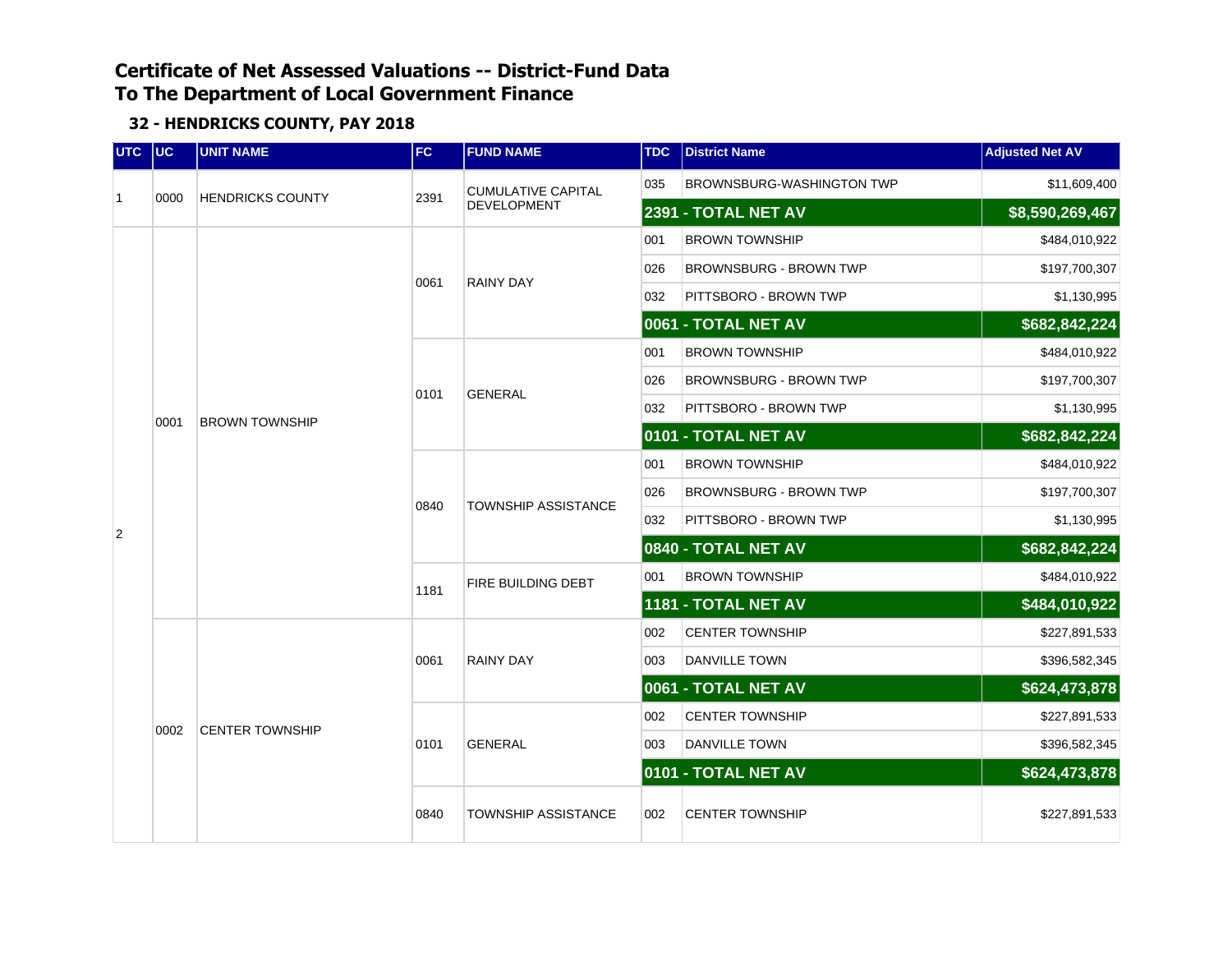| UTC UC |      | <b>UNIT NAME</b>          | <b>FC</b> | <b>FUND NAME</b>                     | <b>TDC</b> | <b>District Name</b>   | <b>Adjusted Net AV</b> |
|--------|------|---------------------------|-----------|--------------------------------------|------------|------------------------|------------------------|
|        |      |                           | 0840      | <b>TOWNSHIP ASSISTANCE</b>           | 003        | <b>DANVILLE TOWN</b>   | \$396,582,345          |
|        |      |                           |           |                                      |            | 0840 - TOTAL NET AV    | \$624,473,878          |
|        |      |                           | 1111      | <b>FIRE</b>                          | 002        | <b>CENTER TOWNSHIP</b> | \$227,891,533          |
|        |      |                           |           |                                      |            | 1111 - TOTAL NET AV    | \$227,891,533          |
|        | 0002 | <b>CENTER TOWNSHIP</b>    | 1182      | FIRE EQUIPMENT DEBT                  | 002        | <b>CENTER TOWNSHIP</b> | \$227,891,533          |
|        |      |                           |           |                                      |            | 1182 - TOTAL NET AV    | \$227,891,533          |
|        |      |                           | 1187      | <b>EMERGENCY FIRE LOAN</b>           | 002        | <b>CENTER TOWNSHIP</b> | \$227,891,533          |
|        |      |                           |           |                                      |            | 1187 - TOTAL NET AV    | \$227,891,533          |
|        |      |                           | 1190      | <b>CUMULATIVE FIRE</b><br>(Township) | 002        | <b>CENTER TOWNSHIP</b> | \$227,891,533          |
|        |      |                           |           |                                      |            | 1190 - TOTAL NET AV    | \$227,891,533          |
|        |      |                           | 0101      | <b>GENERAL</b>                       | 023        | <b>CLAY TOWNSHIP</b>   | \$89,029,489           |
| 2      |      |                           |           |                                      | 024        | AMO TOWN               | \$9,042,674            |
|        |      |                           |           |                                      | 025        | <b>COATSVILLE TOWN</b> | \$14,797,658           |
|        |      |                           |           |                                      |            | 0101 - TOTAL NET AV    | \$112,869,821          |
|        |      |                           |           |                                      | 023        | <b>CLAY TOWNSHIP</b>   | \$89,029,489           |
|        | 0003 | <b>CLAY TOWNSHIP</b>      | 0840      | <b>TOWNSHIP ASSISTANCE</b>           | 024        | AMO TOWN               | \$9,042,674            |
|        |      |                           |           |                                      | 025        | <b>COATSVILLE TOWN</b> | \$14,797,658           |
|        |      |                           |           |                                      |            | 0840 - TOTAL NET AV    | \$112,869,821          |
|        |      |                           | 1111      | <b>FIRE</b>                          | 023        | <b>CLAY TOWNSHIP</b>   | \$89,029,489           |
|        |      |                           |           |                                      |            | 1111 - TOTAL NET AV    | \$89,029,489           |
|        |      |                           | 1187      | <b>EMERGENCY FIRE LOAN</b>           | 023        | <b>CLAY TOWNSHIP</b>   | \$89,029,489           |
|        |      |                           |           |                                      |            | 1187 - TOTAL NET AV    | \$89,029,489           |
|        | 0004 | <b>EEL RIVER TOWNSHIP</b> | 0061      | <b>RAINY DAY</b>                     | 007        | EEL RIVER TOWNSHIP     | \$111,607,672          |
|        |      |                           |           |                                      | 008        | NORTH SALEM TOWN       | \$12,617,856           |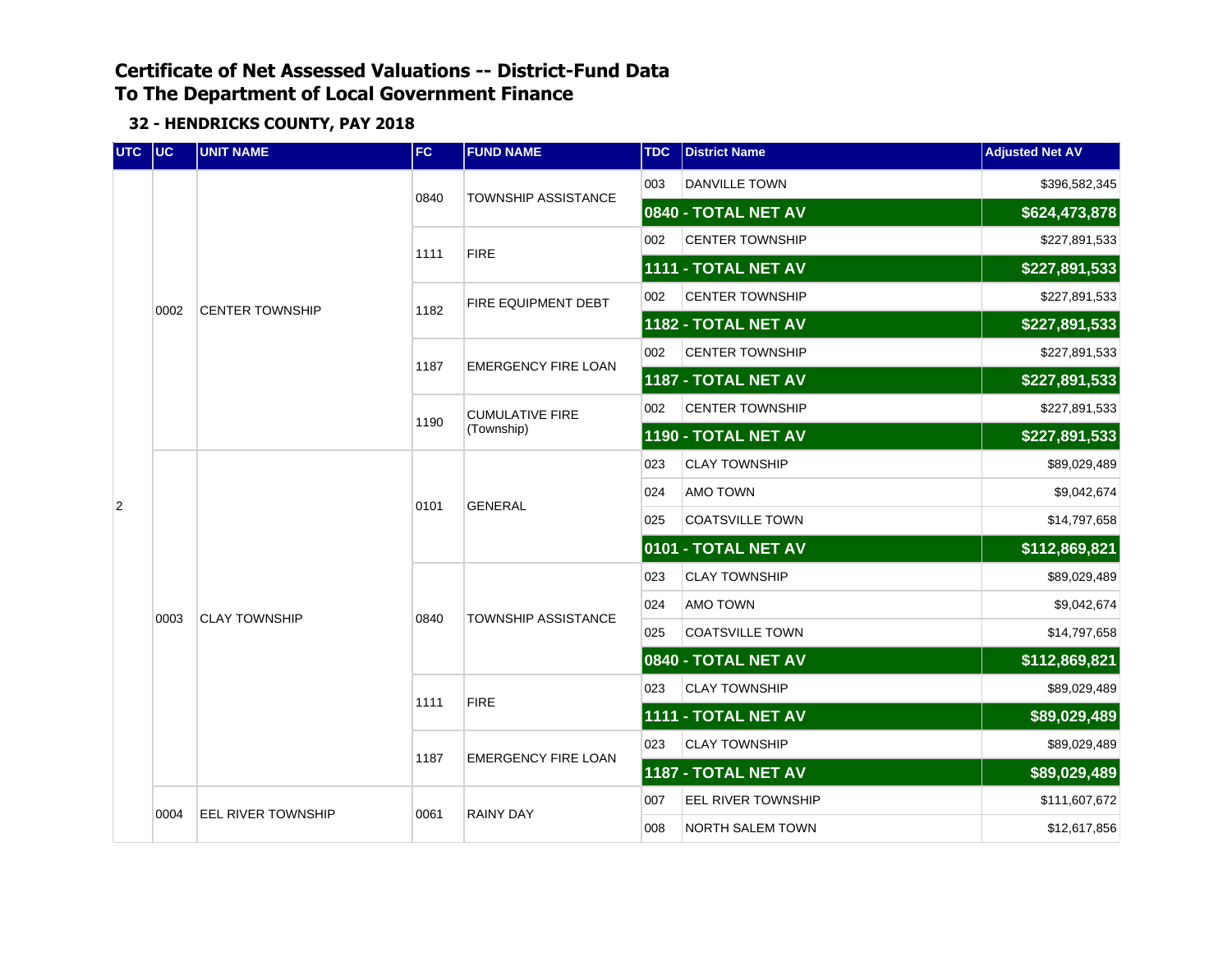| UTC UC         |      | <b>UNIT NAME</b>          | FC   | <b>FUND NAME</b>           | <b>TDC</b> | <b>District Name</b>     | <b>Adjusted Net AV</b> |
|----------------|------|---------------------------|------|----------------------------|------------|--------------------------|------------------------|
|                |      |                           | 0061 | <b>RAINY DAY</b>           | 030        | EEL RIVER - JAMESTOWN    | \$1,068,840            |
|                |      |                           |      |                            |            | 0061 - TOTAL NET AV      | \$125,294,368          |
|                |      |                           |      |                            | 007        | EEL RIVER TOWNSHIP       | \$111,607,672          |
|                |      |                           | 0101 | <b>GENERAL</b>             | 008        | NORTH SALEM TOWN         | \$12,617,856           |
|                |      |                           |      |                            | 030        | EEL RIVER - JAMESTOWN    | \$1,068,840            |
|                |      |                           |      |                            |            | 0101 - TOTAL NET AV      | \$125,294,368          |
|                |      |                           |      |                            | 007        | EEL RIVER TOWNSHIP       | \$111,607,672          |
|                | 0004 | <b>EEL RIVER TOWNSHIP</b> | 0840 | <b>TOWNSHIP ASSISTANCE</b> | 008        | NORTH SALEM TOWN         | \$12,617,856           |
|                |      |                           |      |                            | 030        | EEL RIVER - JAMESTOWN    | \$1,068,840            |
|                |      |                           |      |                            |            | 0840 - TOTAL NET AV      | \$125,294,368          |
|                |      |                           | 1111 | <b>FIRE</b>                | 007        | EEL RIVER TOWNSHIP       | \$111,607,672          |
| $\overline{2}$ |      |                           |      |                            |            | 1111 - TOTAL NET AV      | \$111,607,672          |
|                |      |                           | 1182 | FIRE EQUIPMENT DEBT        | 007        | EEL RIVER TOWNSHIP       | \$111,607,672          |
|                |      |                           | 1190 | <b>CUMULATIVE FIRE</b>     |            | 1182 - TOTAL NET AV      | \$111,607,672          |
|                |      |                           |      |                            | 007        | EEL RIVER TOWNSHIP       | \$111,607,672          |
|                |      |                           |      | (Township)                 |            | 1190 - TOTAL NET AV      | \$111,607,672          |
|                |      |                           |      |                            | 009        | <b>FRANKLIN TOWNSHIP</b> | \$78,766,649           |
|                |      |                           | 0101 | <b>GENERAL</b>             | 010        | <b>STILESVILLE TOWN</b>  | \$9,427,300            |
|                |      |                           |      |                            |            | 0101 - TOTAL NET AV      | \$88,193,949           |
|                | 0005 | <b>FRANKLIN TOWNSHIP</b>  |      |                            | 009        | <b>FRANKLIN TOWNSHIP</b> | \$78,766,649           |
|                |      |                           | 0840 | TOWNSHIP ASSISTANCE        | 010        | <b>STILESVILLE TOWN</b>  | \$9,427,300            |
|                |      |                           |      |                            |            | 0840 - TOTAL NET AV      | \$88,193,949           |
|                |      |                           | 1111 | <b>FIRE</b>                | 009        | <b>FRANKLIN TOWNSHIP</b> | \$78,766,649           |
|                |      |                           |      |                            |            | 1111 - TOTAL NET AV      | \$78,766,649           |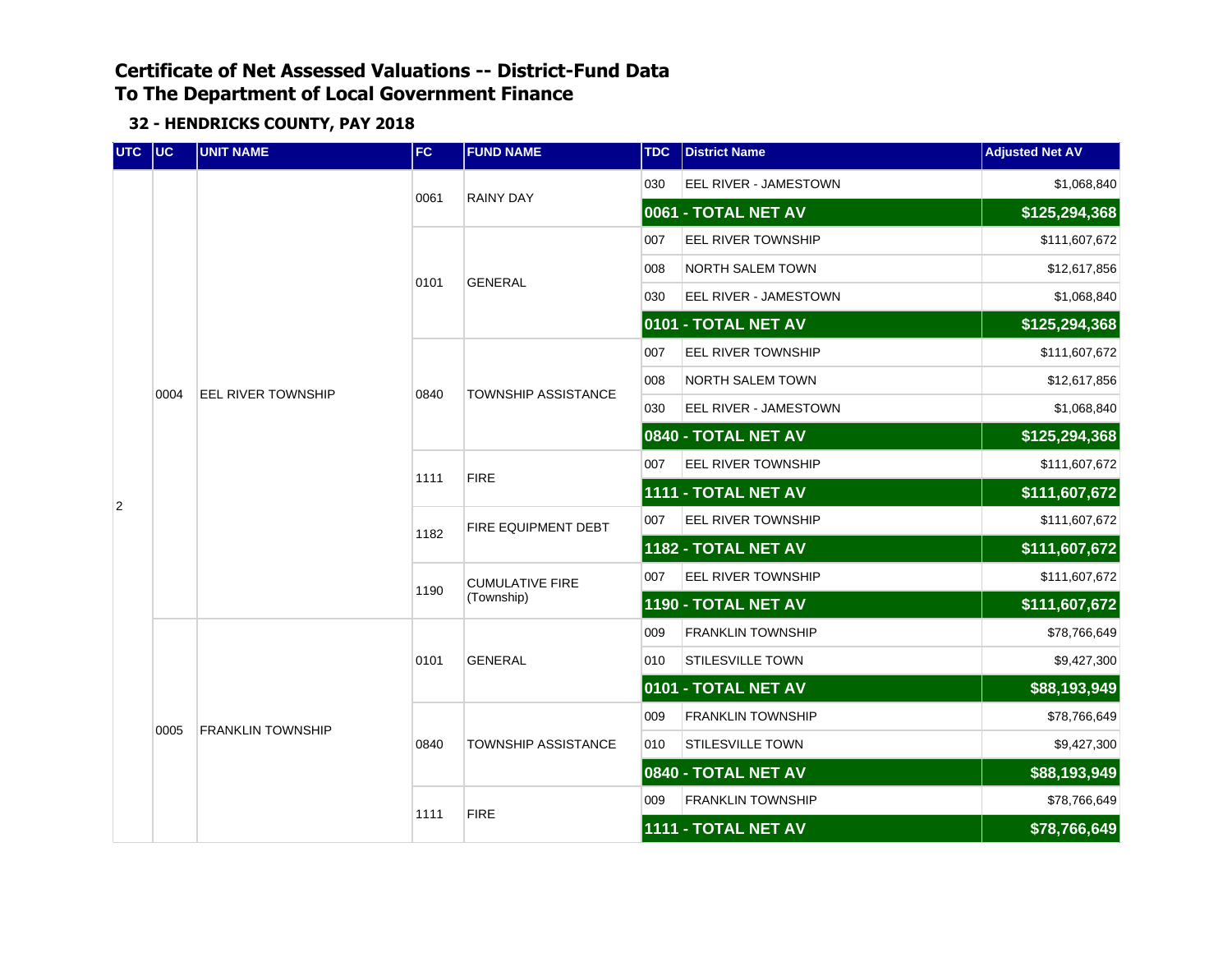| UTC UC         |      | <b>UNIT NAME</b>         | FC   | <b>FUND NAME</b>           | <b>TDC</b> | <b>District Name</b>     | <b>Adjusted Net AV</b> |
|----------------|------|--------------------------|------|----------------------------|------------|--------------------------|------------------------|
|                |      |                          |      | <b>CUMULATIVE FIRE</b>     | 009        | <b>FRANKLIN TOWNSHIP</b> | \$78,766,649           |
|                | 0005 | <b>FRANKLIN TOWNSHIP</b> | 1190 | (Township)                 |            | 1190 - TOTAL NET AV      | \$78,766,649           |
|                |      |                          |      |                            | 011        | <b>GUILFORD TOWNSHIP</b> | \$259,306,822          |
|                |      |                          | 0061 | <b>RAINY DAY</b>           | 012        | PLAINFIELD TOWN          | \$1,862,663,002        |
|                |      |                          |      |                            |            | 0061 - TOTAL NET AV      | \$2,121,969,824        |
|                |      |                          |      |                            | 011        | <b>GUILFORD TOWNSHIP</b> | \$259,306,822          |
|                | 0006 |                          | 0101 | <b>GENERAL</b>             | 012        | PLAINFIELD TOWN          | \$1,862,663,002        |
|                |      | <b>GUILFORD TOWNSHIP</b> |      |                            |            | 0101 - TOTAL NET AV      | \$2,121,969,824        |
|                |      |                          |      | <b>TOWNSHIP ASSISTANCE</b> | 011        | <b>GUILFORD TOWNSHIP</b> | \$259,306,822          |
|                |      |                          | 0840 |                            | 012        | <b>PLAINFIELD TOWN</b>   | \$1,862,663,002        |
|                |      |                          |      |                            |            | 0840 - TOTAL NET AV      | \$2,121,969,824        |
| $\overline{2}$ |      |                          | 1111 | <b>FIRE</b>                | 011        | <b>GUILFORD TOWNSHIP</b> | \$259,306,822          |
|                |      |                          |      |                            |            | 1111 - TOTAL NET AV      | \$259,306,822          |
|                |      |                          | 1312 | <b>RECREATION</b>          | 011        | <b>GUILFORD TOWNSHIP</b> | \$259,306,822          |
|                |      |                          |      |                            | 012        | PLAINFIELD TOWN          | \$1,862,663,002        |
|                |      |                          |      |                            |            | 1312 - TOTAL NET AV      | \$2,121,969,824        |
|                |      |                          |      |                            | 013        | <b>LIBERTY TOWNSHIP</b>  | \$295,289,131          |
|                |      |                          | 0061 | <b>RAINY DAY</b>           | 014        | <b>CLAYTON TOWN</b>      | \$24,756,171           |
|                |      |                          |      |                            | 029        | PLAINFIELD - LIBERTY TWP | \$9,534,760            |
|                | 0007 | <b>LIBERTY TOWNSHIP</b>  |      |                            |            | 0061 - TOTAL NET AV      | \$329,580,062          |
|                |      |                          |      |                            | 013        | <b>LIBERTY TOWNSHIP</b>  | \$295,289,131          |
|                |      |                          | 0101 | <b>GENERAL</b>             | 014        | <b>CLAYTON TOWN</b>      | \$24,756,171           |
|                |      |                          |      |                            | 029        | PLAINFIELD - LIBERTY TWP | \$9,534,760            |
|                |      |                          |      |                            |            | 0101 - TOTAL NET AV      | \$329,580,062          |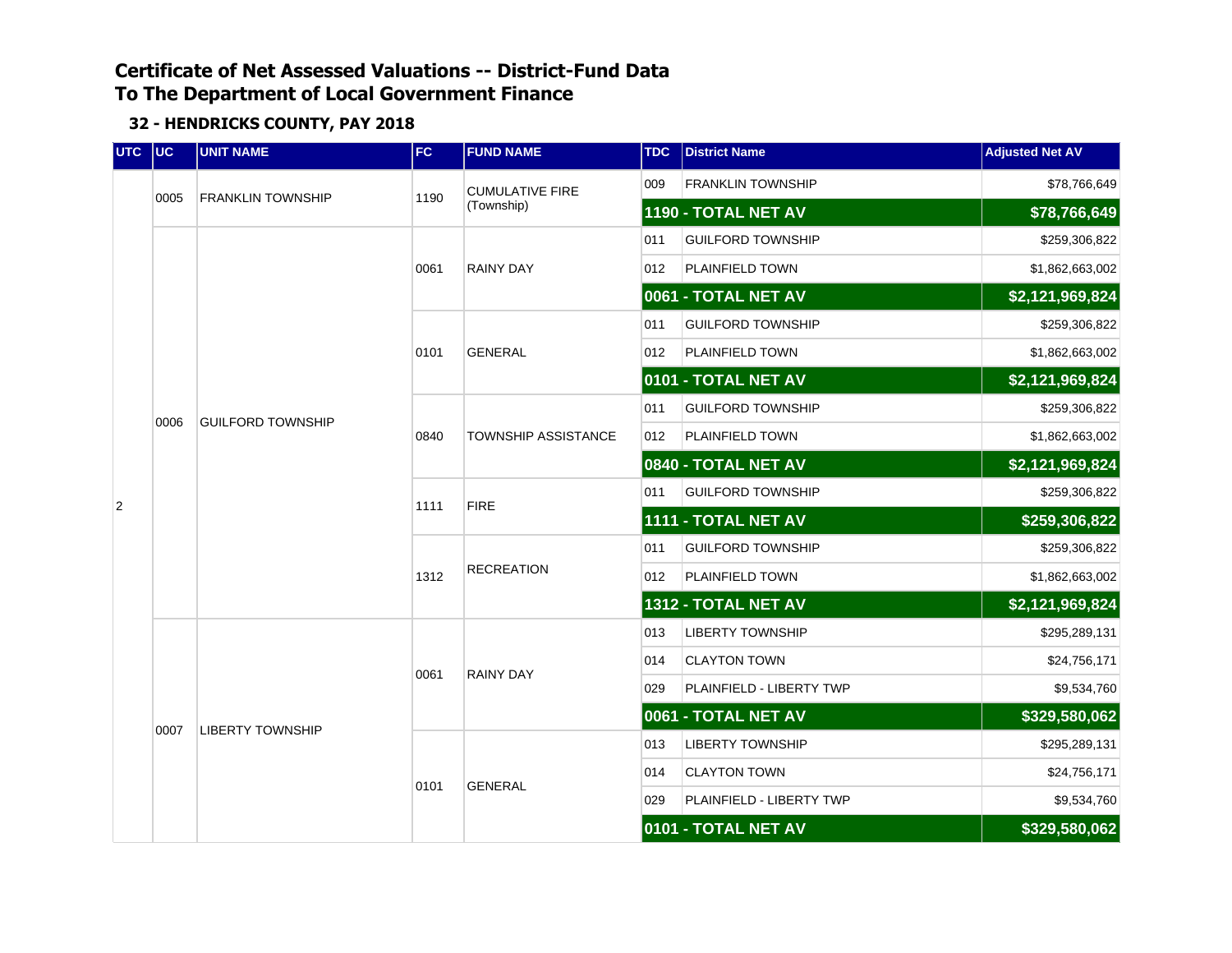| UTC UC       |      | <b>UNIT NAME</b>        | <b>FC</b> | <b>FUND NAME</b>           | <b>TDC</b> | <b>District Name</b>     | <b>Adjusted Net AV</b> |
|--------------|------|-------------------------|-----------|----------------------------|------------|--------------------------|------------------------|
|              |      |                         |           |                            | 013        | <b>LIBERTY TOWNSHIP</b>  | \$295,289,131          |
|              |      |                         |           | <b>TOWNSHIP ASSISTANCE</b> | 014        | <b>CLAYTON TOWN</b>      | \$24,756,171           |
|              | 0007 | <b>LIBERTY TOWNSHIP</b> | 0840      |                            | 029        | PLAINFIELD - LIBERTY TWP | \$9,534,760            |
|              |      |                         |           |                            |            | 0840 - TOTAL NET AV      | \$329,580,062          |
|              |      |                         | 1111      |                            | 013        | <b>LIBERTY TOWNSHIP</b>  | \$295,289,131          |
|              |      |                         |           | <b>FIRE</b>                |            | 1111 - TOTAL NET AV      | \$295,289,131          |
|              |      |                         |           |                            | 015        | <b>LINCOLN TOWNSHIP</b>  | \$392,052,175          |
|              | 0008 |                         | 0061      | <b>RAINY DAY</b>           | 016        | <b>BROWNSBURG TOWN</b>   | \$1,095,025,780        |
|              |      |                         |           |                            |            | 0061 - TOTAL NET AV      | \$1,487,077,955        |
|              |      | <b>LINCOLN TOWNSHIP</b> |           | <b>GENERAL</b>             | 015        | <b>LINCOLN TOWNSHIP</b>  | \$392,052,175          |
|              |      |                         | 0101      |                            | 016        | <b>BROWNSBURG TOWN</b>   | \$1,095,025,780        |
|              |      |                         |           |                            |            | 0101 - TOTAL NET AV      | \$1,487,077,955        |
| $\mathbf{2}$ |      |                         | 0840      | <b>TOWNSHIP ASSISTANCE</b> | 015        | <b>LINCOLN TOWNSHIP</b>  | \$392,052,175          |
|              |      |                         |           |                            | 016        | <b>BROWNSBURG TOWN</b>   | \$1,095,025,780        |
|              |      |                         |           |                            |            | 0840 - TOTAL NET AV      | \$1,487,077,955        |
|              |      |                         | 1182      | FIRE EQUIPMENT DEBT        | 015        | <b>LINCOLN TOWNSHIP</b>  | \$392,052,175          |
|              |      |                         |           |                            |            | 1182 - TOTAL NET AV      | \$392,052,175          |
|              |      |                         | 1312      | <b>RECREATION</b>          | 015        | <b>LINCOLN TOWNSHIP</b>  | \$392,052,175          |
|              |      |                         |           |                            |            | 1312 - TOTAL NET AV      | \$392,052,175          |
|              |      |                         | 0061      | <b>RAINY DAY</b>           | 017        | <b>MARION TOWNSHIP</b>   | \$123,229,784          |
|              |      |                         |           |                            |            | 0061 - TOTAL NET AV      | \$123,229,784          |
|              | 0009 | <b>MARION TOWNSHIP</b>  | 0101      | <b>GENERAL</b>             | 017        | <b>MARION TOWNSHIP</b>   | \$123,229,784          |
|              |      |                         |           |                            |            | 0101 - TOTAL NET AV      | \$123,229,784          |
|              |      |                         | 0840      |                            | 017        | <b>MARION TOWNSHIP</b>   | \$123,229,784          |
|              |      |                         |           | <b>TOWNSHIP ASSISTANCE</b> |            | 0840 - TOTAL NET AV      | \$123,229,784          |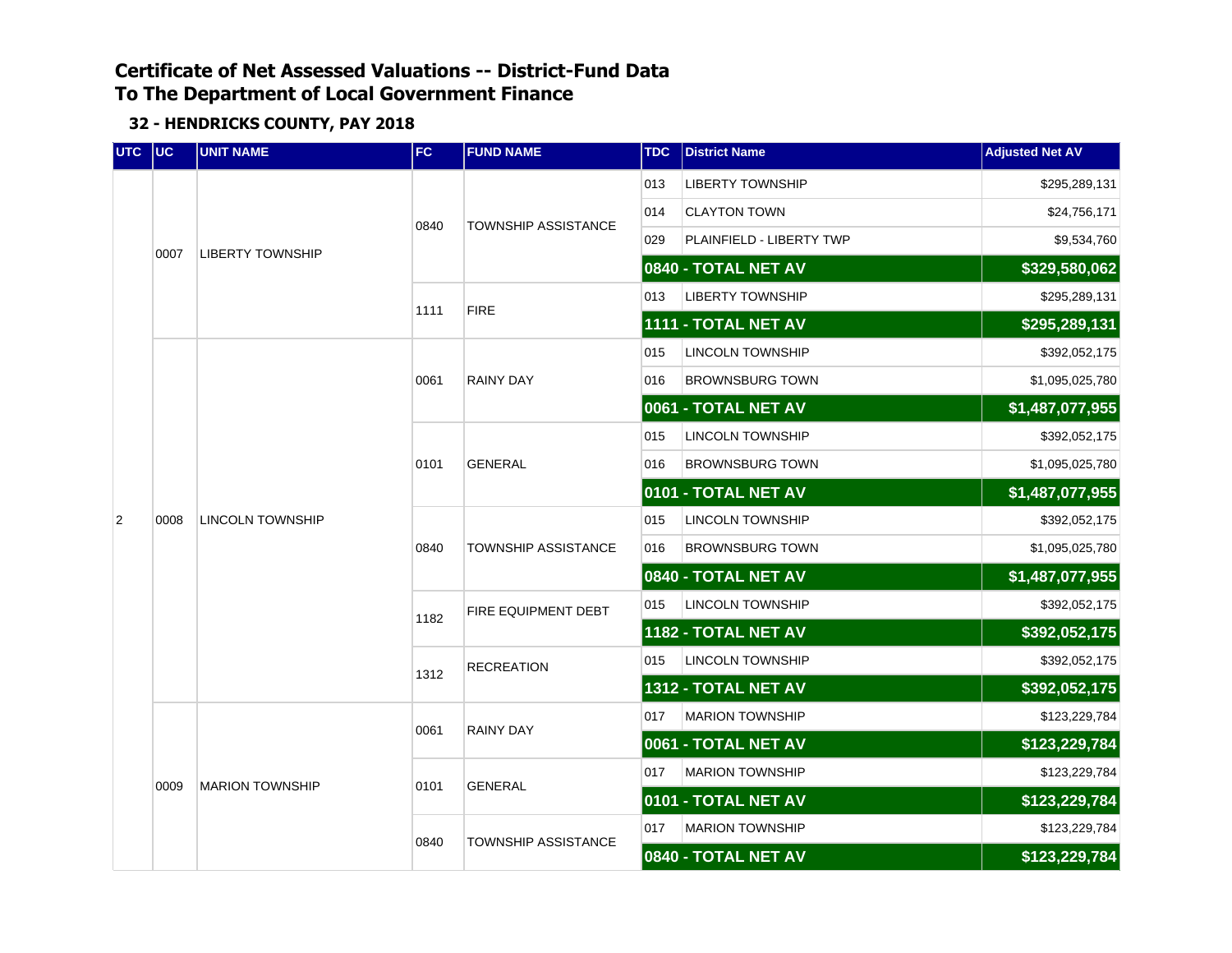| UTC UC |      | <b>UNIT NAME</b>       | FC   | <b>FUND NAME</b>                                           | <b>TDC</b> | <b>District Name</b>           | <b>Adjusted Net AV</b> |
|--------|------|------------------------|------|------------------------------------------------------------|------------|--------------------------------|------------------------|
|        | 0009 | <b>MARION TOWNSHIP</b> | 1111 | <b>FIRE</b>                                                | 017        | <b>MARION TOWNSHIP</b>         | \$123,229,784          |
|        |      |                        |      |                                                            |            | 1111 - TOTAL NET AV            | \$123,229,784          |
|        |      |                        |      |                                                            | 018        | MIDDLE TOWNSHIP                | \$179,842,525          |
|        |      |                        | 0061 | <b>RAINY DAY</b>                                           | 019        | PITTSBORO TOWN                 | \$147,264,923          |
|        |      |                        |      |                                                            | 028        | <b>BROWNSBURG - MIDDLE TWP</b> | \$18,198,900           |
|        |      |                        |      |                                                            |            | 0061 - TOTAL NET AV            | \$345,306,348          |
|        |      |                        |      |                                                            | 018        | MIDDLE TOWNSHIP                | \$179,842,525          |
|        |      |                        | 0101 | <b>GENERAL</b>                                             | 019        | PITTSBORO TOWN                 | \$147,264,923          |
|        |      | <b>MIDDLE TOWNSHIP</b> |      |                                                            | 028        | <b>BROWNSBURG - MIDDLE TWP</b> | \$18,198,900           |
|        |      |                        |      |                                                            |            | 0101 - TOTAL NET AV            | \$345,306,348          |
|        |      |                        |      |                                                            | 018        | <b>MIDDLE TOWNSHIP</b>         | \$179,842,525          |
| 2      | 0010 |                        | 0840 | <b>TOWNSHIP ASSISTANCE</b>                                 | 019        | PITTSBORO TOWN                 | \$147,264,923          |
|        |      |                        |      |                                                            | 028        | <b>BROWNSBURG - MIDDLE TWP</b> | \$18,198,900           |
|        |      |                        |      |                                                            |            | 0840 - TOTAL NET AV            | \$345,306,348          |
|        |      |                        |      |                                                            | 018        | <b>MIDDLE TOWNSHIP</b>         | \$179,842,525          |
|        |      |                        | 8604 | <b>SPECL FIRE PROTECTION</b>                               | 019        | PITTSBORO TOWN                 | \$147,264,923          |
|        |      |                        |      | <b>TERRITORY GENERAL</b>                                   | 032        | PITTSBORO - BROWN TWP          | \$1,130,995            |
|        |      |                        |      |                                                            |            | 8604 - TOTAL NET AV            | \$328,238,443          |
|        |      |                        |      |                                                            | 018        | <b>MIDDLE TOWNSHIP</b>         | \$179,842,525          |
|        |      |                        | 8692 | <b>SPECL FIRE PROTECTION</b><br><b>TERRITORY EQUIPMENT</b> | 019        | PITTSBORO TOWN                 | \$147,264,923          |
|        |      |                        |      | <b>REPLACE</b>                                             | 032        | PITTSBORO - BROWN TWP          | \$1,130,995            |
|        |      |                        |      |                                                            |            | 8692 - TOTAL NET AV            | \$328,238,443          |
|        | 0011 | <b>UNION TOWNSHIP</b>  | 0061 | <b>RAINY DAY</b>                                           | 020        | <b>UNION TOWNSHIP</b>          | \$88,860,753           |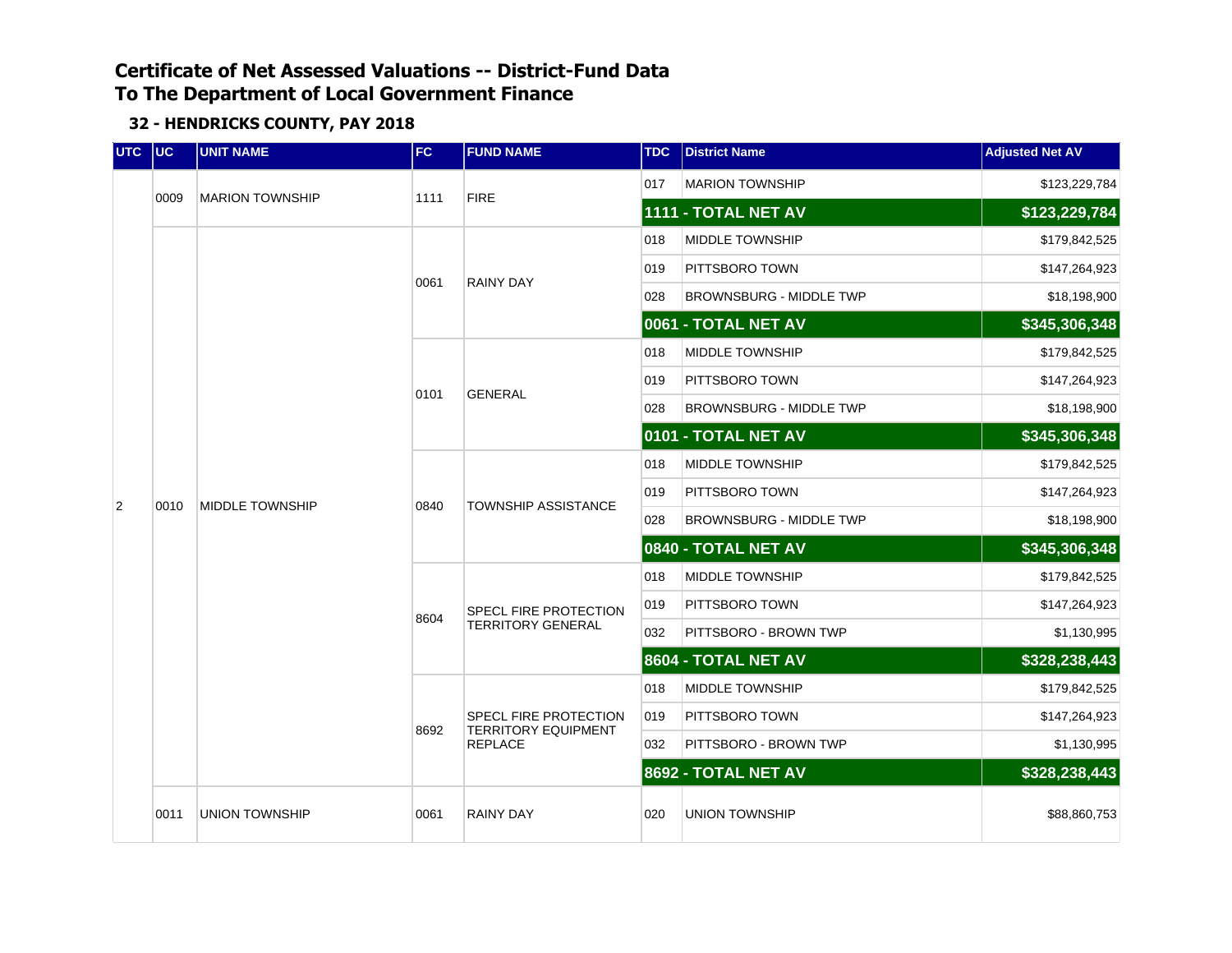| UTC UC         |      | <b>UNIT NAME</b>           | FC   | <b>FUND NAME</b>       | <b>TDC</b> | <b>District Name</b>        | <b>Adjusted Net AV</b> |
|----------------|------|----------------------------|------|------------------------|------------|-----------------------------|------------------------|
|                |      |                            |      | <b>RAINY DAY</b>       | 021        | <b>LIZTON TOWN</b>          | \$18,084,284           |
|                |      |                            | 0061 |                        |            | 0061 - TOTAL NET AV         | \$106,945,037          |
|                |      |                            |      |                        | 020        | <b>UNION TOWNSHIP</b>       | \$88,860,753           |
|                |      |                            | 0101 | <b>GENERAL</b>         | 021        | <b>LIZTON TOWN</b>          | \$18,084,284           |
|                |      |                            |      |                        |            | 0101 - TOTAL NET AV         | \$106,945,037          |
|                | 0011 | <b>UNION TOWNSHIP</b>      |      |                        | 020        | <b>UNION TOWNSHIP</b>       | \$88,860,753           |
|                |      |                            | 0840 | TOWNSHIP ASSISTANCE    | 021        | <b>LIZTON TOWN</b>          | \$18,084,284           |
|                |      |                            |      |                        |            | 0840 - TOTAL NET AV         | \$106,945,037          |
|                |      |                            | 1111 | <b>FIRE</b>            | 020        | <b>UNION TOWNSHIP</b>       | \$88,860,753           |
|                |      |                            |      |                        |            | 1111 - TOTAL NET AV         | \$88,860,753           |
|                |      |                            | 1190 | <b>CUMULATIVE FIRE</b> | 020        | <b>UNION TOWNSHIP</b>       | \$88,860,753           |
| $\overline{2}$ |      |                            |      | (Township)             |            | 1190 - TOTAL NET AV         | \$88,860,753           |
|                |      |                            | 0061 | <b>RAINY DAY</b>       | 022        | WASHINGTON TOWNSHIP         | \$1,137,240,434        |
|                |      |                            |      |                        | 027        | PLAINFIELD - WASHINGTON TWP | \$252,990,444          |
|                |      |                            |      |                        | 031        | <b>AVON TOWN</b>            | \$1,028,588,444        |
|                |      |                            |      |                        | 033        | DANVILLE - WASHINGTON TWP   | \$12,057,495           |
|                |      |                            |      |                        | 035        | BROWNSBURG-WASHINGTON TWP   | \$11,609,400           |
|                | 0012 | <b>WASHINGTON TOWNSHIP</b> |      |                        |            | 0061 - TOTAL NET AV         | \$2,442,486,217        |
|                |      |                            |      |                        | 022        | <b>WASHINGTON TOWNSHIP</b>  | \$1,137,240,434        |
|                |      |                            |      |                        | 027        | PLAINFIELD - WASHINGTON TWP | \$252,990,444          |
|                |      |                            |      |                        | 031        | <b>AVON TOWN</b>            | \$1,028,588,444        |
|                |      |                            | 0101 | <b>GENERAL</b>         | 033        | DANVILLE - WASHINGTON TWP   | \$12,057,495           |
|                |      |                            |      |                        | 035        | BROWNSBURG-WASHINGTON TWP   | \$11,609,400           |
|                |      |                            |      |                        |            | 0101 - TOTAL NET AV         | \$2,442,486,217        |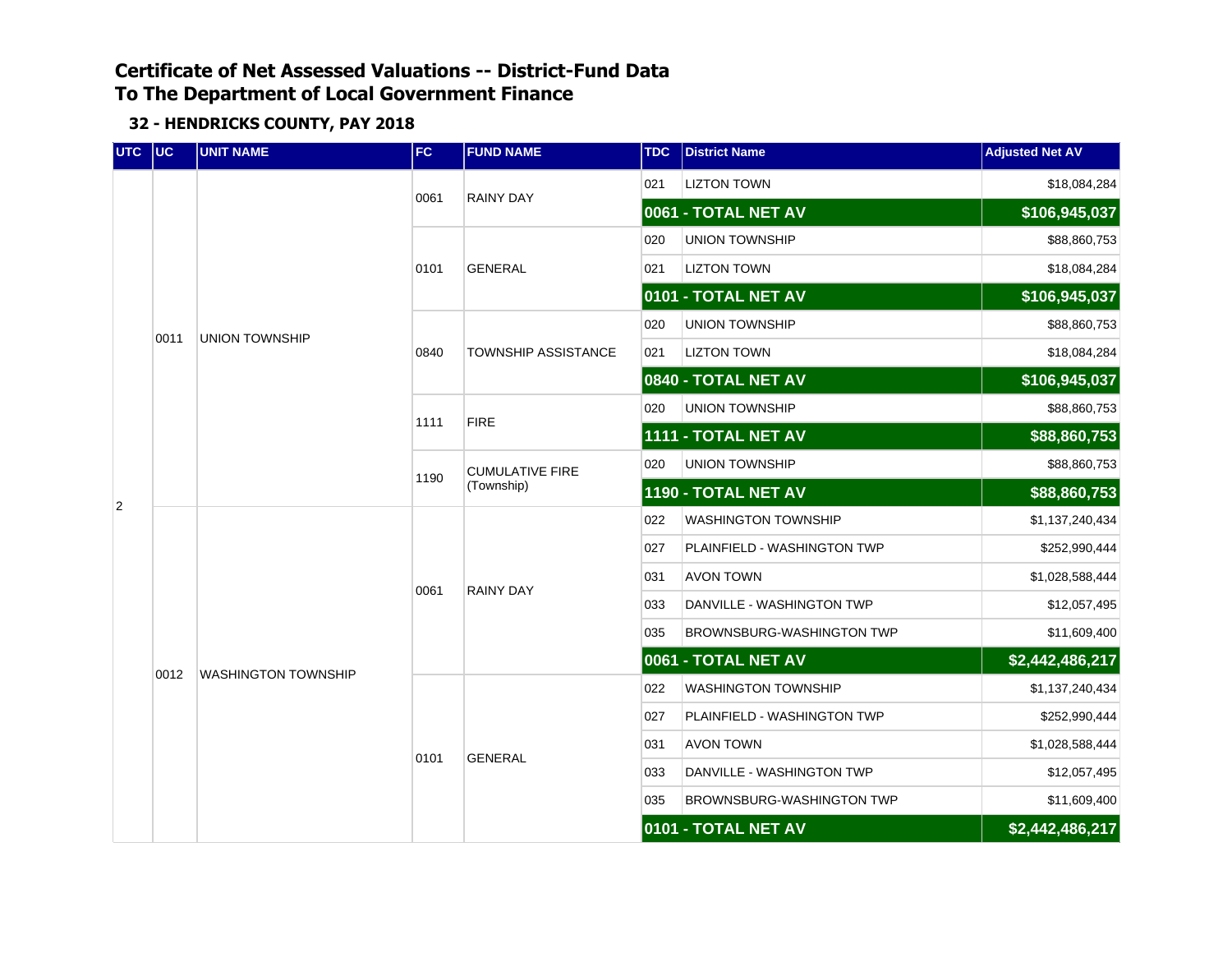| UTC UC |      | <b>UNIT NAME</b>           | <b>FC</b> | <b>FUND NAME</b>                     | <b>TDC</b> | <b>District Name</b>             | <b>Adjusted Net AV</b> |
|--------|------|----------------------------|-----------|--------------------------------------|------------|----------------------------------|------------------------|
|        |      |                            |           |                                      | 022        | <b>WASHINGTON TOWNSHIP</b>       | \$1,137,240,434        |
|        |      |                            |           |                                      | 027        | PLAINFIELD - WASHINGTON TWP      | \$252,990,444          |
|        |      |                            |           | <b>TOWNSHIP ASSISTANCE</b>           | 031        | <b>AVON TOWN</b>                 | \$1,028,588,444        |
|        |      |                            | 0840      |                                      | 033        | DANVILLE - WASHINGTON TWP        | \$12,057,495           |
|        |      |                            |           |                                      | 035        | <b>BROWNSBURG-WASHINGTON TWP</b> | \$11,609,400           |
|        |      |                            |           |                                      |            | 0840 - TOTAL NET AV              | \$2,442,486,217        |
|        |      |                            |           |                                      | 022        | <b>WASHINGTON TOWNSHIP</b>       | \$1,137,240,434        |
|        |      |                            | 1111      | <b>FIRE</b>                          | 031        | <b>AVON TOWN</b>                 | \$1,028,588,444        |
|        |      |                            |           |                                      |            | 1111 - TOTAL NET AV              | \$2,165,828,878        |
|        | 0012 | <b>WASHINGTON TOWNSHIP</b> |           |                                      | 022        | <b>WASHINGTON TOWNSHIP</b>       | \$1,137,240,434        |
|        |      |                            | 1182      | FIRE EQUIPMENT DEBT                  | 031        | <b>AVON TOWN</b>                 | \$1,028,588,444        |
|        |      |                            |           |                                      |            | 1182 - TOTAL NET AV              | \$2,165,828,878        |
| 2      |      |                            | 1187      |                                      | 022        | <b>WASHINGTON TOWNSHIP</b>       | \$1,137,240,434        |
|        |      |                            |           | <b>EMERGENCY FIRE LOAN</b>           | 031        | <b>AVON TOWN</b>                 | \$1,028,588,444        |
|        |      |                            |           |                                      |            | 1187 - TOTAL NET AV              | \$2,165,828,878        |
|        |      |                            |           | <b>CUMULATIVE FIRE</b><br>(Township) | 022        | <b>WASHINGTON TOWNSHIP</b>       | \$1,137,240,434        |
|        |      |                            | 1190      |                                      | 031        | AVON TOWN                        | \$1,028,588,444        |
|        |      |                            |           |                                      |            | 1190 - TOTAL NET AV              | \$2,165,828,878        |
|        |      |                            |           |                                      | 022        | <b>WASHINGTON TOWNSHIP</b>       | \$1,137,240,434        |
|        |      |                            |           |                                      | 027        | PLAINFIELD - WASHINGTON TWP      | \$252,990,444          |
|        |      |                            | 1312      | <b>RECREATION</b>                    | 031        | AVON TOWN                        | \$1,028,588,444        |
|        |      |                            |           |                                      | 033        | DANVILLE - WASHINGTON TWP        | \$12,057,495           |
|        |      |                            |           |                                      | 035        | BROWNSBURG-WASHINGTON TWP        | \$11,609,400           |
|        |      |                            |           |                                      |            | 1312 - TOTAL NET AV              | \$2,442,486,217        |
|        |      |                            | 1380      | PARK BOND                            | 022        | <b>WASHINGTON TOWNSHIP</b>       | \$1,137,240,434        |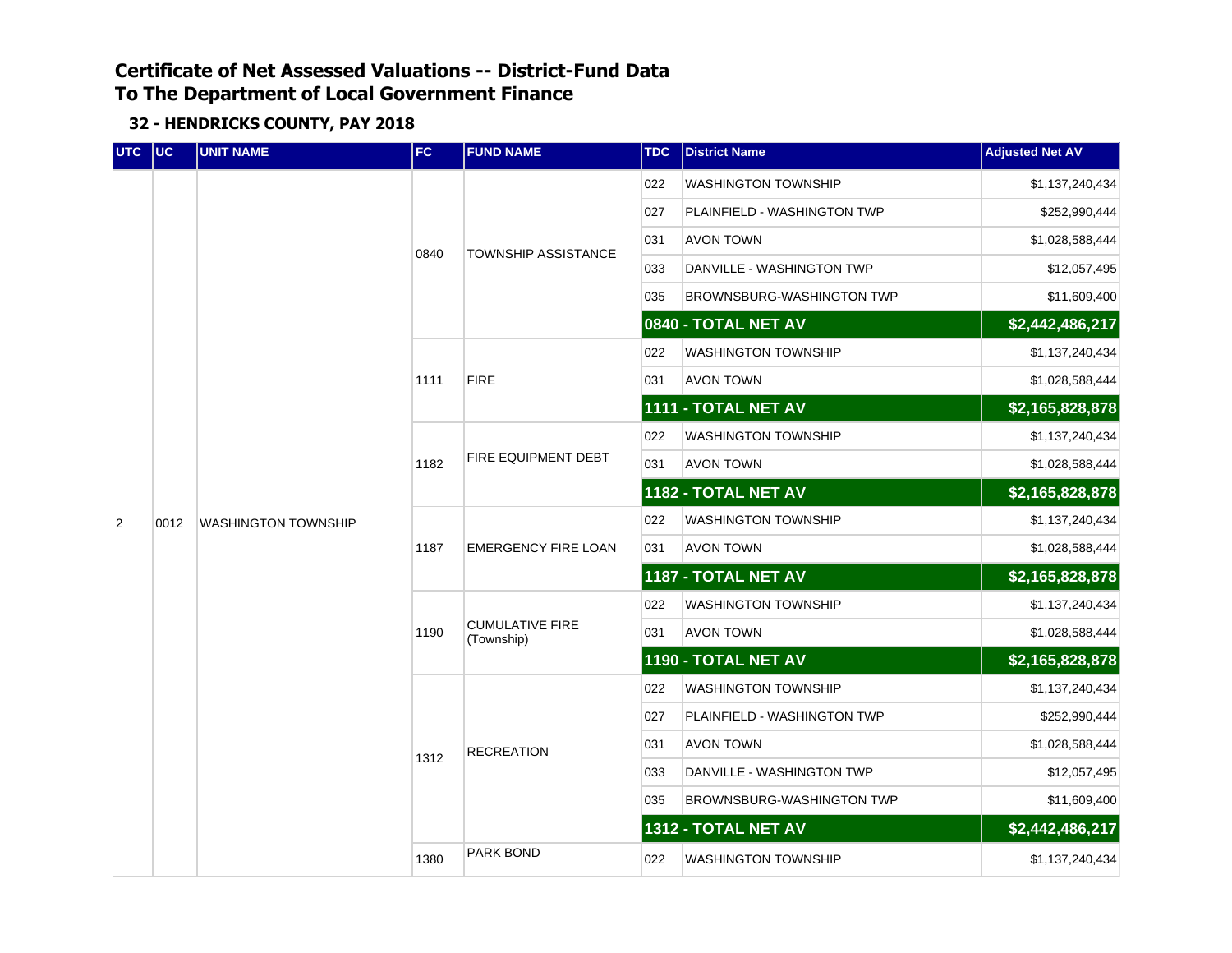| UTC UC         |      | <b>UNIT NAME</b>             | FC.  | <b>FUND NAME</b>    | <b>TDC</b> | <b>District Name</b>             | <b>Adjusted Net AV</b> |
|----------------|------|------------------------------|------|---------------------|------------|----------------------------------|------------------------|
|                |      |                              |      |                     | 027        | PLAINFIELD - WASHINGTON TWP      | \$252,990,444          |
|                |      |                              |      |                     | 031        | <b>AVON TOWN</b>                 | \$1,028,588,444        |
| $\overline{2}$ | 0012 | <b>WASHINGTON TOWNSHIP</b>   | 1380 | <b>PARK BOND</b>    | 033        | DANVILLE - WASHINGTON TWP        | \$12,057,495           |
|                |      |                              |      |                     | 035        | BROWNSBURG-WASHINGTON TWP        | \$11,609,400           |
|                |      |                              |      |                     |            | 1380 - TOTAL NET AV              | \$2,442,486,217        |
|                |      |                              |      |                     | 016        | <b>BROWNSBURG TOWN</b>           | \$1,095,025,780        |
|                |      |                              |      |                     | 026        | <b>BROWNSBURG - BROWN TWP</b>    | \$197,700,307          |
|                |      |                              | 0061 | <b>RAINY DAY</b>    | 028        | <b>BROWNSBURG - MIDDLE TWP</b>   | \$18,198,900           |
|                |      |                              |      |                     | 035        | <b>BROWNSBURG-WASHINGTON TWP</b> | \$11,609,400           |
|                |      | <b>BROWNSBURG CIVIL TOWN</b> |      |                     |            | 0061 - TOTAL NET AV              | \$1,322,534,387        |
|                |      |                              | 0101 | <b>GENERAL</b>      | 016        | <b>BROWNSBURG TOWN</b>           | \$1,095,025,780        |
|                |      |                              |      |                     | 026        | BROWNSBURG - BROWN TWP           | \$197,700,307          |
|                |      |                              |      |                     | 028        | <b>BROWNSBURG - MIDDLE TWP</b>   | \$18,198,900           |
|                |      |                              |      |                     | 035        | BROWNSBURG-WASHINGTON TWP        | \$11,609,400           |
| 3              | 0502 |                              |      |                     |            | 0101 - TOTAL NET AV              | \$1,322,534,387        |
|                |      |                              |      |                     | 016        | <b>BROWNSBURG TOWN</b>           | \$1,095,025,780        |
|                |      |                              |      |                     | 026        | <b>BROWNSBURG - BROWN TWP</b>    | \$197,700,307          |
|                |      |                              | 0180 | <b>DEBT SERVICE</b> | 028        | <b>BROWNSBURG - MIDDLE TWP</b>   | \$18,198,900           |
|                |      |                              |      |                     | 035        | BROWNSBURG-WASHINGTON TWP        | \$11,609,400           |
|                |      |                              |      |                     |            | 0180 - TOTAL NET AV              | \$1,322,534,387        |
|                |      |                              |      |                     | 016        | <b>BROWNSBURG TOWN</b>           | \$1,095,025,780        |
|                |      |                              |      |                     | 026        | BROWNSBURG - BROWN TWP           | \$197,700,307          |
|                |      |                              | 0182 | BOND#2              | 028        | BROWNSBURG - MIDDLE TWP          | \$18,198,900           |
|                |      |                              |      |                     | 035        | BROWNSBURG-WASHINGTON TWP        | \$11,609,400           |
|                |      |                              |      |                     |            | 0182 - TOTAL NET AV              | \$1,322,534,387        |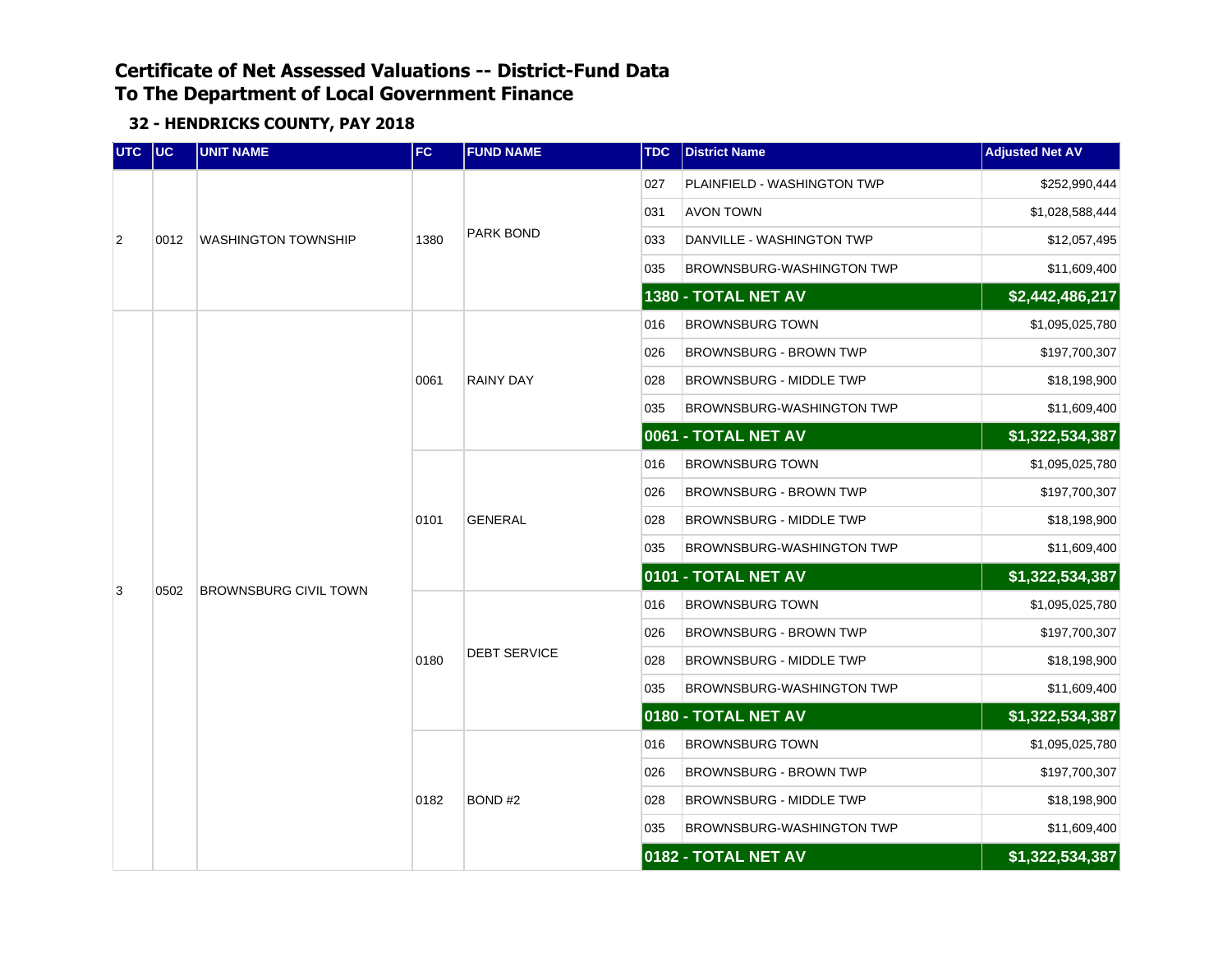| UTC UC |      | <b>UNIT NAME</b>             | FC   | <b>FUND NAME</b>               | <b>TDC</b> | <b>District Name</b>           | <b>Adjusted Net AV</b> |
|--------|------|------------------------------|------|--------------------------------|------------|--------------------------------|------------------------|
|        |      |                              |      |                                | 016        | <b>BROWNSBURG TOWN</b>         | \$1,095,025,780        |
|        |      |                              |      |                                | 026        | <b>BROWNSBURG - BROWN TWP</b>  | \$197,700,307          |
|        |      |                              | 0183 | BOND#3                         | 028        | <b>BROWNSBURG - MIDDLE TWP</b> | \$18,198,900           |
|        |      |                              |      |                                | 035        | BROWNSBURG-WASHINGTON TWP      | \$11,609,400           |
|        |      |                              |      |                                |            | 0183 - TOTAL NET AV            | \$1,322,534,387        |
|        |      |                              |      |                                | 016        | <b>BROWNSBURG TOWN</b>         | \$1,095,025,780        |
|        |      |                              |      |                                | 026        | <b>BROWNSBURG - BROWN TWP</b>  | \$197,700,307          |
|        |      |                              | 0342 | POLICE PENSION                 | 028        | BROWNSBURG - MIDDLE TWP        | \$18,198,900           |
|        |      |                              |      |                                | 035        | BROWNSBURG-WASHINGTON TWP      | \$11,609,400           |
|        |      |                              |      |                                |            | 0342 - TOTAL NET AV            | \$1,322,534,387        |
|        |      | <b>BROWNSBURG CIVIL TOWN</b> |      |                                | 016        | <b>BROWNSBURG TOWN</b>         | \$1,095,025,780        |
|        |      |                              | 0706 |                                | 026        | <b>BROWNSBURG - BROWN TWP</b>  | \$197,700,307          |
| 3      | 0502 |                              |      | <b>LOCAL ROAD &amp; STREET</b> | 028        | <b>BROWNSBURG - MIDDLE TWP</b> | \$18,198,900           |
|        |      |                              |      |                                | 035        | BROWNSBURG-WASHINGTON TWP      | \$11,609,400           |
|        |      |                              |      |                                |            | 0706 - TOTAL NET AV            | \$1,322,534,387        |
|        |      |                              |      |                                | 016        | <b>BROWNSBURG TOWN</b>         | \$1,095,025,780        |
|        |      |                              |      |                                | 026        | <b>BROWNSBURG - BROWN TWP</b>  | \$197,700,307          |
|        |      |                              | 0708 | MOTOR VEHICLE HIGHWAY          | 028        | BROWNSBURG - MIDDLE TWP        | \$18,198,900           |
|        |      |                              |      |                                | 035        | BROWNSBURG-WASHINGTON TWP      | \$11,609,400           |
|        |      |                              |      |                                |            | 0708 - TOTAL NET AV            | \$1,322,534,387        |
|        |      |                              |      |                                | 016        | <b>BROWNSBURG TOWN</b>         | \$1,095,025,780        |
|        |      |                              |      |                                | 026        | <b>BROWNSBURG - BROWN TWP</b>  | \$197,700,307          |
|        |      |                              | 1181 | FIRE BUILDING DEBT             | 028        | <b>BROWNSBURG - MIDDLE TWP</b> | \$18,198,900           |
|        |      |                              |      |                                | 035        | BROWNSBURG-WASHINGTON TWP      | \$11,609,400           |
|        |      |                              |      |                                |            | 1181 - TOTAL NET AV            | \$1,322,534,387        |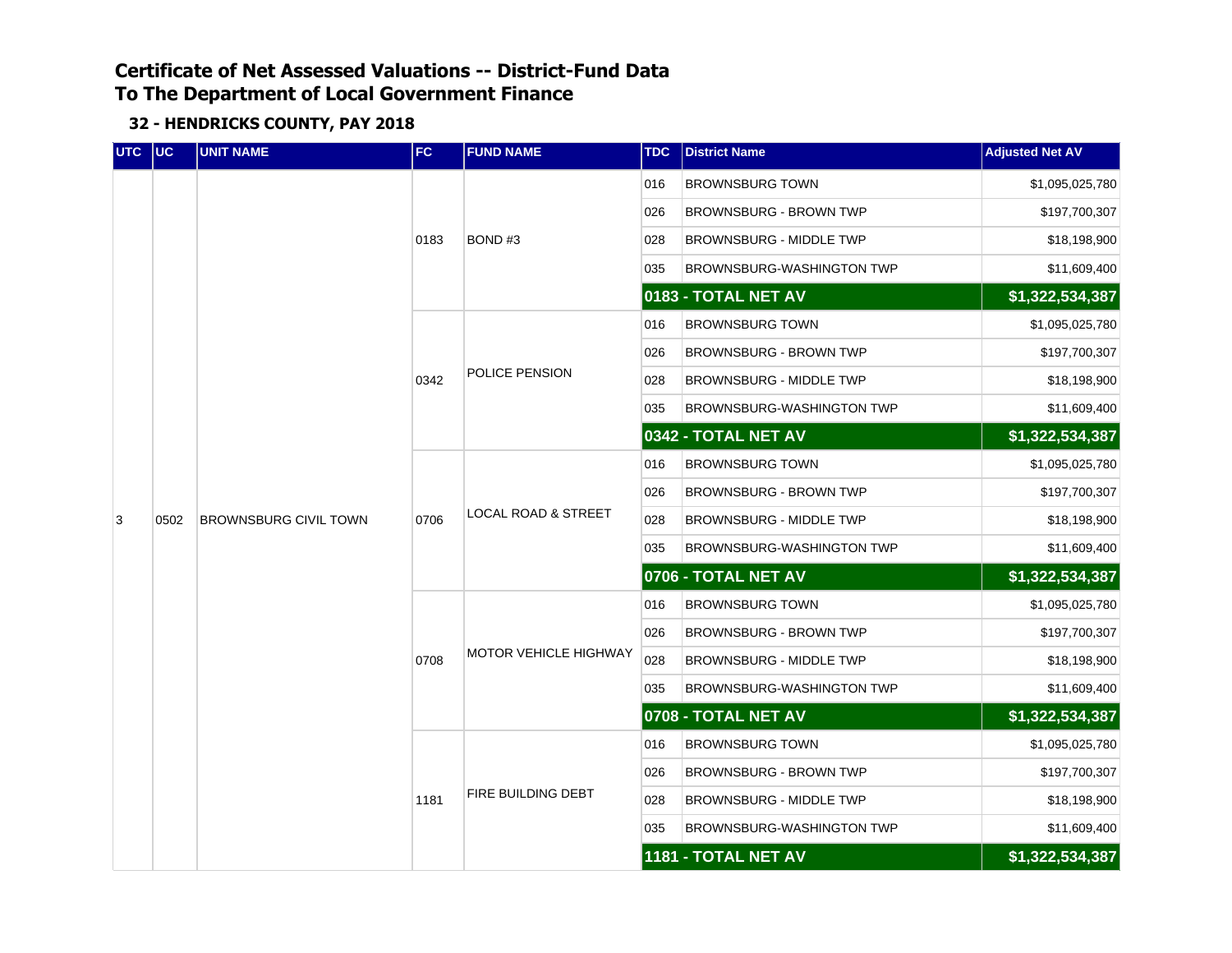| <b>UTC</b> | $ $ UC | <b>UNIT NAME</b>             | <b>FC</b> | <b>FUND NAME</b>                                  | <b>TDC</b> | <b>District Name</b>             | <b>Adjusted Net AV</b>                                                                                                                   |
|------------|--------|------------------------------|-----------|---------------------------------------------------|------------|----------------------------------|------------------------------------------------------------------------------------------------------------------------------------------|
|            |        |                              |           |                                                   | 016        | <b>BROWNSBURG TOWN</b>           | \$1,095,025,780                                                                                                                          |
|            |        |                              |           |                                                   | 026        | <b>BROWNSBURG - BROWN TWP</b>    | \$197,700,307                                                                                                                            |
|            |        |                              | 2379      | <b>CUMULATIVE CAPITAL IMP</b><br>(CIG TAX)        | 028        | BROWNSBURG - MIDDLE TWP          | \$18,198,900                                                                                                                             |
|            |        |                              |           |                                                   | 035        | <b>BROWNSBURG-WASHINGTON TWP</b> | \$11,609,400                                                                                                                             |
|            |        |                              |           |                                                   |            | <b>2379 - TOTAL NET AV</b>       | \$1,322,534,387                                                                                                                          |
|            |        |                              |           |                                                   | 016        | <b>BROWNSBURG TOWN</b>           | \$1,095,025,780                                                                                                                          |
|            |        |                              |           |                                                   | 026        | <b>BROWNSBURG - BROWN TWP</b>    | \$197,700,307                                                                                                                            |
|            |        |                              | 2391      | <b>CUMULATIVE CAPITAL</b><br><b>DEVELOPMENT</b>   | 028        | <b>BROWNSBURG - MIDDLE TWP</b>   | \$18,198,900                                                                                                                             |
|            |        |                              |           |                                                   | 035        | <b>BROWNSBURG-WASHINGTON TWP</b> | \$11,609,400                                                                                                                             |
|            |        | <b>BROWNSBURG CIVIL TOWN</b> |           |                                                   |            | 2391 - TOTAL NET AV              | \$1,322,534,387                                                                                                                          |
|            | 0502   |                              | 8604      | SPECL FIRE PROTECTION<br><b>TERRITORY GENERAL</b> | 001        | <b>BROWN TOWNSHIP</b>            | \$484,010,922                                                                                                                            |
| 3          |        |                              |           |                                                   | 015        | <b>LINCOLN TOWNSHIP</b>          | \$392,052,175                                                                                                                            |
|            |        |                              |           |                                                   | 016        | <b>BROWNSBURG TOWN</b>           | \$1,095,025,780                                                                                                                          |
|            |        |                              |           |                                                   | 026        | <b>BROWNSBURG - BROWN TWP</b>    | \$197,700,307                                                                                                                            |
|            |        |                              |           |                                                   | 028        | <b>BROWNSBURG - MIDDLE TWP</b>   | \$18,198,900                                                                                                                             |
|            |        |                              |           |                                                   | 035        | <b>BROWNSBURG-WASHINGTON TWP</b> | \$11,609,400                                                                                                                             |
|            |        |                              |           |                                                   |            | 8604 - TOTAL NET AV              | \$2,198,597,484<br>\$484,010,922<br>\$392,052,175<br>\$1,095,025,780<br>\$197,700,307<br>\$18,198,900<br>\$11,609,400<br>\$2,198,597,484 |
|            |        |                              |           |                                                   | 001        | <b>BROWN TOWNSHIP</b>            |                                                                                                                                          |
|            |        |                              |           |                                                   | 015        | LINCOLN TOWNSHIP                 |                                                                                                                                          |
|            |        |                              |           | <b>SPECL FIRE PROTECTION</b>                      | 016        | <b>BROWNSBURG TOWN</b>           |                                                                                                                                          |
|            |        |                              | 8692      | <b>TERRITORY EQUIPMENT</b><br><b>REPLACE</b>      | 026        | <b>BROWNSBURG - BROWN TWP</b>    |                                                                                                                                          |
|            |        |                              |           |                                                   | 028        | <b>BROWNSBURG - MIDDLE TWP</b>   |                                                                                                                                          |
|            |        |                              |           |                                                   | 035        | BROWNSBURG-WASHINGTON TWP        |                                                                                                                                          |
|            |        |                              |           |                                                   |            | 8692 - TOTAL NET AV              |                                                                                                                                          |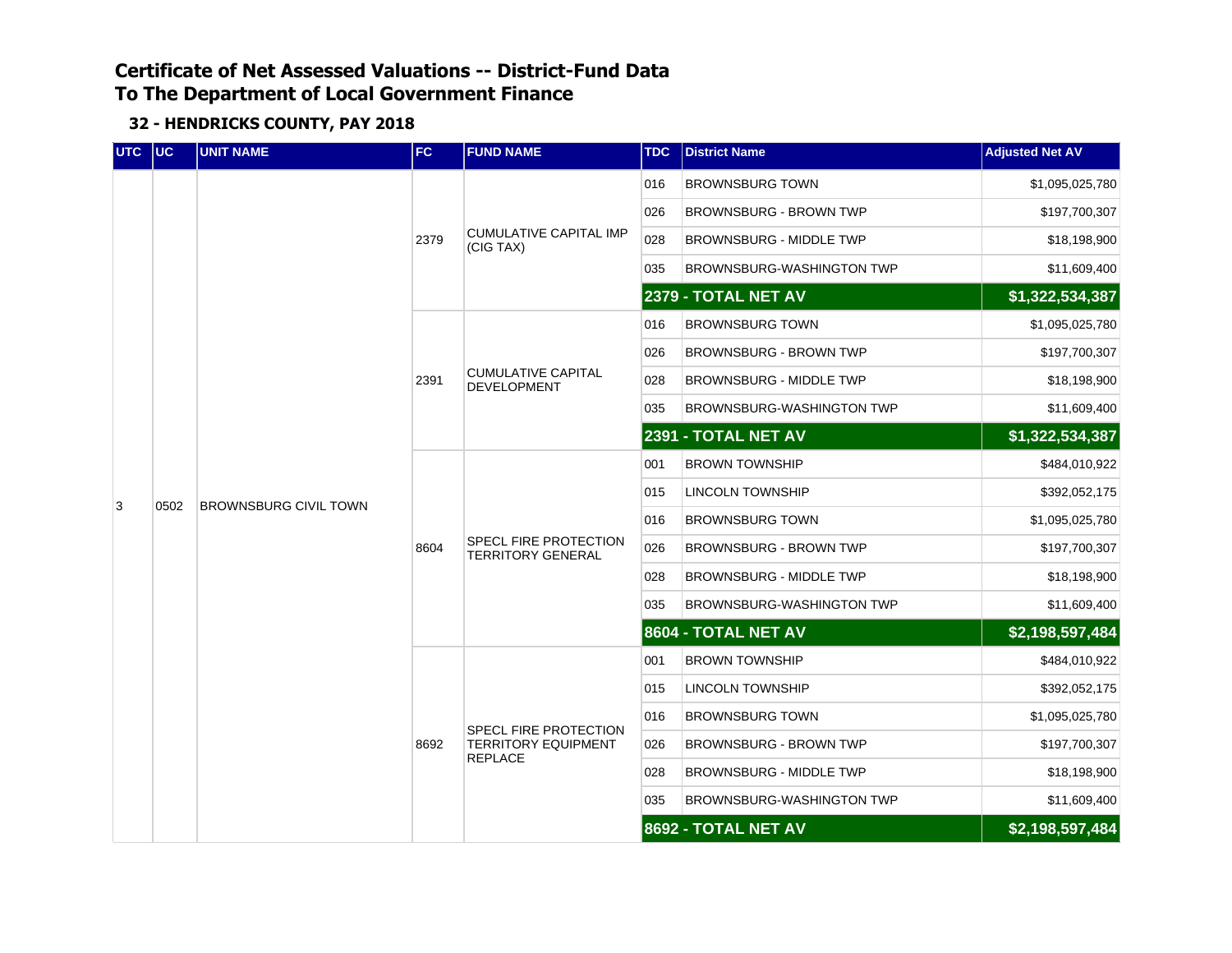| UTC UC |      | <b>UNIT NAME</b>      | FC   | <b>FUND NAME</b>               | <b>TDC</b> | <b>District Name</b>        | <b>Adjusted Net AV</b> |
|--------|------|-----------------------|------|--------------------------------|------------|-----------------------------|------------------------|
|        |      |                       |      |                                | 012        | PLAINFIELD TOWN             | \$1,862,663,002        |
|        |      |                       | 0061 | <b>RAINY DAY</b>               | 027        | PLAINFIELD - WASHINGTON TWP | \$252,990,444          |
|        |      |                       |      |                                | 029        | PLAINFIELD - LIBERTY TWP    | \$9,534,760            |
|        |      |                       |      |                                |            | 0061 - TOTAL NET AV         | \$2,125,188,206        |
|        |      |                       |      |                                | 012        | PLAINFIELD TOWN             | \$1,862,663,002        |
|        |      |                       | 0101 | <b>GENERAL</b>                 | 027        | PLAINFIELD - WASHINGTON TWP | \$252,990,444          |
|        | 0503 |                       |      |                                | 029        | PLAINFIELD - LIBERTY TWP    | \$9,534,760            |
|        |      |                       |      |                                |            | 0101 - TOTAL NET AV         | \$2,125,188,206        |
|        |      | PLAINFIELD CIVIL TOWN |      |                                | 012        | PLAINFIELD TOWN             | \$1,862,663,002        |
|        |      |                       | 0283 | <b>LEASE RENTAL PAYMENT</b>    | 027        | PLAINFIELD - WASHINGTON TWP | \$252,990,444          |
|        |      |                       |      |                                | 029        | PLAINFIELD - LIBERTY TWP    | \$9,534,760            |
| 3      |      |                       |      |                                |            | 0283 - TOTAL NET AV         | $\sqrt{2,125,188,206}$ |
|        |      |                       | 0341 |                                | 012        | PLAINFIELD TOWN             | \$1,862,663,002        |
|        |      |                       |      | <b>FIRE PENSION</b>            | 027        | PLAINFIELD - WASHINGTON TWP | \$252,990,444          |
|        |      |                       |      |                                | 029        | PLAINFIELD - LIBERTY TWP    | \$9,534,760            |
|        |      |                       |      |                                |            | 0341 - TOTAL NET AV         | \$2,125,188,206        |
|        |      |                       |      |                                | 012        | PLAINFIELD TOWN             | \$1,862,663,002        |
|        |      |                       | 0342 | POLICE PENSION                 | 027        | PLAINFIELD - WASHINGTON TWP | \$252,990,444          |
|        |      |                       |      |                                | 029        | PLAINFIELD - LIBERTY TWP    | \$9,534,760            |
|        |      |                       |      |                                |            | 0342 - TOTAL NET AV         | \$2,125,188,206        |
|        |      |                       |      |                                | 012        | PLAINFIELD TOWN             | \$1,862,663,002        |
|        |      |                       | 0706 | <b>LOCAL ROAD &amp; STREET</b> | 027        | PLAINFIELD - WASHINGTON TWP | \$252,990,444          |
|        |      |                       |      |                                | 029        | PLAINFIELD - LIBERTY TWP    | \$9,534,760            |
|        |      |                       |      |                                |            | 0706 - TOTAL NET AV         | \$2,125,188,206        |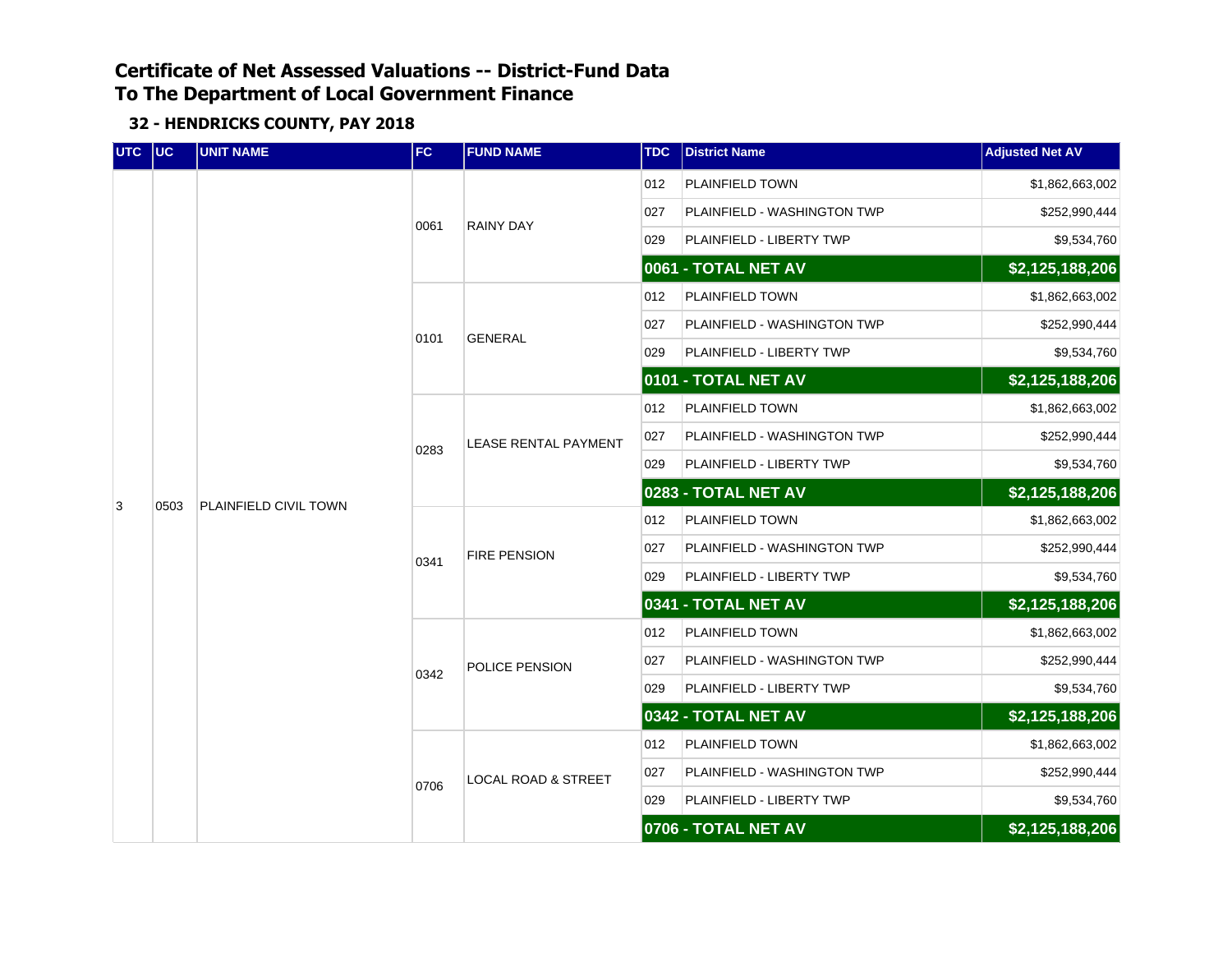| UTC UC |      | <b>UNIT NAME</b>      | FC   | <b>FUND NAME</b>                                  | <b>TDC</b> | <b>District Name</b>        | <b>Adjusted Net AV</b> |
|--------|------|-----------------------|------|---------------------------------------------------|------------|-----------------------------|------------------------|
|        |      |                       |      |                                                   | 012        | PLAINFIELD TOWN             | \$1,862,663,002        |
|        |      |                       | 0708 | <b>MOTOR VEHICLE HIGHWAY</b>                      | 027        | PLAINFIELD - WASHINGTON TWP | \$252,990,444          |
|        |      |                       |      |                                                   | 029        | PLAINFIELD - LIBERTY TWP    | \$9,534,760            |
|        |      |                       |      |                                                   |            | 0708 - TOTAL NET AV         | \$2,125,188,206        |
|        |      |                       |      |                                                   | 012        | PLAINFIELD TOWN             | \$1,862,663,002        |
|        |      |                       | 1303 | <b>PARK</b>                                       | 027        | PLAINFIELD - WASHINGTON TWP | \$252,990,444          |
|        |      |                       |      |                                                   | 029        | PLAINFIELD - LIBERTY TWP    | \$9,534,760            |
|        |      |                       |      |                                                   |            | 1303 - TOTAL NET AV         | \$2,125,188,206        |
|        |      |                       |      |                                                   | 012        | PLAINFIELD TOWN             | \$1,862,663,002        |
|        |      | PLAINFIELD CIVIL TOWN | 1380 | <b>PARK BOND</b>                                  | 027        | PLAINFIELD - WASHINGTON TWP | \$252,990,444          |
|        |      |                       |      |                                                   | 029        | PLAINFIELD - LIBERTY TWP    | \$9,534,760            |
|        |      |                       |      |                                                   |            | 1380 - TOTAL NET AV         | \$2,125,188,206        |
| 3      | 0503 |                       | 2379 |                                                   | 012        | PLAINFIELD TOWN             | \$1,862,663,002        |
|        |      |                       |      | <b>CUMULATIVE CAPITAL IMP</b>                     | 027        | PLAINFIELD - WASHINGTON TWP | \$252,990,444          |
|        |      |                       |      | (CIG TAX)                                         | 029        | PLAINFIELD - LIBERTY TWP    | \$9,534,760            |
|        |      |                       |      |                                                   |            | 2379 - TOTAL NET AV         | \$2,125,188,206        |
|        |      |                       |      |                                                   | 012        | PLAINFIELD TOWN             | \$1,862,663,002        |
|        |      |                       | 2390 | <b>CUMULATIVE CAPITAL IMP</b>                     | 027        | PLAINFIELD - WASHINGTON TWP | \$252,990,444          |
|        |      |                       |      | (RATE)                                            | 029        | PLAINFIELD - LIBERTY TWP    | \$9,534,760            |
|        |      |                       |      |                                                   |            | 2390 - TOTAL NET AV         | \$2,125,188,206        |
|        |      |                       |      |                                                   | 012        | PLAINFIELD TOWN             | \$1,862,663,002        |
|        |      |                       | 2391 | <b>CUMULATIVE CAPITAL</b>                         | 027        | PLAINFIELD - WASHINGTON TWP | \$252,990,444          |
|        |      |                       |      | <b>DEVELOPMENT</b>                                | 029        | PLAINFIELD - LIBERTY TWP    | \$9,534,760            |
|        |      |                       |      |                                                   |            | 2391 - TOTAL NET AV         | \$2,125,188,206        |
|        |      |                       | 8604 | SPECL FIRE PROTECTION<br><b>TERRITORY GENERAL</b> | 011        | <b>GUILFORD TOWNSHIP</b>    | \$259,306,822          |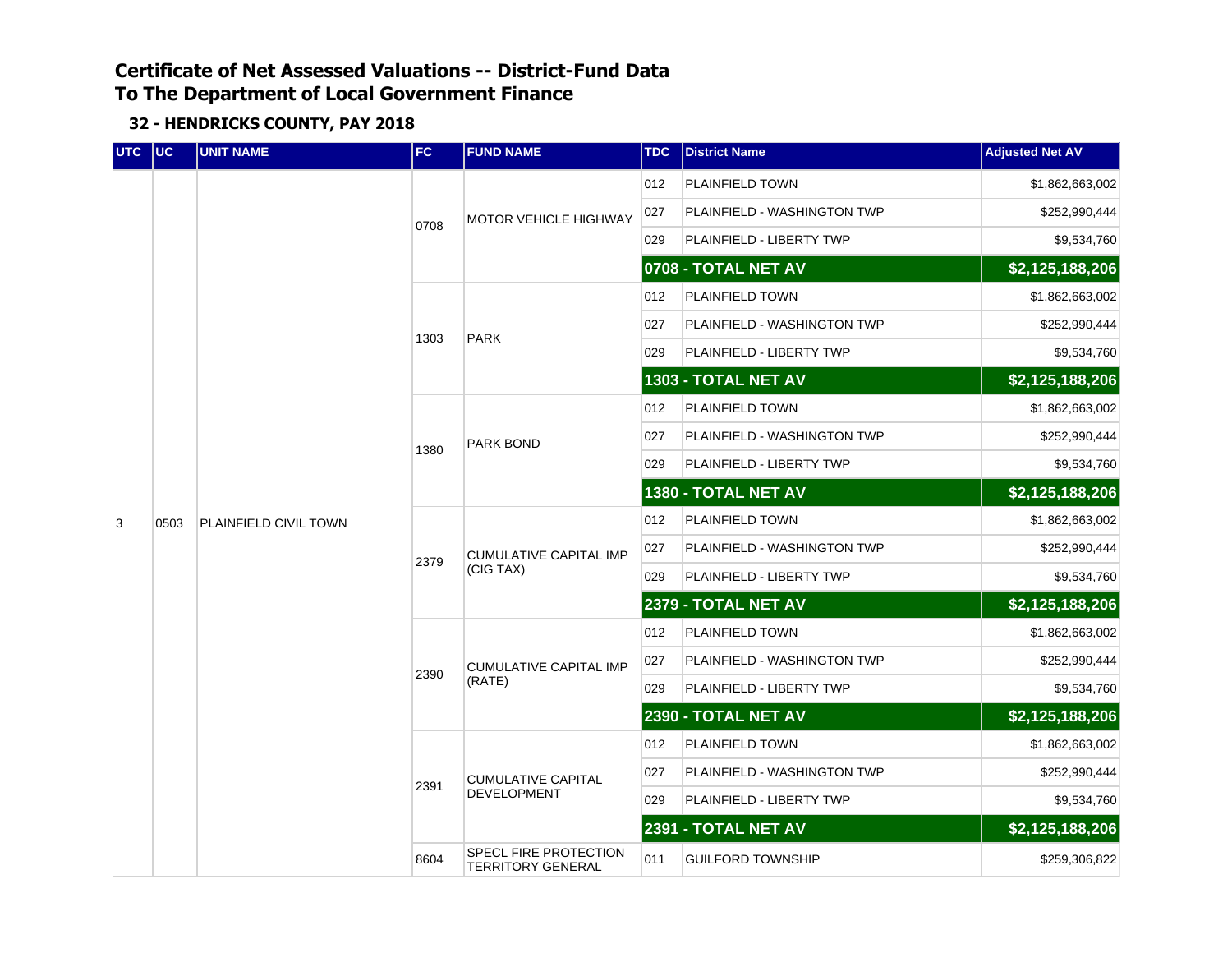| UTC UC |      | <b>UNIT NAME</b>            | FC           | <b>FUND NAME</b>                             | <b>TDC</b> | <b>District Name</b>        | <b>Adjusted Net AV</b> |
|--------|------|-----------------------------|--------------|----------------------------------------------|------------|-----------------------------|------------------------|
|        |      |                             |              |                                              | 012        | PLAINFIELD TOWN             | \$1,862,663,002        |
|        |      |                             |              | SPECL FIRE PROTECTION                        | 027        | PLAINFIELD - WASHINGTON TWP | \$252,990,444          |
|        |      |                             | 8604         | <b>TERRITORY GENERAL</b>                     | 029        | PLAINFIELD - LIBERTY TWP    | \$9,534,760            |
|        |      |                             |              |                                              |            | 8604 - TOTAL NET AV         | \$2,384,495,028        |
|        | 0503 | PLAINFIELD CIVIL TOWN       |              |                                              | 011        | <b>GUILFORD TOWNSHIP</b>    | \$259,306,822          |
|        |      |                             |              | SPECL FIRE PROTECTION                        | 012        | <b>PLAINFIELD TOWN</b>      | \$1,862,663,002        |
|        |      |                             | 8692         | <b>TERRITORY EQUIPMENT</b><br><b>REPLACE</b> | 027        | PLAINFIELD - WASHINGTON TWP | \$252,990,444          |
|        |      |                             |              |                                              | 029        | PLAINFIELD - LIBERTY TWP    | \$9,534,760            |
|        |      |                             |              |                                              |            | 8692 - TOTAL NET AV         | \$2,384,495,028        |
|        |      |                             | 0061         | <b>RAINY DAY</b>                             | 030        | EEL RIVER - JAMESTOWN       | \$1,068,840            |
|        |      | <b>JAMESTOWN CIVIL TOWN</b> |              |                                              |            | 0061 - TOTAL NET AV         | \$1,068,840            |
|        |      |                             | 0101         | <b>GENERAL</b>                               | 030        | EEL RIVER - JAMESTOWN       | \$1,068,840            |
| 3      |      |                             |              |                                              |            | 0101 - TOTAL NET AV         | \$1,068,840            |
|        |      |                             | 0706<br>0708 | <b>LOCAL ROAD &amp; STREET</b>               | 030        | EEL RIVER - JAMESTOWN       | \$1,068,840            |
|        |      |                             |              |                                              |            | 0706 - TOTAL NET AV         | \$1,068,840            |
|        | 0537 |                             |              | <b>MOTOR VEHICLE HIGHWAY</b>                 | 030        | EEL RIVER - JAMESTOWN       | \$1,068,840            |
|        |      |                             |              |                                              |            | 0708 - TOTAL NET AV         | \$1,068,840            |
|        |      |                             | 1191         | <b>CUMULATIVE FIRE SPECIAL</b>               | 030        | EEL RIVER - JAMESTOWN       | \$1,068,840            |
|        |      |                             |              |                                              |            | 1191 - TOTAL NET AV         | \$1,068,840            |
|        |      |                             | 2379         | <b>CUMULATIVE CAPITAL IMP</b>                | 030        | EEL RIVER - JAMESTOWN       | \$1,068,840            |
|        |      |                             |              | (CIG TAX)                                    |            | <b>2379 - TOTAL NET AV</b>  | \$1,068,840            |
|        |      |                             | 2391         | <b>CUMULATIVE CAPITAL</b>                    | 030        | EEL RIVER - JAMESTOWN       | \$1,068,840            |
|        |      |                             |              | DEVELOPMENT                                  |            | 2391 - TOTAL NET AV         | \$1,068,840            |
|        |      | AMO CIVIL TOWN              | 0061         | <b>RAINY DAY</b>                             | 024        | AMO TOWN                    | \$9,042,674            |
|        | 0659 |                             |              |                                              |            | 0061 - TOTAL NET AV         | \$9,042,674            |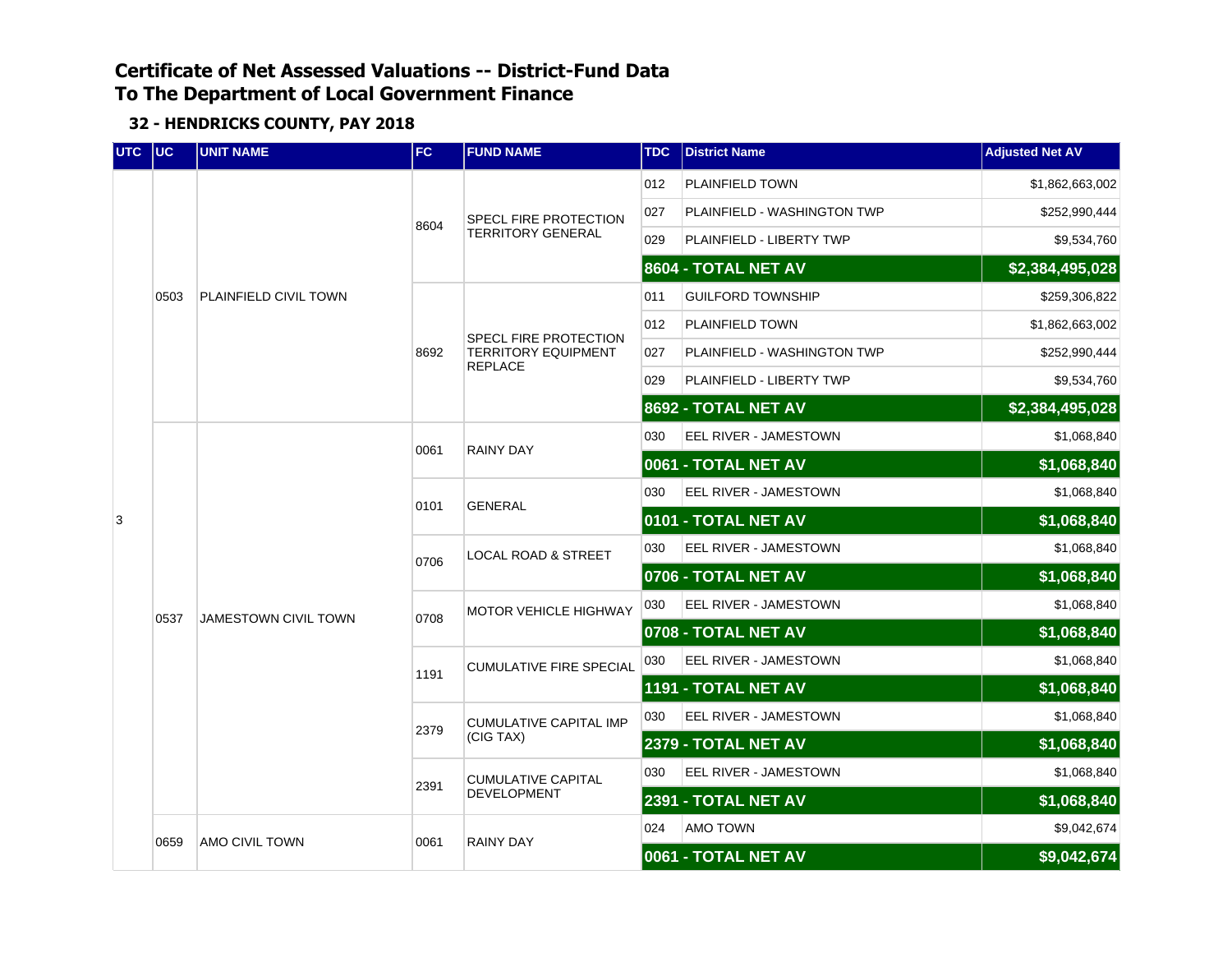| UTC | $ $ UC | <b>UNIT NAME</b>          | <b>FC</b> | <b>FUND NAME</b>               | <b>TDC</b>                 | <b>District Name</b>       | <b>Adjusted Net AV</b> |
|-----|--------|---------------------------|-----------|--------------------------------|----------------------------|----------------------------|------------------------|
|     |        |                           | 0101      | <b>GENERAL</b>                 | 024                        | AMO TOWN                   | \$9,042,674            |
|     |        |                           |           |                                |                            | 0101 - TOTAL NET AV        | \$9,042,674            |
|     |        |                           | 0706      | <b>LOCAL ROAD &amp; STREET</b> | 024                        | <b>AMO TOWN</b>            | \$9,042,674            |
|     | 0659   | <b>AMO CIVIL TOWN</b>     |           |                                |                            | 0706 - TOTAL NET AV        | \$9,042,674            |
|     |        |                           | 0708      | <b>MOTOR VEHICLE HIGHWAY</b>   | 024                        | <b>AMO TOWN</b>            | \$9,042,674            |
|     |        |                           |           |                                |                            | 0708 - TOTAL NET AV        | \$9,042,674            |
|     |        |                           | 2379      | <b>CUMULATIVE CAPITAL IMP</b>  | 024                        | <b>AMO TOWN</b>            | \$9,042,674            |
|     |        |                           |           | (CIG TAX)                      |                            | 2379 - TOTAL NET AV        | \$9,042,674            |
|     | 0660   |                           | 0101      | <b>GENERAL</b>                 | 014<br><b>CLAYTON TOWN</b> |                            | \$24,756,171           |
|     |        | <b>CLAYTON CIVIL TOWN</b> |           |                                |                            | 0101 - TOTAL NET AV        | \$24,756,171           |
|     |        |                           | 0706      | <b>LOCAL ROAD &amp; STREET</b> | 014                        | <b>CLAYTON TOWN</b>        | \$24,756,171           |
| 3   |        |                           |           |                                |                            | 0706 - TOTAL NET AV        | \$24,756,171           |
|     |        |                           | 0708      | <b>MOTOR VEHICLE HIGHWAY</b>   | 014                        | <b>CLAYTON TOWN</b>        | \$24,756,171           |
|     |        |                           | 2379      | <b>CUMULATIVE CAPITAL IMP</b>  |                            | 0708 - TOTAL NET AV        | \$24,756,171           |
|     |        |                           |           |                                | 014                        | <b>CLAYTON TOWN</b>        | \$24,756,171           |
|     |        |                           |           | (CIG TAX)                      |                            | <b>2379 - TOTAL NET AV</b> | \$24,756,171           |
|     |        |                           | 0061      | <b>RAINY DAY</b>               | 025                        | <b>COATSVILLE TOWN</b>     | \$14,797,658           |
|     |        |                           |           |                                |                            | 0061 - TOTAL NET AV        | \$14,797,658           |
|     |        |                           | 0101      | <b>GENERAL</b>                 | 025                        | <b>COATSVILLE TOWN</b>     | \$14,797,658           |
|     | 0661   | COATSVILLE CIVIL TOWN     |           |                                |                            | 0101 - TOTAL NET AV        | \$14,797,658           |
|     |        |                           | 0706      | <b>LOCAL ROAD &amp; STREET</b> | 025                        | <b>COATSVILLE TOWN</b>     | \$14,797,658           |
|     |        |                           |           |                                |                            | 0706 - TOTAL NET AV        | \$14,797,658           |
|     |        |                           | 0708      | <b>MOTOR VEHICLE HIGHWAY</b>   | 025                        | <b>COATSVILLE TOWN</b>     | \$14,797,658           |
|     |        |                           |           |                                |                            | 0708 - TOTAL NET AV        | \$14,797,658           |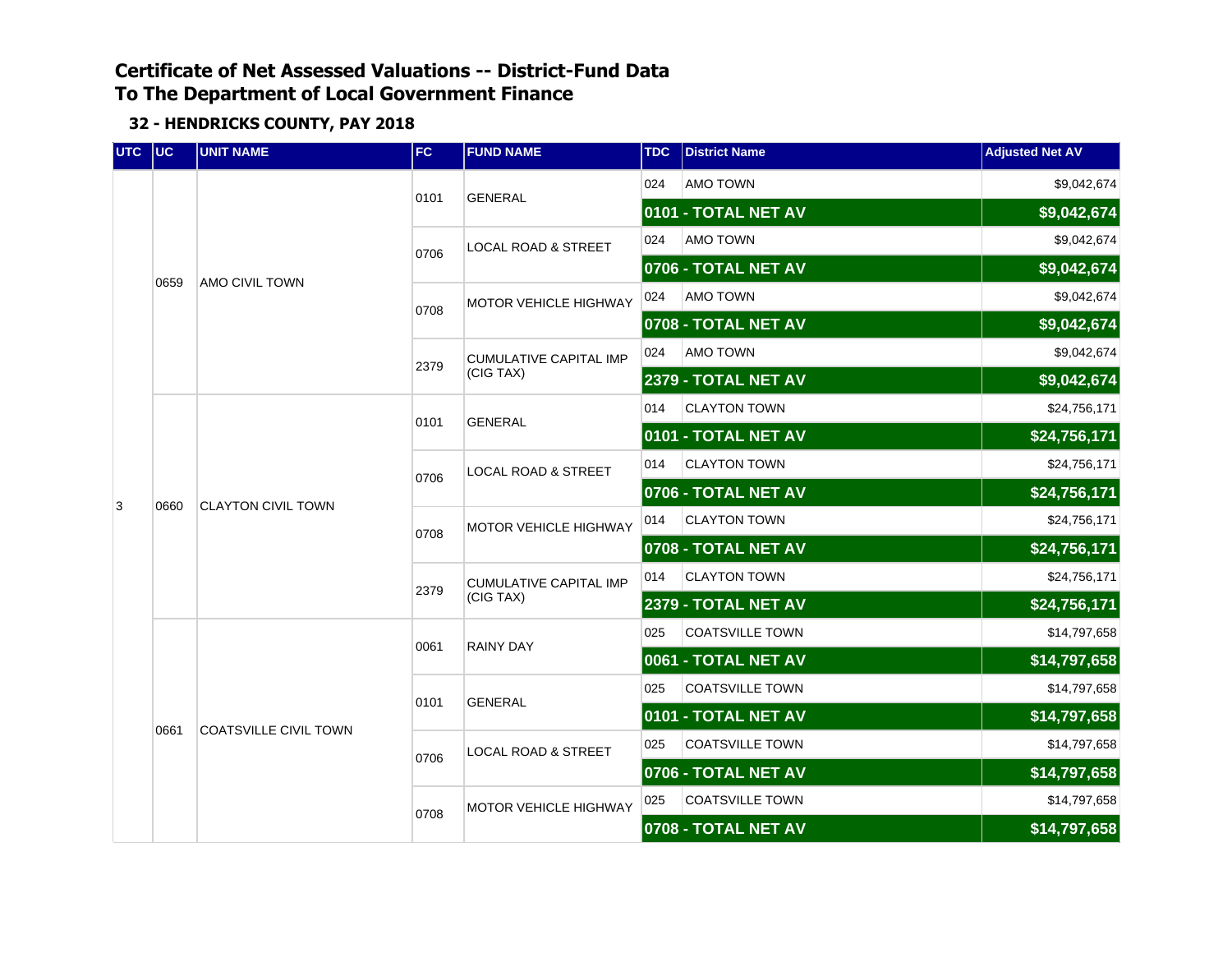| <b>UTC</b> | $ $ UC | <b>UNIT NAME</b>             | FC.  | <b>FUND NAME</b>                           | <b>TDC</b> | <b>District Name</b>      | <b>Adjusted Net AV</b> |
|------------|--------|------------------------------|------|--------------------------------------------|------------|---------------------------|------------------------|
|            |        | <b>COATSVILLE CIVIL TOWN</b> | 0907 | <b>STORM SEWER</b>                         | 025        | <b>COATSVILLE TOWN</b>    | \$14,797,658           |
|            | 0661   |                              |      |                                            |            | 0907 - TOTAL NET AV       | \$14,797,658           |
|            |        |                              |      |                                            | 003        | <b>DANVILLE TOWN</b>      | \$396,582,345          |
|            |        |                              | 0061 | <b>RAINY DAY</b>                           | 033        | DANVILLE - WASHINGTON TWP | \$12,057,495           |
|            |        |                              |      |                                            |            | 0061 - TOTAL NET AV       | \$408,639,840          |
|            |        |                              |      |                                            | 003        | <b>DANVILLE TOWN</b>      | \$396,582,345          |
|            |        |                              | 0101 | <b>GENERAL</b>                             | 033        | DANVILLE - WASHINGTON TWP | \$12,057,495           |
|            |        |                              |      |                                            |            | 0101 - TOTAL NET AV       | \$408,639,840          |
|            |        |                              |      |                                            | 003        | <b>DANVILLE TOWN</b>      | \$396,582,345          |
|            |        |                              | 0180 | <b>DEBT SERVICE</b>                        | 033        | DANVILLE - WASHINGTON TWP | \$12,057,495           |
|            |        |                              |      |                                            |            | 0180 - TOTAL NET AV       | \$408,639,840          |
| 3          |        | DANVILLE CIVIL TOWN          | 0706 |                                            | 003        | <b>DANVILLE TOWN</b>      | \$396,582,345          |
|            | 0662   |                              |      | <b>LOCAL ROAD &amp; STREET</b>             | 033        | DANVILLE - WASHINGTON TWP | \$12,057,495           |
|            |        |                              |      |                                            |            | 0706 - TOTAL NET AV       | \$408,639,840          |
|            |        |                              |      |                                            | 003        | <b>DANVILLE TOWN</b>      | \$396,582,345          |
|            |        |                              | 0708 | <b>MOTOR VEHICLE HIGHWAY</b>               | 033        | DANVILLE - WASHINGTON TWP | \$12,057,495           |
|            |        |                              |      |                                            |            | 0708 - TOTAL NET AV       | \$408,639,840          |
|            |        |                              |      |                                            | 003        | DANVILLE TOWN             | \$396,582,345          |
|            |        |                              | 1380 | <b>PARK BOND</b>                           | 033        | DANVILLE - WASHINGTON TWP | \$12,057,495           |
|            |        |                              |      |                                            |            | 1380 - TOTAL NET AV       | \$408,639,840          |
|            |        |                              |      |                                            | 003        | <b>DANVILLE TOWN</b>      | \$396,582,345          |
|            |        |                              | 2379 | <b>CUMULATIVE CAPITAL IMP</b><br>(CIG TAX) | 033        | DANVILLE - WASHINGTON TWP | \$12,057,495           |
|            |        |                              |      |                                            |            | 2379 - TOTAL NET AV       | \$408,639,840          |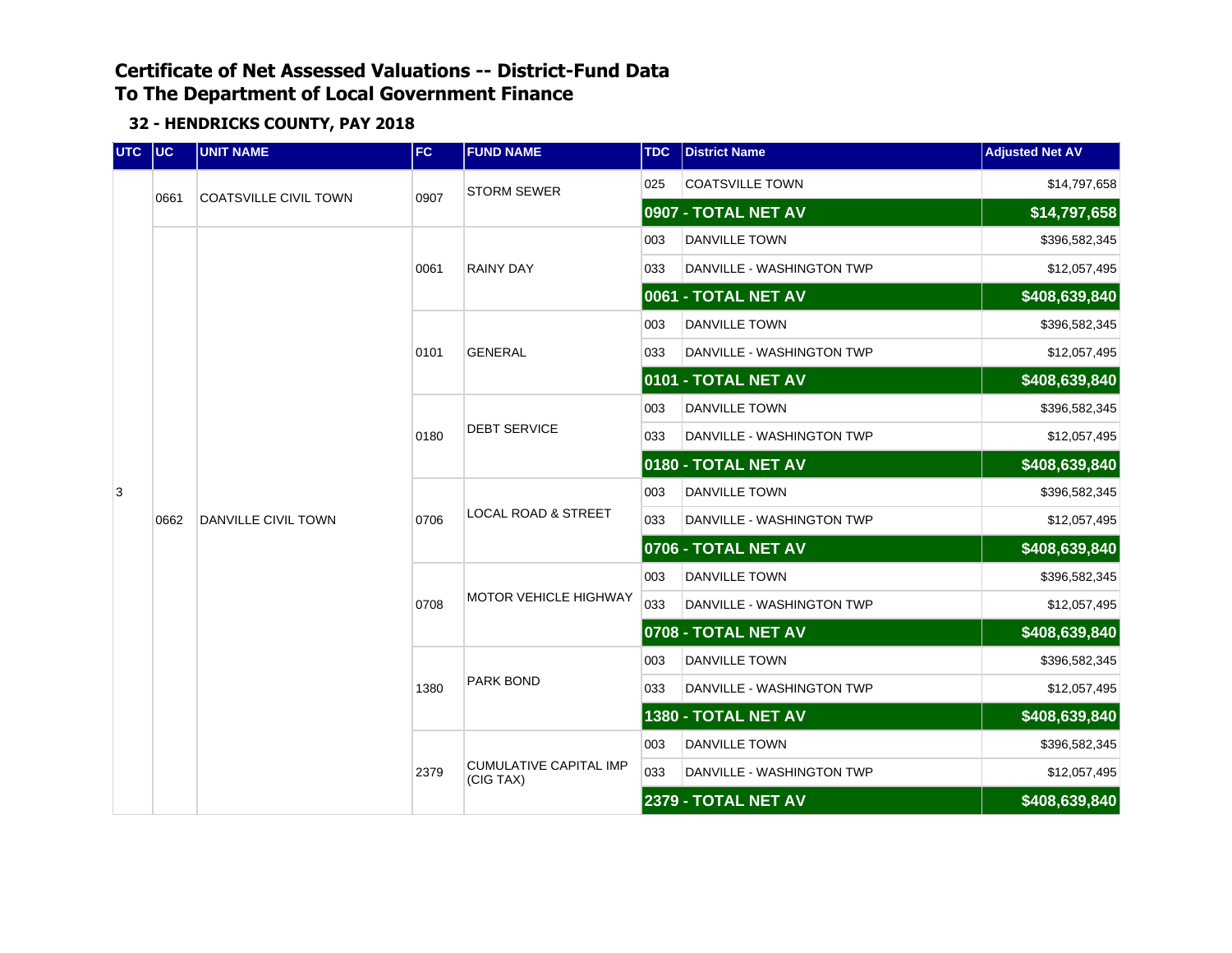| <b>UTC</b> | $ $ UC | <b>UNIT NAME</b>              | FC.  | <b>FUND NAME</b>                         | <b>TDC</b> | <b>District Name</b>      | <b>Adjusted Net AV</b> |
|------------|--------|-------------------------------|------|------------------------------------------|------------|---------------------------|------------------------|
|            |        |                               |      |                                          | 003        | <b>DANVILLE TOWN</b>      | \$396,582,345          |
|            | 0662   | DANVILLE CIVIL TOWN           | 2391 | <b>CUMULATIVE CAPITAL</b><br>DEVELOPMENT | 033        | DANVILLE - WASHINGTON TWP | \$12,057,495           |
|            |        |                               |      |                                          |            | 2391 - TOTAL NET AV       | \$408,639,840          |
|            |        |                               | 0061 | <b>RAINY DAY</b>                         | 021        | <b>LIZTON TOWN</b>        | \$18,084,284           |
|            |        |                               |      |                                          |            | 0061 - TOTAL NET AV       | \$18,084,284           |
|            | 0663   |                               | 0101 | <b>GENERAL</b>                           | 021        | <b>LIZTON TOWN</b>        | \$18,084,284           |
|            |        |                               |      |                                          |            | 0101 - TOTAL NET AV       | \$18,084,284           |
|            |        |                               | 0706 | LOCAL ROAD & STREET                      | 021        | <b>LIZTON TOWN</b>        | \$18,084,284           |
|            |        |                               |      |                                          |            | 0706 - TOTAL NET AV       | \$18,084,284           |
|            |        | <b>LIZTON CIVIL TOWN</b>      | 0708 | MOTOR VEHICLE HIGHWAY                    | 021        | <b>LIZTON TOWN</b>        | \$18,084,284           |
|            |        |                               |      |                                          |            | 0708 - TOTAL NET AV       | \$18,084,284           |
|            |        |                               | 2379 | <b>CUMULATIVE CAPITAL IMP</b>            | 021        | <b>LIZTON TOWN</b>        | \$18,084,284           |
| 3          |        |                               |      | (CIG TAX)                                |            | 2379 - TOTAL NET AV       | \$18,084,284           |
|            |        |                               | 2391 | <b>CUMULATIVE CAPITAL</b>                | 021        | <b>LIZTON TOWN</b>        | \$18,084,284           |
|            |        |                               |      | DEVELOPMENT                              |            | 2391 - TOTAL NET AV       | \$18,084,284           |
|            |        |                               | 0101 | <b>GENERAL</b>                           | 008        | NORTH SALEM TOWN          | \$12,617,856           |
|            |        |                               |      |                                          |            | 0101 - TOTAL NET AV       | \$12,617,856           |
|            |        |                               | 0706 | <b>LOCAL ROAD &amp; STREET</b>           | 008        | <b>NORTH SALEM TOWN</b>   | \$12,617,856           |
|            | 0664   | <b>NORTH SALEM CIVIL TOWN</b> |      |                                          |            | 0706 - TOTAL NET AV       | \$12,617,856           |
|            |        |                               | 0708 | <b>MOTOR VEHICLE HIGHWAY</b>             | 008        | NORTH SALEM TOWN          | \$12,617,856           |
|            |        |                               |      |                                          |            | 0708 - TOTAL NET AV       | \$12,617,856           |
|            |        |                               | 2379 | <b>CUMULATIVE CAPITAL IMP</b>            | 008        | <b>NORTH SALEM TOWN</b>   | \$12,617,856           |
|            |        |                               |      | (CIG TAX)                                |            | 2379 - TOTAL NET AV       | \$12,617,856           |
|            | 0665   | PITTSBORO CIVIL TOWN          | 0061 | <b>RAINY DAY</b>                         | 019        | PITTSBORO TOWN            | \$147,264,923          |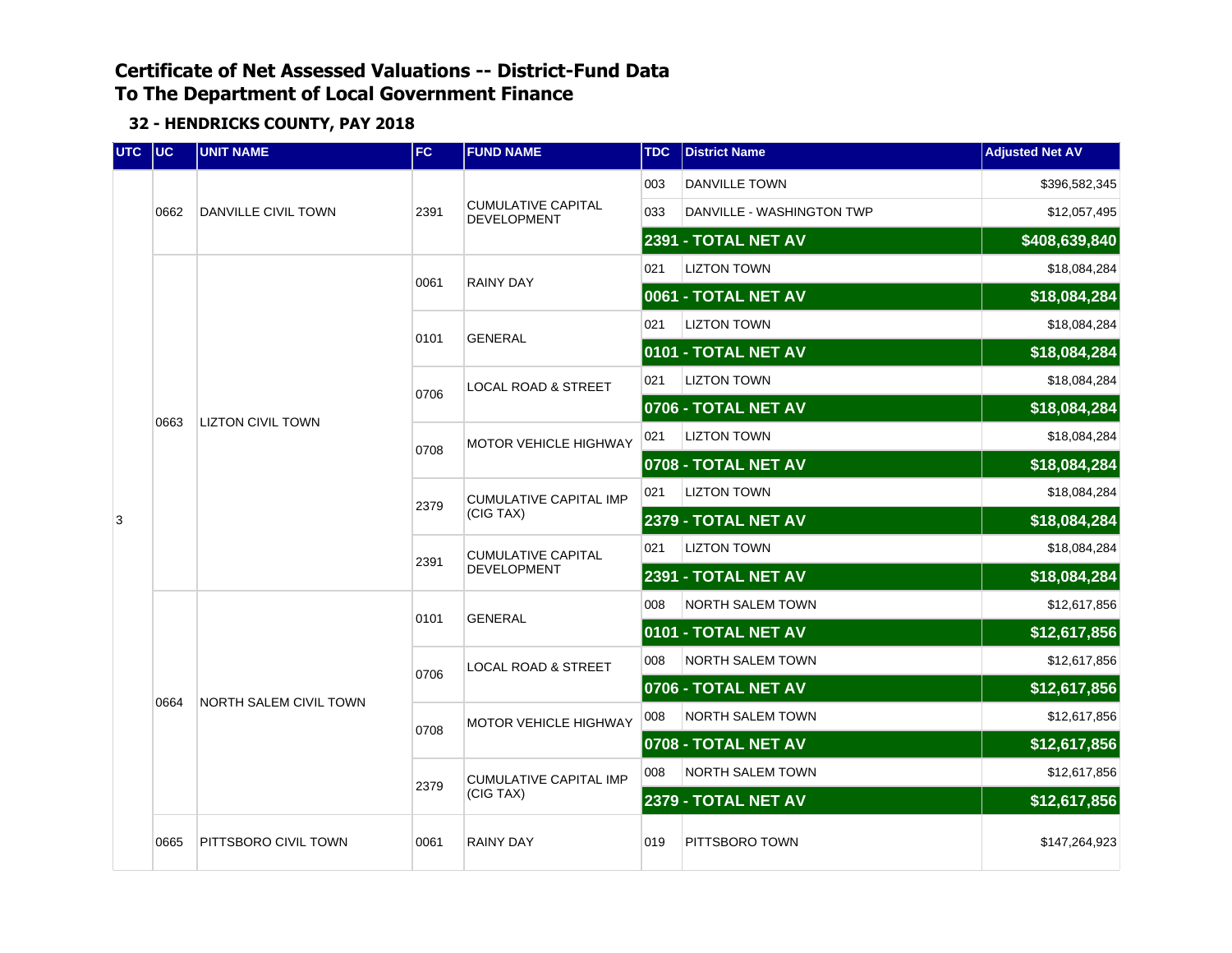| UTC UC |      | <b>UNIT NAME</b>              | <b>FC</b> | <b>FUND NAME</b>                           | <b>TDC</b> | <b>District Name</b>    | <b>Adjusted Net AV</b> |
|--------|------|-------------------------------|-----------|--------------------------------------------|------------|-------------------------|------------------------|
|        |      |                               | 0061      | <b>RAINY DAY</b>                           | 032        | PITTSBORO - BROWN TWP   | \$1,130,995            |
|        |      |                               |           |                                            |            | 0061 - TOTAL NET AV     | \$148,395,918          |
|        |      |                               |           |                                            | 019        | PITTSBORO TOWN          | \$147,264,923          |
|        |      |                               | 0101      | <b>GENERAL</b>                             | 032        | PITTSBORO - BROWN TWP   | \$1,130,995            |
|        |      |                               |           |                                            |            | 0101 - TOTAL NET AV     | \$148,395,918          |
|        |      |                               |           |                                            | 019        | PITTSBORO TOWN          | \$147,264,923          |
|        |      |                               | 0706      | <b>LOCAL ROAD &amp; STREET</b>             | 032        | PITTSBORO - BROWN TWP   | \$1,130,995            |
|        |      |                               |           |                                            |            | 0706 - TOTAL NET AV     | \$148,395,918          |
|        |      | PITTSBORO CIVIL TOWN          |           | <b>MOTOR VEHICLE HIGHWAY</b>               | 019        | PITTSBORO TOWN          | \$147,264,923          |
|        | 0665 |                               | 0708      |                                            | 032        | PITTSBORO - BROWN TWP   | \$1,130,995            |
|        |      |                               |           |                                            |            | 0708 - TOTAL NET AV     | \$148,395,918          |
| 3      |      |                               | 1303      |                                            | 019        | PITTSBORO TOWN          | \$147,264,923          |
|        |      |                               |           | <b>PARK</b>                                | 032        | PITTSBORO - BROWN TWP   | \$1,130,995            |
|        |      |                               |           |                                            |            | 1303 - TOTAL NET AV     | \$148,395,918          |
|        |      |                               |           |                                            | 019        | PITTSBORO TOWN          | \$147,264,923          |
|        |      |                               | 2379      | <b>CUMULATIVE CAPITAL IMP</b><br>(CIG TAX) | 032        | PITTSBORO - BROWN TWP   | \$1,130,995            |
|        |      |                               |           |                                            |            | 2379 - TOTAL NET AV     | \$148,395,918          |
|        |      |                               |           |                                            | 019        | PITTSBORO TOWN          | \$147,264,923          |
|        |      |                               | 2391      | <b>CUMULATIVE CAPITAL</b><br>DEVELOPMENT   | 032        | PITTSBORO - BROWN TWP   | \$1,130,995            |
|        |      |                               |           |                                            |            | 2391 - TOTAL NET AV     | \$148,395,918          |
|        |      |                               | 0101      | <b>GENERAL</b>                             | 010        | STILESVILLE TOWN        | \$9,427,300            |
|        | 0666 | <b>STILESVILLE CIVIL TOWN</b> |           |                                            |            | 0101 - TOTAL NET AV     | \$9,427,300            |
|        |      |                               | 0706      | <b>LOCAL ROAD &amp; STREET</b>             | 010        | <b>STILESVILLE TOWN</b> | \$9,427,300            |
|        |      |                               |           |                                            |            | 0706 - TOTAL NET AV     | \$9,427,300            |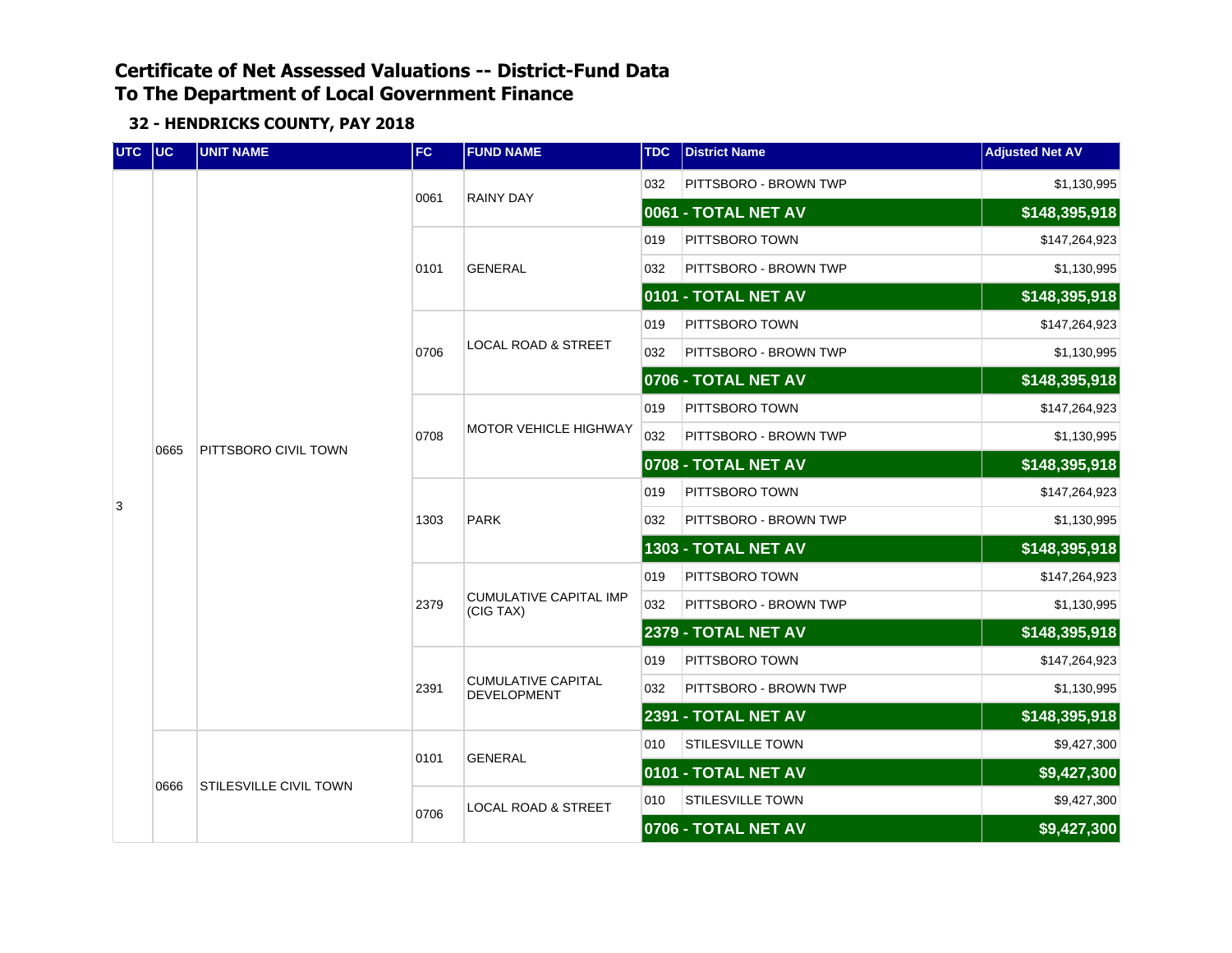| <b>UTC</b> | $ $ UC | <b>UNIT NAME</b>          | <b>FC</b> | <b>FUND NAME</b>               | <b>TDC</b> | <b>District Name</b>       | <b>Adjusted Net AV</b> |
|------------|--------|---------------------------|-----------|--------------------------------|------------|----------------------------|------------------------|
|            |        |                           | 0708      | <b>MOTOR VEHICLE HIGHWAY</b>   | 010        | <b>STILESVILLE TOWN</b>    | \$9,427,300            |
|            |        |                           |           |                                |            | 0708 - TOTAL NET AV        | \$9,427,300            |
|            | 0666   | STILESVILLE CIVIL TOWN    | 2379      | <b>CUMULATIVE CAPITAL IMP</b>  | 010        | STILESVILLE TOWN           | \$9,427,300            |
|            |        |                           |           | (CIG TAX)                      |            | <b>2379 - TOTAL NET AV</b> | \$9,427,300            |
|            |        |                           | 2391      | <b>CUMULATIVE CAPITAL</b>      | 010        | STILESVILLE TOWN           | \$9,427,300            |
|            |        |                           |           | DEVELOPMENT                    |            | 2391 - TOTAL NET AV        | \$9,427,300            |
|            |        |                           | 0061      | <b>RAINY DAY</b>               | 031        | <b>AVON TOWN</b>           | \$1,028,588,444        |
|            | 0969   |                           |           |                                |            | 0061 - TOTAL NET AV        | \$1,028,588,444        |
| 3          |        |                           | 0101      | <b>GENERAL</b>                 | 031        | <b>AVON TOWN</b>           | \$1,028,588,444        |
|            |        | <b>AVON CIVIL TOWN</b>    |           |                                |            | 0101 - TOTAL NET AV        | \$1,028,588,444        |
|            |        |                           | 0181      | <b>DEBT PAYMENT</b>            | 031        | <b>AVON TOWN</b>           | \$1,028,588,444        |
|            |        |                           |           |                                |            | 0181 - TOTAL NET AV        | \$1,028,588,444        |
|            |        |                           | 0706      | <b>LOCAL ROAD &amp; STREET</b> | 031        | <b>AVON TOWN</b>           | \$1,028,588,444        |
|            |        |                           | 0708      | MOTOR VEHICLE HIGHWAY          |            | 0706 - TOTAL NET AV        | \$1,028,588,444        |
|            |        |                           |           |                                | 031        | <b>AVON TOWN</b>           | \$1,028,588,444        |
|            |        |                           |           |                                |            | 0708 - TOTAL NET AV        | \$1,028,588,444        |
|            |        |                           | 2379      | <b>CUMULATIVE CAPITAL IMP</b>  | 031        | <b>AVON TOWN</b>           | \$1,028,588,444        |
|            |        |                           |           | (CIG TAX)                      |            | <b>2379 - TOTAL NET AV</b> | \$1,028,588,444        |
|            |        |                           | 2391      | <b>CUMULATIVE CAPITAL</b>      | 031        | <b>AVON TOWN</b>           | \$1,028,588,444        |
|            |        |                           |           | <b>DEVELOPMENT</b>             |            | 2391 - TOTAL NET AV        | \$1,028,588,444        |
|            |        |                           |           |                                | 007        | <b>EEL RIVER TOWNSHIP</b>  | \$111,607,672          |
| 4          | 3295   | NORTHWEST HENDRICKS       | 0061      | <b>RAINY DAY</b>               | 008        | <b>NORTH SALEM TOWN</b>    | \$12,617,856           |
|            |        | <b>SCHOOL CORPORATION</b> |           |                                | 018        | <b>MIDDLE TOWNSHIP</b>     | \$179,842,525          |
|            |        |                           |           |                                | 019        | PITTSBORO TOWN             | \$147,264,923          |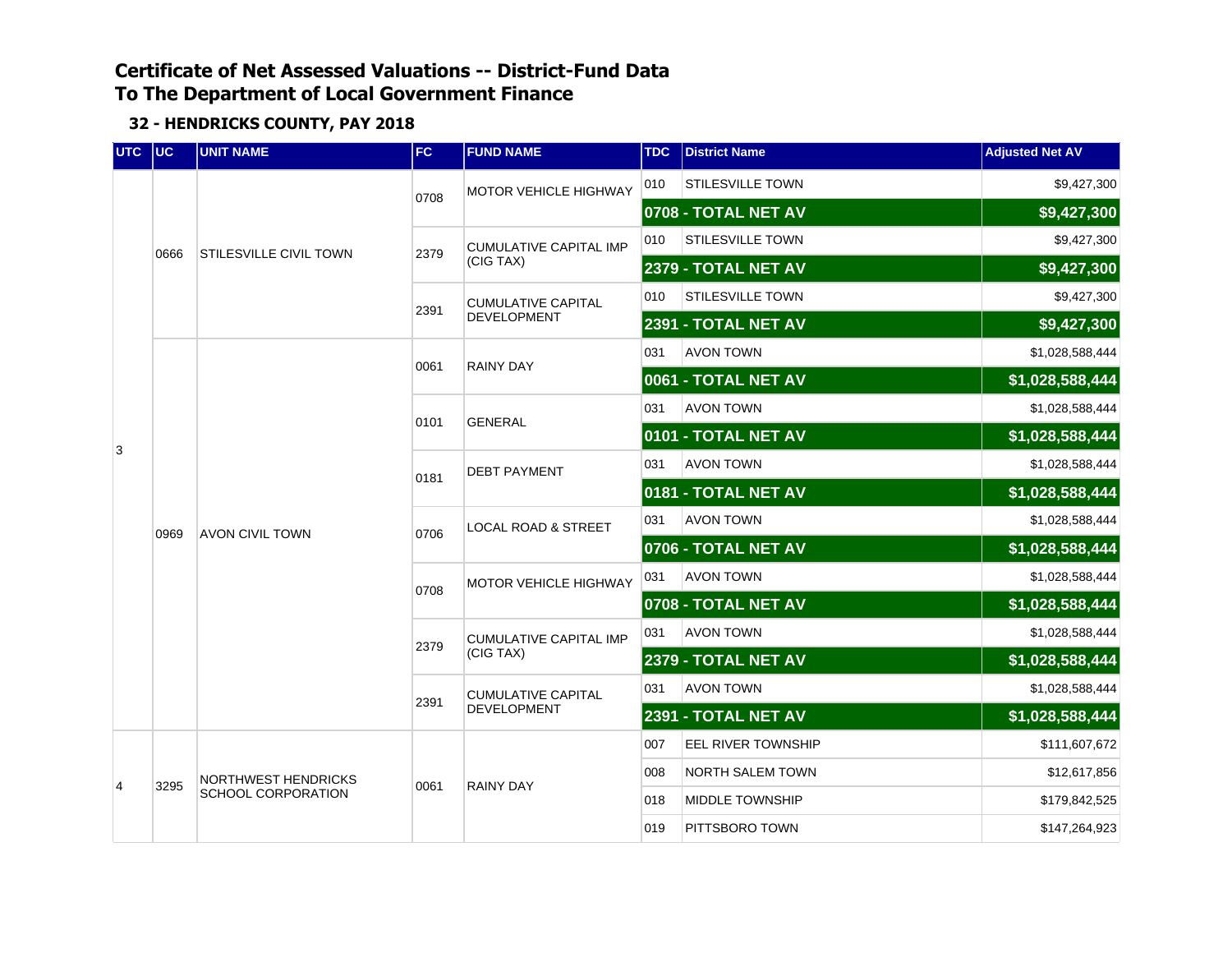| UTC | $ $ UC | <b>UNIT NAME</b>                                 | FC                                 | <b>FUND NAME</b>    | <b>TDC</b> | <b>District Name</b>           | <b>Adjusted Net AV</b> |
|-----|--------|--------------------------------------------------|------------------------------------|---------------------|------------|--------------------------------|------------------------|
|     |        |                                                  |                                    |                     | 020        | <b>UNION TOWNSHIP</b>          | \$88,860,753           |
|     |        |                                                  |                                    |                     | 021        | <b>LIZTON TOWN</b>             | \$18,084,284           |
|     |        |                                                  | 0061                               | <b>RAINY DAY</b>    | 028        | <b>BROWNSBURG - MIDDLE TWP</b> | \$18,198,900           |
|     |        |                                                  |                                    |                     | 030        | EEL RIVER - JAMESTOWN          | \$1,068,840            |
|     |        |                                                  |                                    |                     |            | 0061 - TOTAL NET AV            | \$577,545,753          |
|     |        |                                                  |                                    |                     | 007        | EEL RIVER TOWNSHIP             | \$111,607,672          |
|     | 3295   |                                                  |                                    |                     | 008        | <b>NORTH SALEM TOWN</b>        | \$12,617,856           |
|     |        |                                                  |                                    |                     | 018        | <b>MIDDLE TOWNSHIP</b>         | \$179,842,525          |
|     |        | <b>NORTHWEST HENDRICKS</b><br>SCHOOL CORPORATION |                                    |                     | 019        | PITTSBORO TOWN                 | \$147,264,923          |
|     |        |                                                  | 0101                               | <b>GENERAL</b>      | 020        | <b>UNION TOWNSHIP</b>          | \$88,860,753           |
|     |        |                                                  |                                    |                     | 021        | <b>LIZTON TOWN</b>             | \$18,084,284           |
|     |        |                                                  |                                    |                     | 028        | <b>BROWNSBURG - MIDDLE TWP</b> | \$18,198,900           |
| 4   |        |                                                  |                                    |                     | 030        | EEL RIVER - JAMESTOWN          | \$1,068,840            |
|     |        |                                                  |                                    |                     |            | 0101 - TOTAL NET AV            | \$577,545,753          |
|     |        |                                                  |                                    |                     | 007        | EEL RIVER TOWNSHIP             | \$111,607,672          |
|     |        |                                                  |                                    |                     | 008        | <b>NORTH SALEM TOWN</b>        | \$12,617,856           |
|     |        |                                                  |                                    |                     | 018        | MIDDLE TOWNSHIP                | \$179,842,525          |
|     |        |                                                  |                                    |                     | 019        | PITTSBORO TOWN                 | \$147,264,923          |
|     |        |                                                  | 0180                               | <b>DEBT SERVICE</b> | 020        | UNION TOWNSHIP                 | \$88,860,753           |
|     |        |                                                  |                                    |                     | 021        | <b>LIZTON TOWN</b>             | \$18,084,284           |
|     |        |                                                  |                                    |                     | 028        | BROWNSBURG - MIDDLE TWP        | \$18,198,900           |
|     |        |                                                  |                                    |                     | 030        | EEL RIVER - JAMESTOWN          | \$1,068,840            |
|     |        |                                                  |                                    |                     |            | 0180 - TOTAL NET AV            | \$577,545,753          |
|     |        |                                                  |                                    |                     | 007        | <b>EEL RIVER TOWNSHIP</b>      | \$111,607,672          |
|     |        |                                                  | 0186<br><b>SCHOOL PENSION DEBT</b> |                     | 008        | NORTH SALEM TOWN               | \$12,617,856           |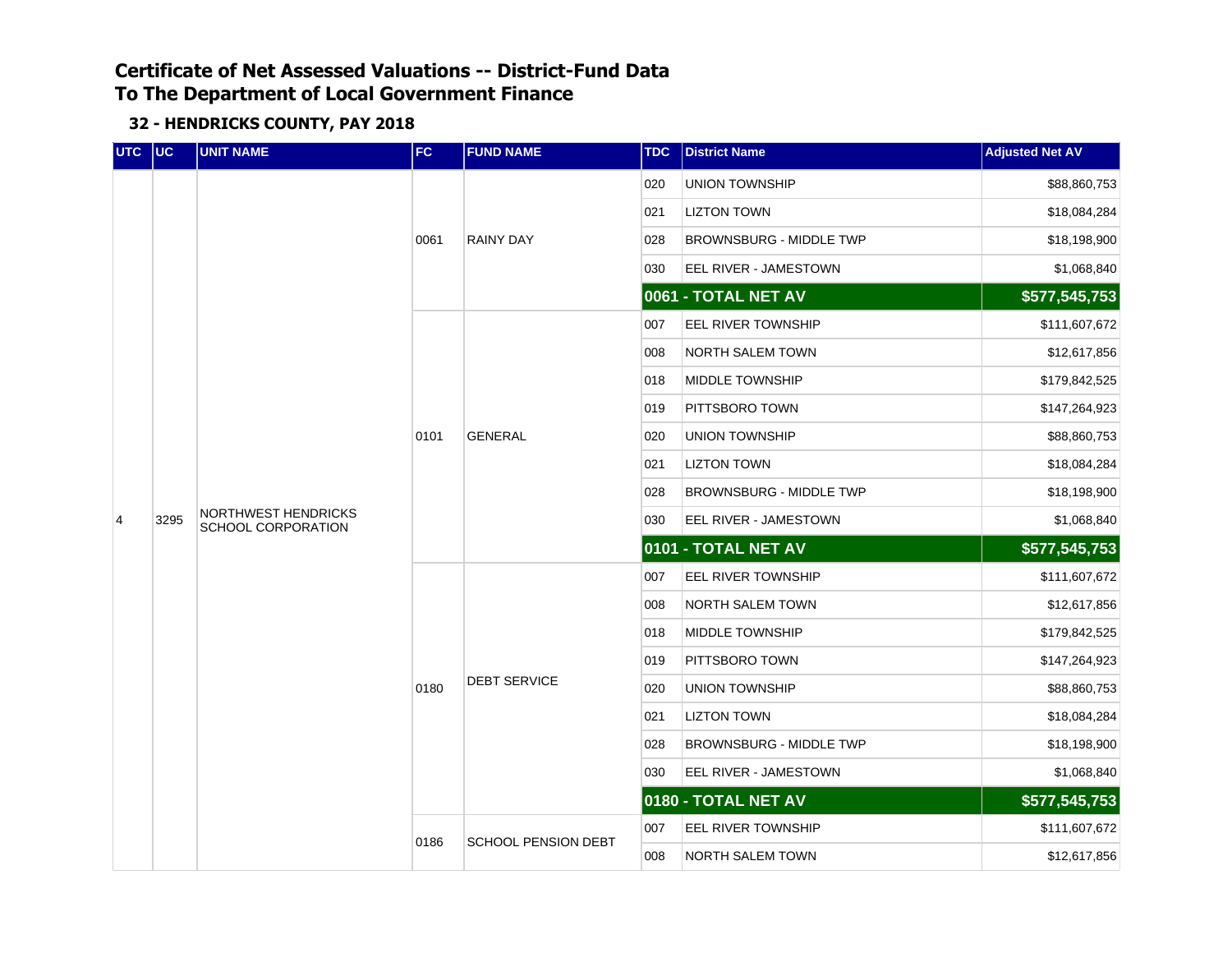| UTC UC |      | <b>UNIT NAME</b>                                 | <b>FC</b> | <b>FUND NAME</b>                    | <b>TDC</b> | <b>District Name</b>           | <b>Adjusted Net AV</b> |
|--------|------|--------------------------------------------------|-----------|-------------------------------------|------------|--------------------------------|------------------------|
|        |      |                                                  |           |                                     | 018        | MIDDLE TOWNSHIP                | \$179,842,525          |
|        |      |                                                  |           |                                     | 019        | PITTSBORO TOWN                 | \$147,264,923          |
|        |      |                                                  |           |                                     | 020        | <b>UNION TOWNSHIP</b>          | \$88,860,753           |
|        |      |                                                  | 0186      | <b>SCHOOL PENSION DEBT</b>          | 021        | <b>LIZTON TOWN</b>             | \$18,084,284           |
|        |      |                                                  |           |                                     | 028        | BROWNSBURG - MIDDLE TWP        | \$18,198,900           |
|        |      |                                                  |           |                                     | 030        | EEL RIVER - JAMESTOWN          | \$1,068,840            |
|        |      |                                                  |           |                                     |            | 0186 - TOTAL NET AV            | \$577,545,753          |
|        |      |                                                  |           |                                     | 007        | EEL RIVER TOWNSHIP             | \$111,607,672          |
|        |      |                                                  |           |                                     | 008        | NORTH SALEM TOWN               | \$12,617,856           |
|        |      | <b>NORTHWEST HENDRICKS</b><br>SCHOOL CORPORATION |           | <b>CAPITAL PROJECTS</b><br>(School) | 018        | MIDDLE TOWNSHIP                | \$179,842,525          |
|        |      |                                                  | 1214      |                                     | 019        | PITTSBORO TOWN                 | \$147,264,923          |
|        |      |                                                  |           |                                     | 020        | UNION TOWNSHIP                 | \$88,860,753           |
| 4      | 3295 |                                                  |           |                                     | 021        | <b>LIZTON TOWN</b>             | \$18,084,284           |
|        |      |                                                  |           |                                     | 028        | <b>BROWNSBURG - MIDDLE TWP</b> | \$18,198,900           |
|        |      |                                                  |           |                                     | 030        | EEL RIVER - JAMESTOWN          | \$1,068,840            |
|        |      |                                                  |           |                                     |            | 1214 - TOTAL NET AV            | \$577,545,753          |
|        |      |                                                  |           |                                     | 007        | EEL RIVER TOWNSHIP             | \$111,607,672          |
|        |      |                                                  |           |                                     | 008        | <b>NORTH SALEM TOWN</b>        | \$12,617,856           |
|        |      |                                                  |           |                                     | 018        | MIDDLE TOWNSHIP                | \$179,842,525          |
|        |      |                                                  |           |                                     | 019        | PITTSBORO TOWN                 | \$147,264,923          |
|        |      |                                                  | 6301      | TRANSPORTATION                      | 020        | <b>UNION TOWNSHIP</b>          | \$88,860,753           |
|        |      |                                                  |           |                                     | 021        | <b>LIZTON TOWN</b>             | \$18,084,284           |
|        |      |                                                  |           |                                     | 028        | BROWNSBURG - MIDDLE TWP        | \$18,198,900           |
|        |      |                                                  |           |                                     | 030        | EEL RIVER - JAMESTOWN          | \$1,068,840            |
|        |      |                                                  |           |                                     |            | 6301 - TOTAL NET AV            | \$577,545,753          |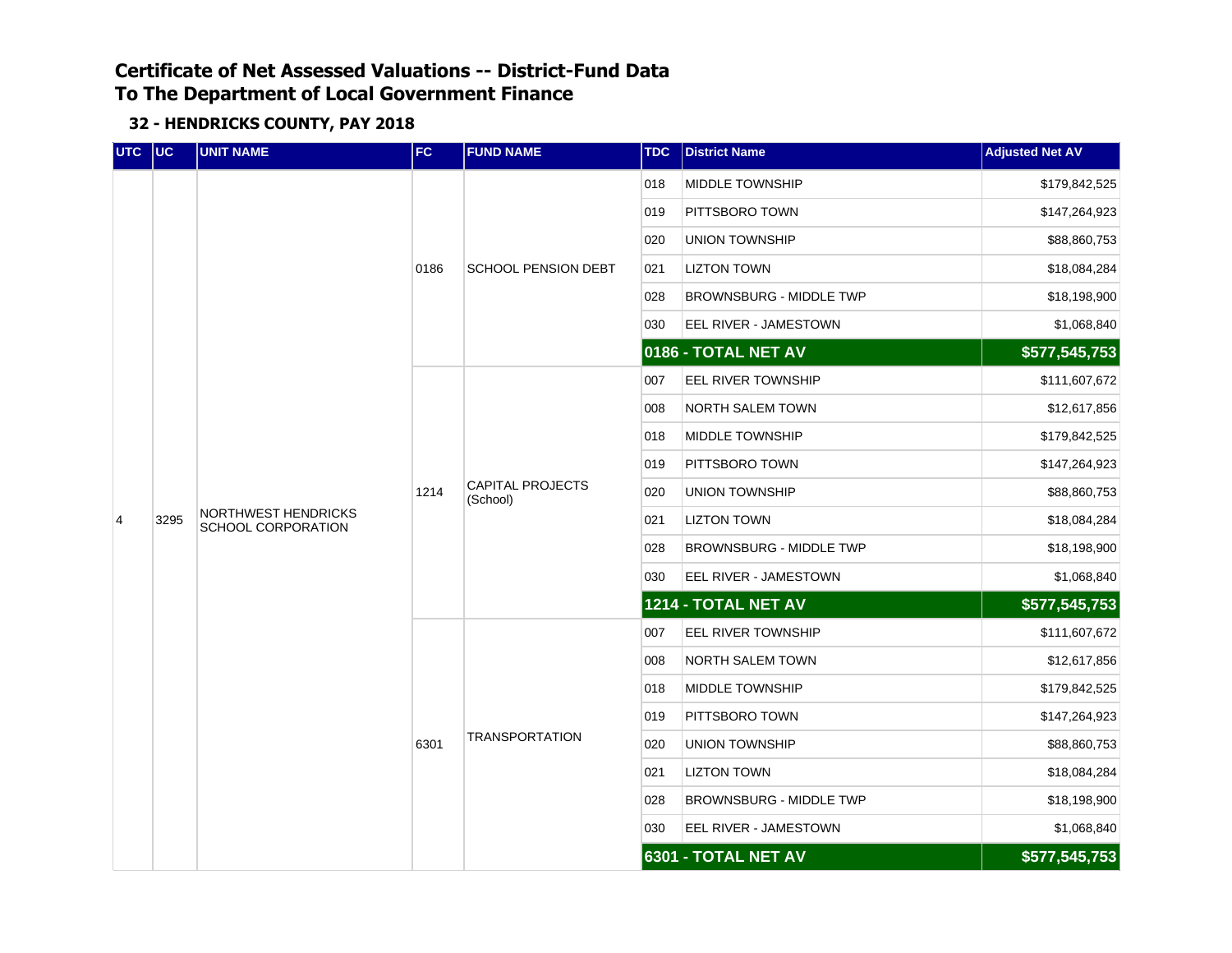| UTC UC |      | <b>UNIT NAME</b>                          | FC   | <b>FUND NAME</b>       | <b>TDC</b> | <b>District Name</b>          | <b>Adjusted Net AV</b> |
|--------|------|-------------------------------------------|------|------------------------|------------|-------------------------------|------------------------|
|        |      |                                           |      |                        | 007        | EEL RIVER TOWNSHIP            | \$111,607,672          |
|        |      |                                           |      |                        | 008        | <b>NORTH SALEM TOWN</b>       | \$12,617,856           |
|        |      |                                           |      |                        | 018        | <b>MIDDLE TOWNSHIP</b>        | \$179,842,525          |
|        |      |                                           |      |                        | 019        | PITTSBORO TOWN                | \$147,264,923          |
|        | 3295 | NORTHWEST HENDRICKS<br>SCHOOL CORPORATION | 6302 | <b>BUS REPLACEMENT</b> | 020        | <b>UNION TOWNSHIP</b>         | \$88,860,753           |
|        |      |                                           |      |                        | 021        | <b>LIZTON TOWN</b>            | \$18,084,284           |
|        |      |                                           |      |                        | 028        | BROWNSBURG - MIDDLE TWP       | \$18,198,900           |
|        |      |                                           |      |                        | 030        | EEL RIVER - JAMESTOWN         | \$1,068,840            |
|        |      |                                           |      |                        |            | 6302 - TOTAL NET AV           | \$577,545,753          |
|        |      |                                           |      |                        | 001        | BROWN TOWNSHIP                | \$484,010,922          |
|        |      |                                           | 0101 | <b>GENERAL</b>         | 015        | LINCOLN TOWNSHIP              | \$392,052,175          |
|        |      |                                           |      |                        | 016        | <b>BROWNSBURG TOWN</b>        | \$1,095,025,780        |
| 4      |      |                                           |      |                        | 026        | <b>BROWNSBURG - BROWN TWP</b> | \$197,700,307          |
|        |      |                                           |      |                        | 032        | PITTSBORO - BROWN TWP         | \$1,130,995            |
|        |      |                                           |      |                        |            | 0101 - TOTAL NET AV           | \$2,169,920,179        |
|        |      |                                           |      |                        | 001        | <b>BROWN TOWNSHIP</b>         | \$484,010,922          |
|        | 3305 | <b>BROWNSBURG COMMUNITY</b>               |      |                        | 015        | LINCOLN TOWNSHIP              | \$392,052,175          |
|        |      | <b>SCHOOL CORPORATION</b>                 | 0180 | <b>DEBT SERVICE</b>    | 016        | <b>BROWNSBURG TOWN</b>        | \$1,095,025,780        |
|        |      |                                           |      |                        | 026        | <b>BROWNSBURG - BROWN TWP</b> | \$197,700,307          |
|        |      |                                           |      |                        | 032        | PITTSBORO - BROWN TWP         | \$1,130,995            |
|        |      |                                           |      |                        |            | 0180 - TOTAL NET AV           | \$2,169,920,179        |
|        |      |                                           |      |                        | 001        | <b>BROWN TOWNSHIP</b>         | \$484,010,922          |
|        |      |                                           | 0186 | SCHOOL PENSION DEBT    | 015        | LINCOLN TOWNSHIP              | \$392,052,175          |
|        |      |                                           |      |                        | 016        | <b>BROWNSBURG TOWN</b>        | \$1,095,025,780        |
|        |      |                                           |      |                        | 026        | BROWNSBURG - BROWN TWP        | \$197,700,307          |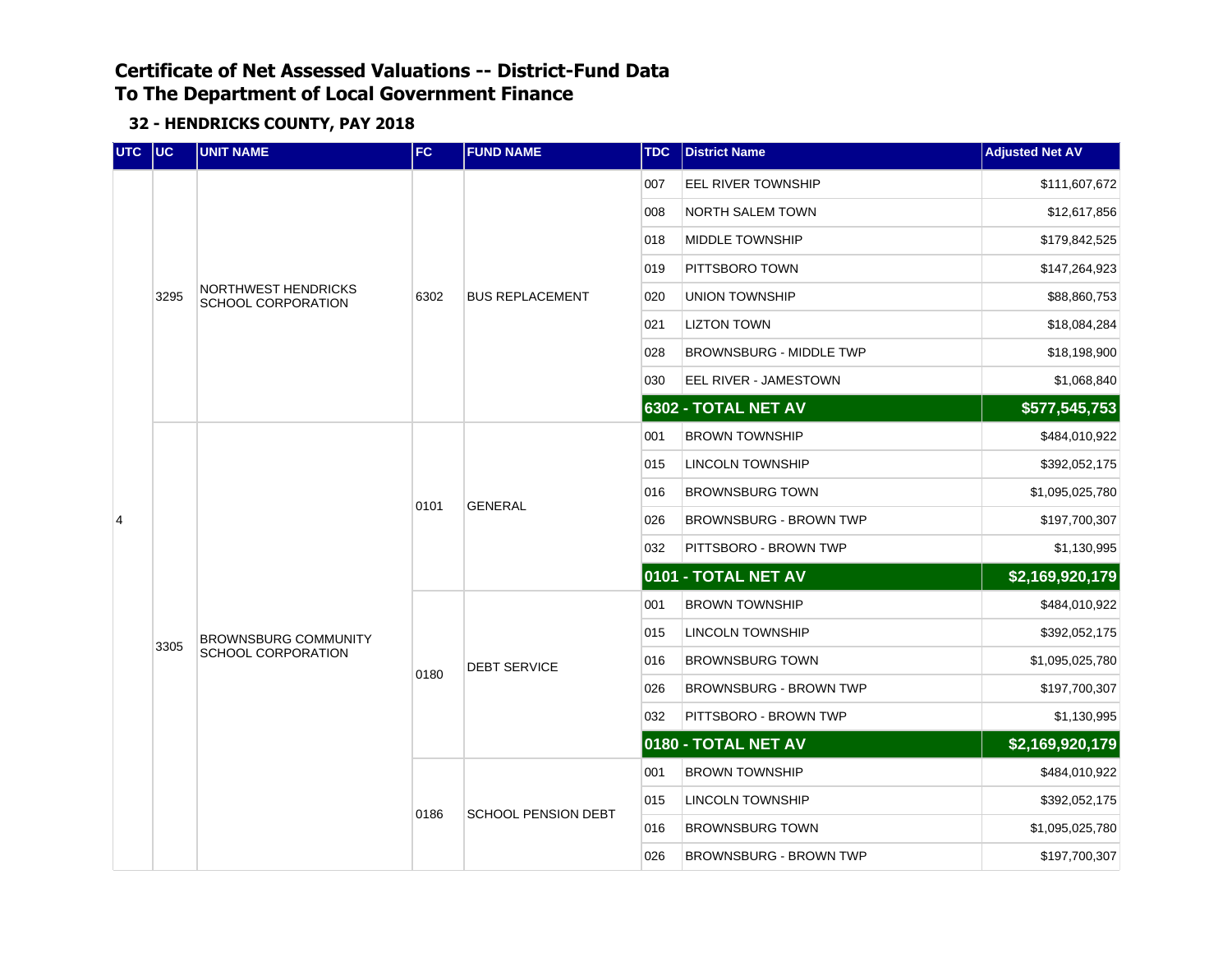| UTC UC |      | <b>UNIT NAME</b><br><b>FC</b>                            |      | <b>FUND NAME</b>           | <b>TDC</b> | <b>District Name</b>          | <b>Adjusted Net AV</b> |
|--------|------|----------------------------------------------------------|------|----------------------------|------------|-------------------------------|------------------------|
|        |      |                                                          |      | <b>SCHOOL PENSION DEBT</b> | 032        | PITTSBORO - BROWN TWP         | \$1,130,995            |
|        |      |                                                          | 0186 |                            |            | 0186 - TOTAL NET AV           | \$2,169,920,179        |
|        |      |                                                          |      |                            | 001        | <b>BROWN TOWNSHIP</b>         | \$484,010,922          |
|        |      |                                                          |      |                            | 015        | <b>LINCOLN TOWNSHIP</b>       | \$392,052,175          |
|        |      |                                                          | 1214 | <b>CAPITAL PROJECTS</b>    | 016        | <b>BROWNSBURG TOWN</b>        | \$1,095,025,780        |
|        |      |                                                          |      | (School)                   | 026        | <b>BROWNSBURG - BROWN TWP</b> | \$197,700,307          |
|        |      |                                                          |      |                            | 032        | PITTSBORO - BROWN TWP         | \$1,130,995            |
|        |      |                                                          |      |                            |            | 1214 - TOTAL NET AV           | \$2,169,920,179        |
|        |      |                                                          |      |                            | 001        | <b>BROWN TOWNSHIP</b>         | \$484,010,922          |
|        | 3305 | <b>BROWNSBURG COMMUNITY</b><br><b>SCHOOL CORPORATION</b> | 6301 | <b>TRANSPORTATION</b>      | 015        | LINCOLN TOWNSHIP              | \$392,052,175          |
|        |      |                                                          |      |                            | 016        | <b>BROWNSBURG TOWN</b>        | \$1,095,025,780        |
| 4      |      |                                                          |      |                            | 026        | <b>BROWNSBURG - BROWN TWP</b> | \$197,700,307          |
|        |      |                                                          |      |                            | 032        | PITTSBORO - BROWN TWP         | \$1,130,995            |
|        |      |                                                          |      |                            |            | 6301 - TOTAL NET AV           | \$2,169,920,179        |
|        |      |                                                          |      |                            | 001        | <b>BROWN TOWNSHIP</b>         | \$484,010,922          |
|        |      |                                                          |      |                            | 015        | LINCOLN TOWNSHIP              | \$392,052,175          |
|        |      |                                                          | 6302 | <b>BUS REPLACEMENT</b>     | 016        | <b>BROWNSBURG TOWN</b>        | \$1,095,025,780        |
|        |      |                                                          |      |                            | 026        | <b>BROWNSBURG - BROWN TWP</b> | \$197,700,307          |
|        |      |                                                          |      |                            | 032        | PITTSBORO - BROWN TWP         | \$1,130,995            |
|        |      |                                                          |      |                            |            | 6302 - TOTAL NET AV           | \$2,169,920,179        |
|        |      |                                                          |      |                            | 022        | <b>WASHINGTON TOWNSHIP</b>    | \$1,137,240,434        |
|        | 3315 | AVON COMMUNITY SCHOOL                                    | 0101 | <b>GENERAL</b>             | 027        | PLAINFIELD - WASHINGTON TWP   | \$252,990,444          |
|        |      | CORPORATION                                              |      |                            | 031        | <b>AVON TOWN</b>              | \$1,028,588,444        |
|        |      |                                                          |      |                            | 033        | DANVILLE - WASHINGTON TWP     | \$12,057,495           |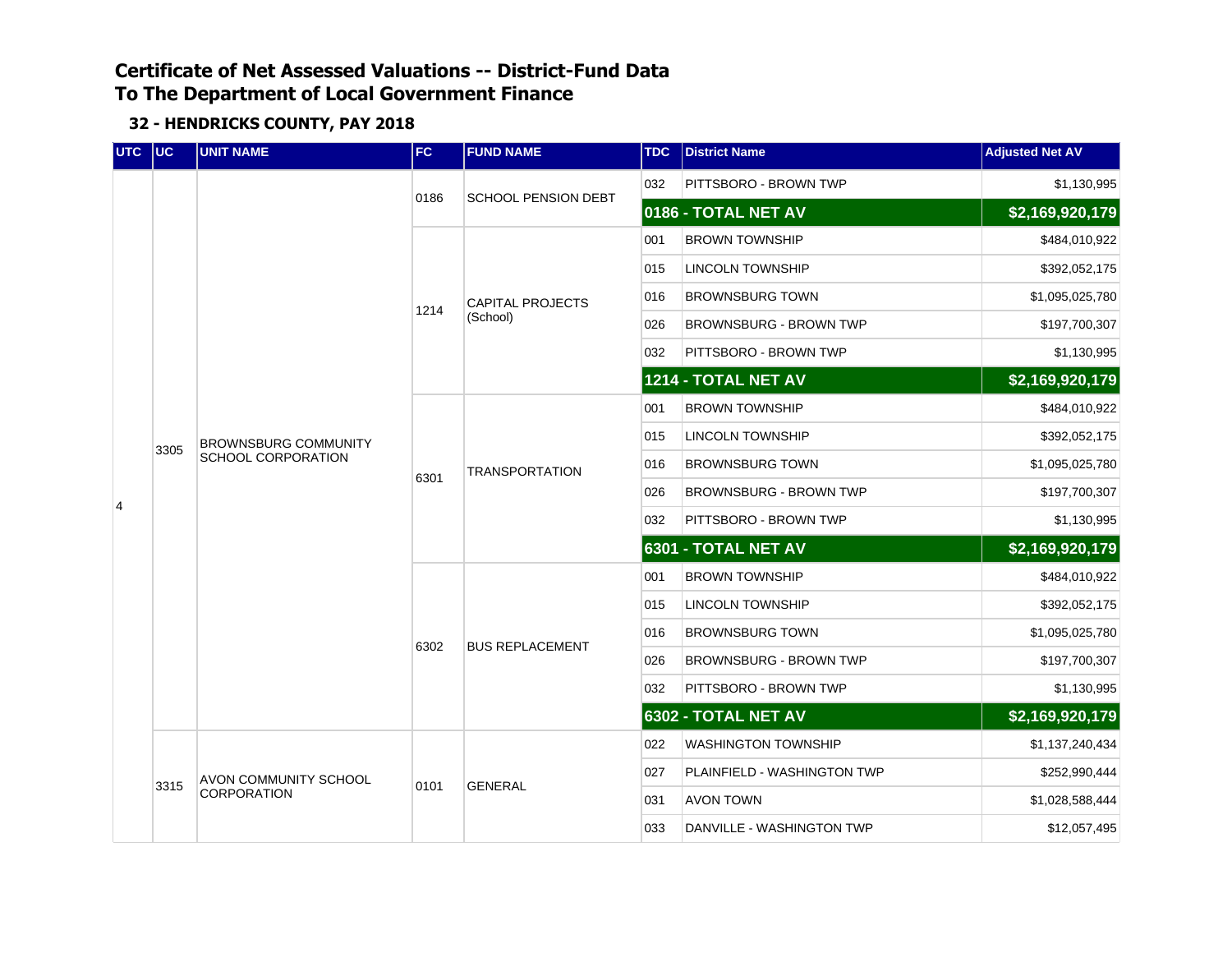| UTC UC |      | <b>UNIT NAME</b>                            | FC   | <b>FUND NAME</b>           | <b>TDC</b> | <b>District Name</b>               | <b>Adjusted Net AV</b> |
|--------|------|---------------------------------------------|------|----------------------------|------------|------------------------------------|------------------------|
|        |      |                                             |      | <b>GENERAL</b>             | 035        | <b>BROWNSBURG-WASHINGTON TWP</b>   | \$11,609,400           |
|        |      |                                             | 0101 |                            |            | 0101 - TOTAL NET AV                | \$2,442,486,217        |
|        |      |                                             |      |                            | 022        | <b>WASHINGTON TOWNSHIP</b>         | \$1,137,240,434        |
|        |      |                                             |      |                            | 027        | <b>PLAINFIELD - WASHINGTON TWP</b> | \$252,990,444          |
|        |      |                                             | 0180 | <b>DEBT SERVICE</b>        | 031        | <b>AVON TOWN</b>                   | \$1,028,588,444        |
|        |      |                                             |      |                            | 033        | DANVILLE - WASHINGTON TWP          | \$12,057,495           |
|        |      |                                             |      |                            | 035        | <b>BROWNSBURG-WASHINGTON TWP</b>   | \$11,609,400           |
|        |      |                                             |      |                            |            | 0180 - TOTAL NET AV                | \$2,442,486,217        |
|        |      | AVON COMMUNITY SCHOOL<br><b>CORPORATION</b> |      |                            | 022        | <b>WASHINGTON TOWNSHIP</b>         | \$1,137,240,434        |
|        | 3315 |                                             |      | <b>SCHOOL PENSION DEBT</b> | 027        | PLAINFIELD - WASHINGTON TWP        | \$252,990,444          |
|        |      |                                             | 0186 |                            | 031        | <b>AVON TOWN</b>                   | \$1,028,588,444        |
| 4      |      |                                             |      |                            | 033        | DANVILLE - WASHINGTON TWP          | \$12,057,495           |
|        |      |                                             |      |                            | 035        | BROWNSBURG-WASHINGTON TWP          | \$11,609,400           |
|        |      |                                             |      |                            |            | 0186 - TOTAL NET AV                | \$2,442,486,217        |
|        |      |                                             |      |                            | 022        | <b>WASHINGTON TOWNSHIP</b>         | \$1,137,240,434        |
|        |      |                                             |      |                            | 027        | PLAINFIELD - WASHINGTON TWP        | \$252,990,444          |
|        |      |                                             | 1214 | <b>CAPITAL PROJECTS</b>    | 031        | AVON TOWN                          | \$1,028,588,444        |
|        |      |                                             |      | (School)                   | 033        | DANVILLE - WASHINGTON TWP          | \$12,057,495           |
|        |      |                                             |      |                            | 035        | BROWNSBURG-WASHINGTON TWP          | \$11,609,400           |
|        |      |                                             |      |                            |            | 1214 - TOTAL NET AV                | \$2,442,486,217        |
|        |      |                                             |      |                            | 022        | <b>WASHINGTON TOWNSHIP</b>         | \$1,137,240,434        |
|        |      |                                             | 6301 | <b>TRANSPORTATION</b>      | 027        | PLAINFIELD - WASHINGTON TWP        | \$252,990,444          |
|        |      |                                             |      |                            | 031        | <b>AVON TOWN</b>                   | \$1,028,588,444        |
|        |      |                                             |      |                            | 033        | DANVILLE - WASHINGTON TWP          | \$12,057,495           |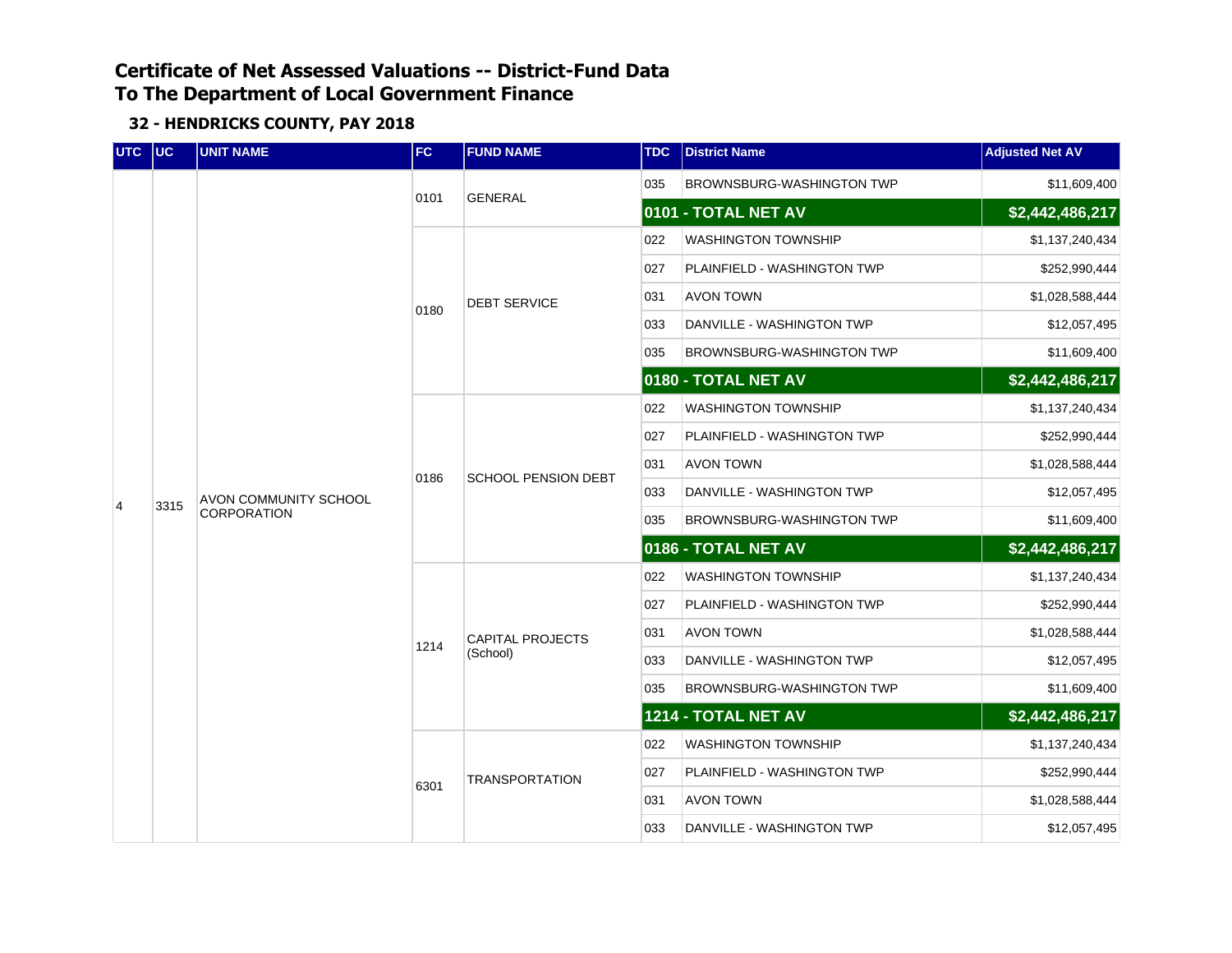| UTC UC |      | <b>UNIT NAME</b>          | <b>FC</b> | <b>FUND NAME</b>           | <b>TDC</b> | <b>District Name</b>        | <b>Adjusted Net AV</b> |
|--------|------|---------------------------|-----------|----------------------------|------------|-----------------------------|------------------------|
|        |      |                           |           | <b>TRANSPORTATION</b>      | 035        | BROWNSBURG-WASHINGTON TWP   | \$11,609,400           |
|        |      |                           | 6301      |                            |            | 6301 - TOTAL NET AV         | \$2,442,486,217        |
|        |      |                           |           |                            | 022        | WASHINGTON TOWNSHIP         | \$1,137,240,434        |
|        | 3315 | AVON COMMUNITY SCHOOL     |           |                            | 027        | PLAINFIELD - WASHINGTON TWP | \$252,990,444          |
|        |      | <b>CORPORATION</b>        | 6302      | <b>BUS REPLACEMENT</b>     | 031        | <b>AVON TOWN</b>            | \$1,028,588,444        |
|        |      |                           |           |                            | 033        | DANVILLE - WASHINGTON TWP   | \$12,057,495           |
|        |      |                           |           |                            | 035        | BROWNSBURG-WASHINGTON TWP   | \$11,609,400           |
|        |      |                           |           |                            |            | 6302 - TOTAL NET AV         | \$2,442,486,217        |
|        |      |                           |           |                            | 002        | <b>CENTER TOWNSHIP</b>      | \$227,891,533          |
|        |      |                           | 0101      | <b>GENERAL</b>             | 003        | DANVILLE TOWN               | \$396,582,345          |
|        |      |                           |           |                            | 017        | <b>MARION TOWNSHIP</b>      | \$123,229,784          |
| 4      |      |                           |           |                            |            | 0101 - TOTAL NET AV         | \$747,703,662          |
|        |      |                           | 0180      | <b>DEBT SERVICE</b>        | 002        | <b>CENTER TOWNSHIP</b>      | \$227,891,533          |
|        |      |                           |           |                            | 003        | DANVILLE TOWN               | \$396,582,345          |
|        |      |                           |           |                            | 017        | <b>MARION TOWNSHIP</b>      | \$123,229,784          |
|        | 3325 | DANVILLE COMMUNITY SCHOOL |           |                            |            | 0180 - TOTAL NET AV         | \$747,703,662          |
|        |      | <b>CORPORATION</b>        |           |                            | 002        | <b>CENTER TOWNSHIP</b>      | \$227,891,533          |
|        |      |                           | 0186      | <b>SCHOOL PENSION DEBT</b> | 003        | DANVILLE TOWN               | \$396,582,345          |
|        |      |                           |           |                            | 017        | <b>MARION TOWNSHIP</b>      | \$123,229,784          |
|        |      |                           |           |                            |            | 0186 - TOTAL NET AV         | \$747,703,662          |
|        |      |                           |           |                            | 002        | <b>CENTER TOWNSHIP</b>      | \$227,891,533          |
|        |      |                           | 1214      | <b>CAPITAL PROJECTS</b>    | 003        | DANVILLE TOWN               | \$396,582,345          |
|        |      |                           |           | (School)                   | 017        | <b>MARION TOWNSHIP</b>      | \$123,229,784          |
|        |      |                           |           |                            |            | 1214 - TOTAL NET AV         | \$747,703,662          |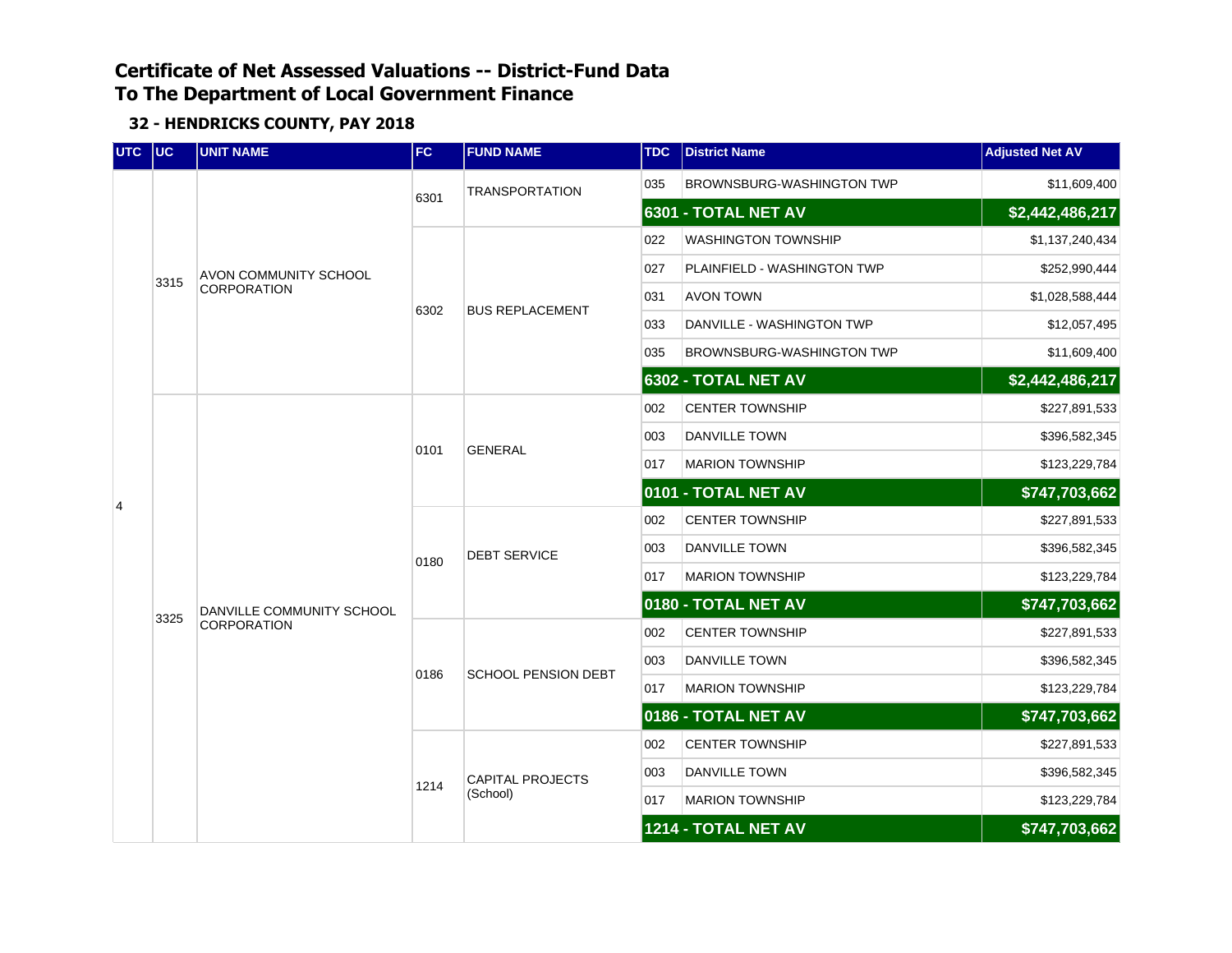| UTC UC         |      | <b>UNIT NAME</b>                                  | FC                  | <b>FUND NAME</b>                    | <b>TDC</b>      | <b>District Name</b>     | <b>Adjusted Net AV</b> |
|----------------|------|---------------------------------------------------|---------------------|-------------------------------------|-----------------|--------------------------|------------------------|
|                |      |                                                   |                     |                                     | 002             | <b>CENTER TOWNSHIP</b>   | \$227,891,533          |
|                |      |                                                   | 6301                | <b>TRANSPORTATION</b>               | 003             | <b>DANVILLE TOWN</b>     | \$396,582,345          |
|                |      |                                                   |                     |                                     | 017             | <b>MARION TOWNSHIP</b>   | \$123,229,784          |
|                | 3325 | DANVILLE COMMUNITY SCHOOL                         |                     |                                     |                 | 6301 - TOTAL NET AV      | \$747,703,662          |
|                |      | CORPORATION                                       |                     |                                     | 002             | <b>CENTER TOWNSHIP</b>   | \$227,891,533          |
|                |      |                                                   | 6302                | <b>BUS REPLACEMENT</b>              | 003             | DANVILLE TOWN            | \$396,582,345          |
|                |      |                                                   |                     |                                     | 017             | <b>MARION TOWNSHIP</b>   | \$123,229,784          |
|                |      |                                                   |                     |                                     |                 | 6302 - TOTAL NET AV      | \$747,703,662          |
|                |      |                                                   |                     |                                     | 011             | <b>GUILFORD TOWNSHIP</b> | \$259,306,822          |
|                |      |                                                   | 0101                | <b>GENERAL</b>                      | 012             | PLAINFIELD TOWN          | \$1,862,663,002        |
|                |      |                                                   | 0101 - TOTAL NET AV |                                     | \$2,121,969,824 |                          |                        |
|                |      |                                                   | 0180                | <b>DEBT SERVICE</b>                 | 011             | <b>GUILFORD TOWNSHIP</b> | \$259,306,822          |
| $\overline{4}$ |      |                                                   |                     |                                     | 012             | PLAINFIELD TOWN          | \$1,862,663,002        |
|                |      |                                                   |                     |                                     |                 | 0180 - TOTAL NET AV      | \$2,121,969,824        |
|                |      |                                                   | 0186                | <b>SCHOOL PENSION DEBT</b>          | 011             | <b>GUILFORD TOWNSHIP</b> | \$259,306,822          |
|                |      |                                                   |                     |                                     | 012             | PLAINFIELD TOWN          | \$1,862,663,002        |
|                | 3330 | PLAINFIELD COMMUNITY SCHOOL<br><b>CORPORATION</b> |                     |                                     |                 | 0186 - TOTAL NET AV      | \$2,121,969,824        |
|                |      |                                                   |                     |                                     | 011             | <b>GUILFORD TOWNSHIP</b> | \$259,306,822          |
|                |      |                                                   | 1214                | <b>CAPITAL PROJECTS</b><br>(School) | 012             | PLAINFIELD TOWN          | \$1,862,663,002        |
|                |      |                                                   |                     |                                     |                 | 1214 - TOTAL NET AV      | \$2,121,969,824        |
|                |      |                                                   |                     |                                     | 011             | <b>GUILFORD TOWNSHIP</b> | \$259,306,822          |
|                |      |                                                   | 6301                | <b>TRANSPORTATION</b>               | 012             | PLAINFIELD TOWN          | \$1,862,663,002        |
|                |      |                                                   |                     |                                     |                 | 6301 - TOTAL NET AV      | \$2,121,969,824        |
|                |      |                                                   | 6302                | <b>BUS REPLACEMENT</b>              | 011             | <b>GUILFORD TOWNSHIP</b> | \$259,306,822          |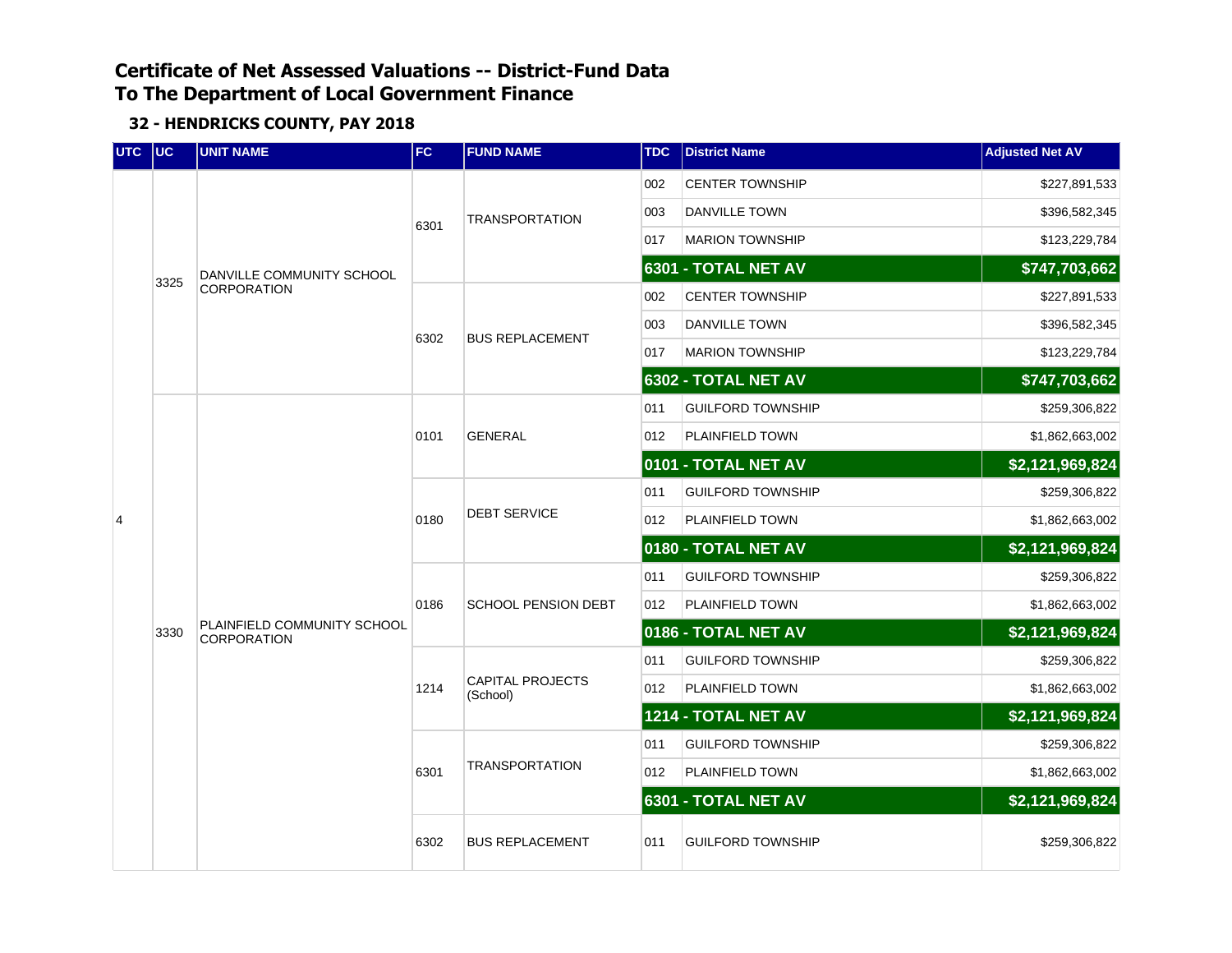| UTC | $ $ UC | <b>UNIT NAME</b>                           | <b>FC</b> | <b>FUND NAME</b>       | <b>TDC</b>    | <b>District Name</b>     | <b>Adjusted Net AV</b> |
|-----|--------|--------------------------------------------|-----------|------------------------|---------------|--------------------------|------------------------|
|     |        | PLAINFIELD COMMUNITY SCHOOL                | 6302      |                        | 012           | PLAINFIELD TOWN          | \$1,862,663,002        |
|     | 3330   | <b>CORPORATION</b>                         |           | <b>BUS REPLACEMENT</b> |               | 6302 - TOTAL NET AV      | \$2,121,969,824        |
|     |        |                                            |           |                        | 009           | <b>FRANKLIN TOWNSHIP</b> | \$78,766,649           |
|     |        |                                            |           |                        | 010           | <b>STILESVILLE TOWN</b>  | \$9,427,300            |
|     |        |                                            |           |                        | 013           | <b>LIBERTY TOWNSHIP</b>  | \$295,289,131          |
|     |        |                                            |           |                        | 014           | <b>CLAYTON TOWN</b>      | \$24,756,171           |
|     |        |                                            | 0101      | <b>GENERAL</b>         | 023           | <b>CLAY TOWNSHIP</b>     | \$89,029,489           |
|     |        |                                            |           |                        | 024           | AMO TOWN                 | \$9,042,674            |
|     |        |                                            |           |                        | 025           | <b>COATSVILLE TOWN</b>   | \$14,797,658           |
|     |        | MILL CREEK COMMUNITY<br>SCHOOL CORPORATION |           |                        | 029           | PLAINFIELD - LIBERTY TWP | \$9,534,760            |
|     |        |                                            |           |                        | \$530,643,832 |                          |                        |
| 4   |        |                                            |           |                        | 009           | <b>FRANKLIN TOWNSHIP</b> | \$78,766,649           |
|     | 3335   |                                            |           |                        | 010           | <b>STILESVILLE TOWN</b>  | \$9,427,300            |
|     |        |                                            |           |                        | 013           | <b>LIBERTY TOWNSHIP</b>  | \$295,289,131          |
|     |        |                                            |           |                        | 014           | <b>CLAYTON TOWN</b>      | \$24,756,171           |
|     |        |                                            | 0180      | <b>DEBT SERVICE</b>    | 023           | <b>CLAY TOWNSHIP</b>     | \$89,029,489           |
|     |        |                                            |           |                        | 024           | AMO TOWN                 | \$9,042,674            |
|     |        |                                            |           |                        | 025           | <b>COATSVILLE TOWN</b>   | \$14,797,658           |
|     |        |                                            |           |                        | 029           | PLAINFIELD - LIBERTY TWP | \$9,534,760            |
|     |        |                                            |           |                        |               | 0180 - TOTAL NET AV      | \$530,643,832          |
|     |        |                                            |           |                        | 009           | <b>FRANKLIN TOWNSHIP</b> | \$78,766,649           |
|     |        |                                            | 0186      | SCHOOL PENSION DEBT    | 010           | <b>STILESVILLE TOWN</b>  | \$9,427,300            |
|     |        |                                            |           |                        | 013           | <b>LIBERTY TOWNSHIP</b>  | \$295,289,131          |
|     |        |                                            |           |                        | 014           | <b>CLAYTON TOWN</b>      | \$24,756,171           |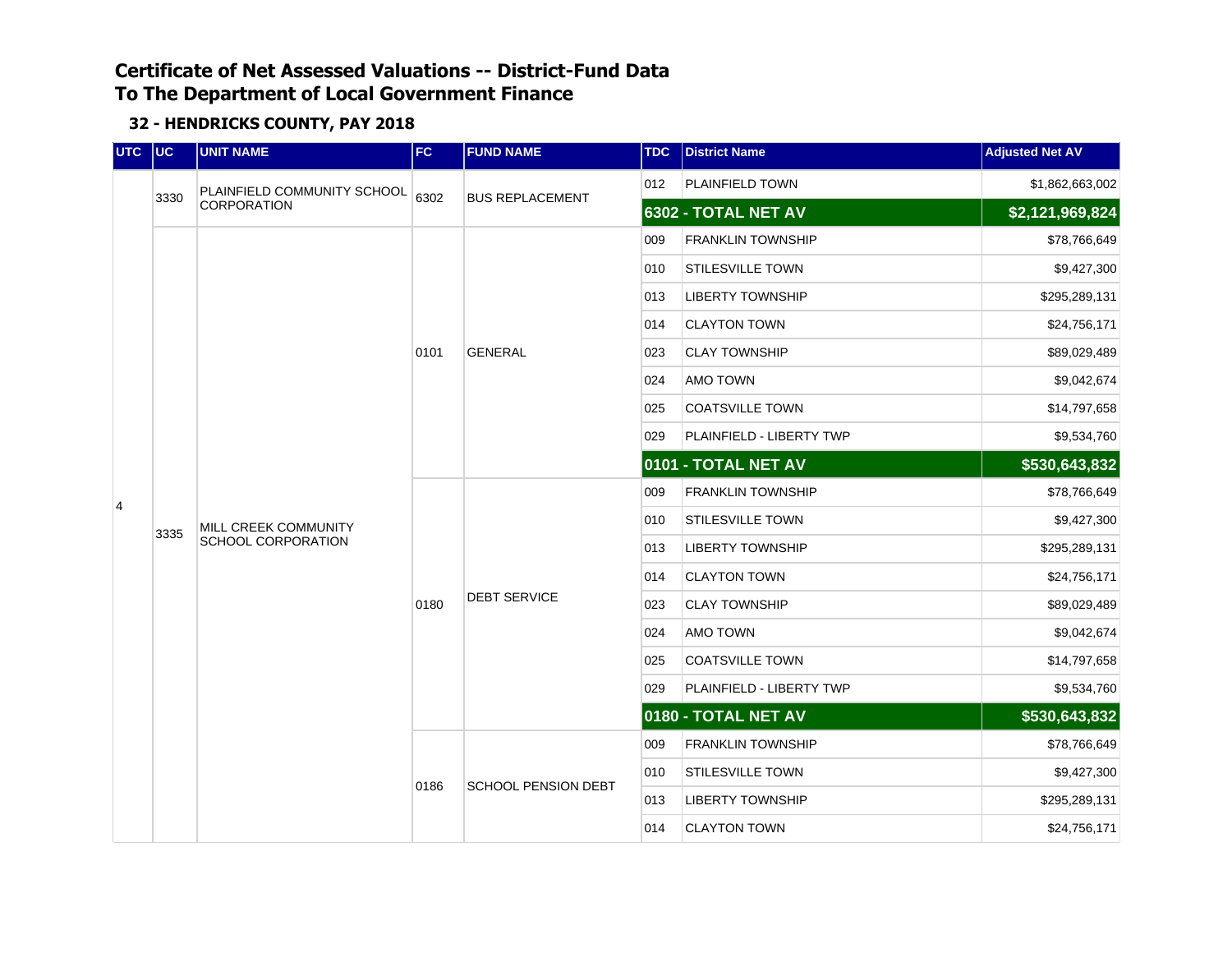| UTC | $ $ UC | <b>UNIT NAME</b>                           | FC   | <b>FUND NAME</b>                    | <b>TDC</b> | <b>District Name</b>     | <b>Adjusted Net AV</b> |
|-----|--------|--------------------------------------------|------|-------------------------------------|------------|--------------------------|------------------------|
|     |        |                                            |      |                                     | 023        | <b>CLAY TOWNSHIP</b>     | \$89,029,489           |
|     |        |                                            |      |                                     | 024        | <b>AMO TOWN</b>          | \$9,042,674            |
|     |        |                                            | 0186 | <b>SCHOOL PENSION DEBT</b>          | 025        | <b>COATSVILLE TOWN</b>   | \$14,797,658           |
|     |        |                                            |      |                                     | 029        | PLAINFIELD - LIBERTY TWP | \$9,534,760            |
|     |        |                                            |      |                                     |            | 0186 - TOTAL NET AV      | \$530,643,832          |
|     |        |                                            |      |                                     | 009        | <b>FRANKLIN TOWNSHIP</b> | \$78,766,649           |
|     |        |                                            |      |                                     | 010        | <b>STILESVILLE TOWN</b>  | \$9,427,300            |
|     | 3335   |                                            |      |                                     | 013        | <b>LIBERTY TOWNSHIP</b>  | \$295,289,131          |
|     |        | MILL CREEK COMMUNITY<br>SCHOOL CORPORATION |      |                                     | 014        | <b>CLAYTON TOWN</b>      | \$24,756,171           |
|     |        |                                            | 1214 | <b>CAPITAL PROJECTS</b><br>(School) | 023        | <b>CLAY TOWNSHIP</b>     | \$89,029,489           |
|     |        |                                            |      |                                     | 024        | AMO TOWN                 | \$9,042,674            |
|     |        |                                            |      |                                     | 025        | <b>COATSVILLE TOWN</b>   | \$14,797,658           |
| 4   |        |                                            |      |                                     | 029        | PLAINFIELD - LIBERTY TWP | \$9,534,760            |
|     |        |                                            |      |                                     |            | 1214 - TOTAL NET AV      | \$530,643,832          |
|     |        |                                            |      |                                     | 009        | <b>FRANKLIN TOWNSHIP</b> | \$78,766,649           |
|     |        |                                            |      |                                     | 010        | STILESVILLE TOWN         | \$9,427,300            |
|     |        |                                            |      |                                     | 013        | <b>LIBERTY TOWNSHIP</b>  | \$295,289,131          |
|     |        |                                            |      |                                     | 014        | <b>CLAYTON TOWN</b>      | \$24,756,171           |
|     |        |                                            | 6301 | <b>TRANSPORTATION</b>               | 023        | <b>CLAY TOWNSHIP</b>     | \$89,029,489           |
|     |        |                                            |      |                                     | 024        | AMO TOWN                 | \$9,042,674            |
|     |        |                                            |      |                                     | 025        | <b>COATSVILLE TOWN</b>   | \$14,797,658           |
|     |        |                                            |      |                                     | 029        | PLAINFIELD - LIBERTY TWP | \$9,534,760            |
|     |        |                                            |      |                                     |            | 6301 - TOTAL NET AV      | \$530,643,832          |
|     |        |                                            |      |                                     | 009        | <b>FRANKLIN TOWNSHIP</b> | \$78,766,649           |
|     |        |                                            | 6302 | <b>BUS REPLACEMENT</b>              | 010        | <b>STILESVILLE TOWN</b>  | \$9,427,300            |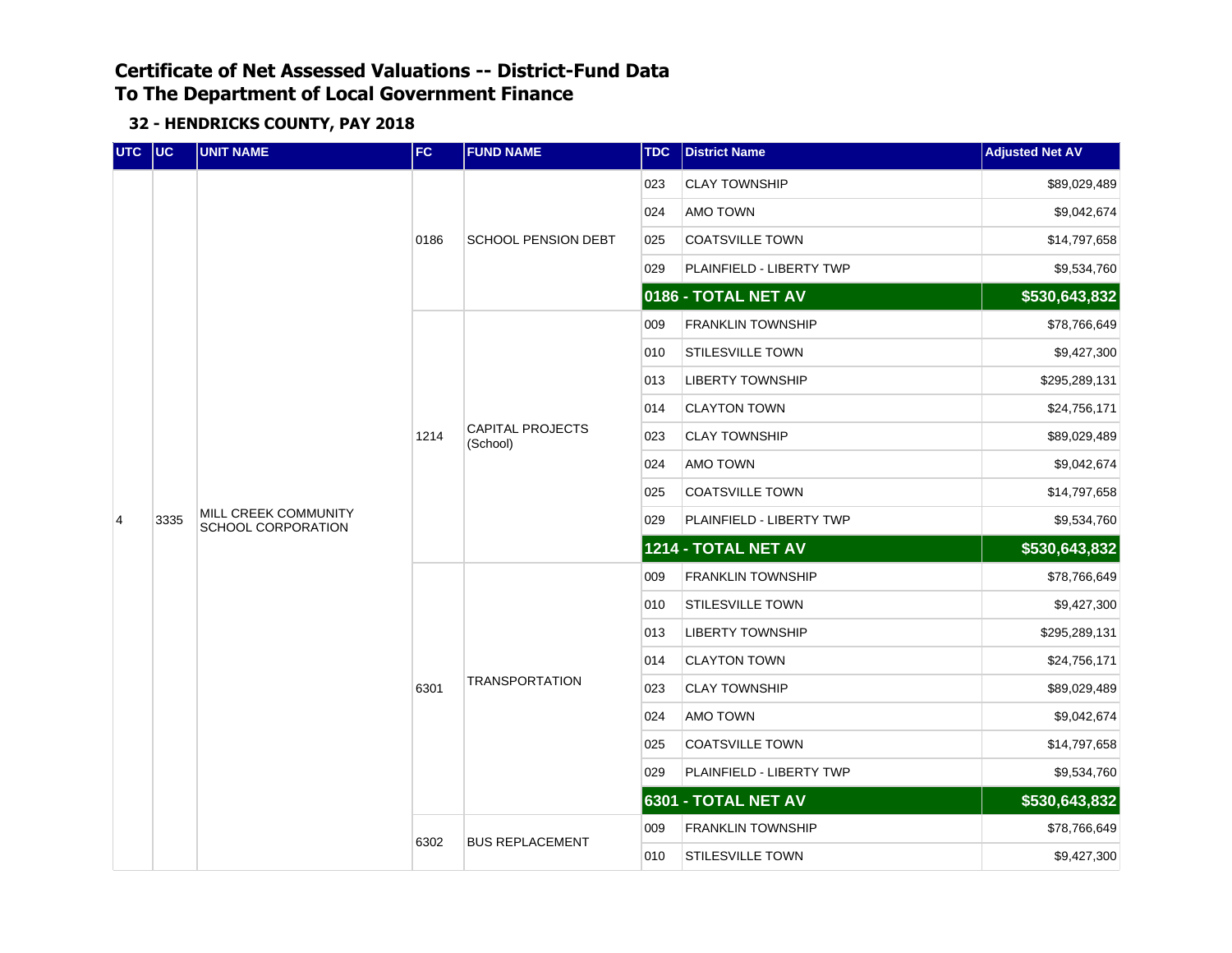| UTC UC         |      | <b>UNIT NAME</b>                                  | FC.  | <b>FUND NAME</b>       | <b>TDC</b> | <b>District Name</b>             | <b>Adjusted Net AV</b> |
|----------------|------|---------------------------------------------------|------|------------------------|------------|----------------------------------|------------------------|
|                |      |                                                   |      |                        | 013        | <b>LIBERTY TOWNSHIP</b>          | \$295,289,131          |
|                |      |                                                   |      |                        | 014        | <b>CLAYTON TOWN</b>              | \$24,756,171           |
|                |      |                                                   |      |                        | 023        | <b>CLAY TOWNSHIP</b>             | \$89,029,489           |
| $\overline{4}$ | 3335 | MILL CREEK COMMUNITY<br><b>SCHOOL CORPORATION</b> | 6302 | <b>BUS REPLACEMENT</b> | 024        | AMO TOWN                         | \$9,042,674            |
|                |      |                                                   |      |                        | 025        | <b>COATSVILLE TOWN</b>           | \$14,797,658           |
|                |      |                                                   |      |                        | 029        | PLAINFIELD - LIBERTY TWP         | \$9,534,760            |
|                |      |                                                   |      |                        |            | 6302 - TOTAL NET AV              | \$530,643,832          |
|                |      |                                                   |      |                        | 022        | <b>WASHINGTON TOWNSHIP</b>       | \$1,137,240,434        |
|                |      |                                                   |      |                        | 027        | PLAINFIELD - WASHINGTON TWP      | \$252,990,444          |
|                |      |                                                   | 0061 | <b>RAINY DAY</b>       | 031        | <b>AVON TOWN</b>                 | \$1,028,588,444        |
|                |      |                                                   |      |                        | 033        | DANVILLE - WASHINGTON TWP        | \$12,057,495           |
|                |      |                                                   |      |                        | 035        | <b>BROWNSBURG-WASHINGTON TWP</b> | \$11,609,400           |
|                |      |                                                   |      |                        |            | 0061 - TOTAL NET AV              | \$2,442,486,217        |
|                |      |                                                   |      |                        | 022        | <b>WASHINGTON TOWNSHIP</b>       | \$1,137,240,434        |
|                |      |                                                   |      |                        | 027        | PLAINFIELD - WASHINGTON TWP      | \$252,990,444          |
| 5              | 0083 | AVON-WASHINGTON TOWNSHIP                          |      |                        | 031        | <b>AVON TOWN</b>                 | \$1,028,588,444        |
|                |      | PUBLIC LIBRARY                                    | 0101 | <b>GENERAL</b>         | 033        | DANVILLE - WASHINGTON TWP        | \$12,057,495           |
|                |      |                                                   |      |                        | 035        | BROWNSBURG-WASHINGTON TWP        | \$11,609,400           |
|                |      |                                                   |      |                        |            | 0101 - TOTAL NET AV              | \$2,442,486,217        |
|                |      |                                                   |      |                        | 022        | <b>WASHINGTON TOWNSHIP</b>       | \$1,137,240,434        |
|                |      |                                                   |      |                        | 027        | PLAINFIELD - WASHINGTON TWP      | \$252,990,444          |
|                |      |                                                   | 0180 | <b>DEBT SERVICE</b>    | 031        | <b>AVON TOWN</b>                 | \$1,028,588,444        |
|                |      |                                                   |      |                        | 033        | DANVILLE - WASHINGTON TWP        | \$12,057,495           |
|                |      |                                                   |      |                        | 035        | BROWNSBURG-WASHINGTON TWP        | \$11,609,400           |
|                |      |                                                   |      |                        |            | 0180 - TOTAL NET AV              | \$2,442,486,217        |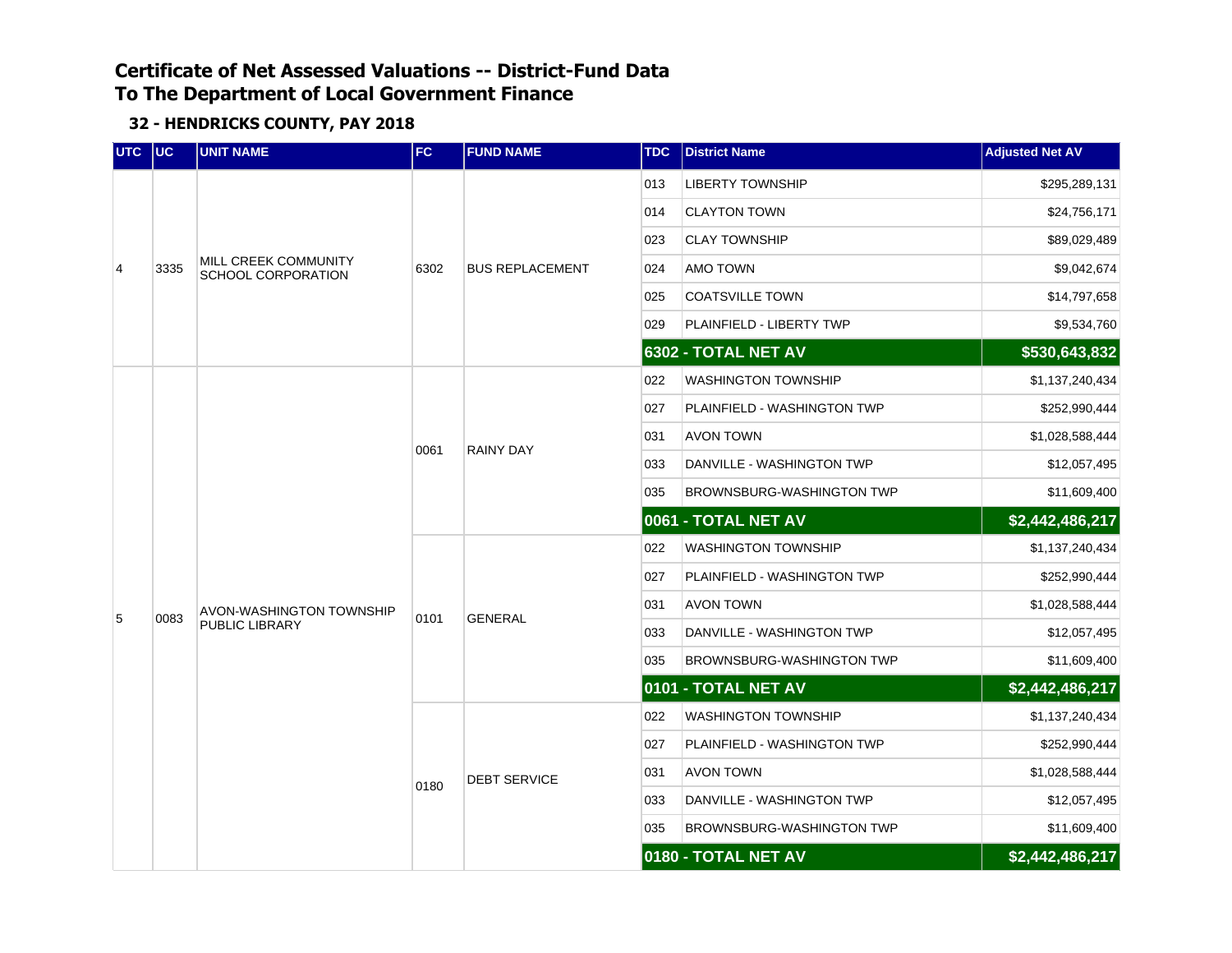| UTC UC |      | <b>UNIT NAME</b>                 | <b>FC</b> | <b>FUND NAME</b>            | <b>TDC</b> | <b>District Name</b>          | <b>Adjusted Net AV</b> |
|--------|------|----------------------------------|-----------|-----------------------------|------------|-------------------------------|------------------------|
|        |      |                                  |           |                             | 001        | <b>BROWN TOWNSHIP</b>         | \$484,010,922          |
|        |      |                                  |           |                             | 015        | <b>LINCOLN TOWNSHIP</b>       | \$392,052,175          |
|        |      |                                  |           | RAINY DAY                   | 016        | <b>BROWNSBURG TOWN</b>        | \$1,095,025,780        |
|        |      |                                  | 0061      |                             | 026        | <b>BROWNSBURG - BROWN TWP</b> | \$197,700,307          |
|        |      |                                  |           |                             | 032        | PITTSBORO - BROWN TWP         | \$1,130,995            |
|        |      |                                  |           |                             |            | 0061 - TOTAL NET AV           | \$2,169,920,179        |
|        |      |                                  |           |                             | 001        | <b>BROWN TOWNSHIP</b>         | \$484,010,922          |
|        |      |                                  |           |                             | 015        | <b>LINCOLN TOWNSHIP</b>       | \$392,052,175          |
|        |      |                                  | 0101      | <b>GENERAL</b>              | 016        | <b>BROWNSBURG TOWN</b>        | \$1,095,025,780        |
|        | 0084 | <b>BROWNSBURG PUBLIC LIBRARY</b> |           |                             | 026        | <b>BROWNSBURG - BROWN TWP</b> | \$197,700,307          |
|        |      |                                  |           |                             | 032        | PITTSBORO - BROWN TWP         | \$1,130,995            |
| 5      |      |                                  |           |                             |            | 0101 - TOTAL NET AV           | \$2,169,920,179        |
|        |      |                                  | 0283      |                             | 001        | <b>BROWN TOWNSHIP</b>         | \$484,010,922          |
|        |      |                                  |           | <b>LEASE RENTAL PAYMENT</b> | 015        | LINCOLN TOWNSHIP              | \$392,052,175          |
|        |      |                                  |           |                             | 016        | <b>BROWNSBURG TOWN</b>        | \$1,095,025,780        |
|        |      |                                  |           |                             | 026        | <b>BROWNSBURG - BROWN TWP</b> | \$197,700,307          |
|        |      |                                  |           |                             | 032        | PITTSBORO - BROWN TWP         | \$1,130,995            |
|        |      |                                  |           |                             |            | 0283 - TOTAL NET AV           | \$2,169,920,179        |
|        |      |                                  |           |                             | 001        | <b>BROWN TOWNSHIP</b>         | \$484,010,922          |
|        |      |                                  |           |                             | 015        | <b>LINCOLN TOWNSHIP</b>       | \$392,052,175          |
|        |      |                                  | 2011      | <b>LIBRARY IMPROVEMENT</b>  | 016        | <b>BROWNSBURG TOWN</b>        | \$1,095,025,780        |
|        |      |                                  |           | <b>RESERVE</b>              | 026        | <b>BROWNSBURG - BROWN TWP</b> | \$197,700,307          |
|        |      |                                  |           |                             | 032        | PITTSBORO - BROWN TWP         | \$1,130,995            |
|        |      |                                  |           |                             |            | 2011 - TOTAL NET AV           | \$2,169,920,179        |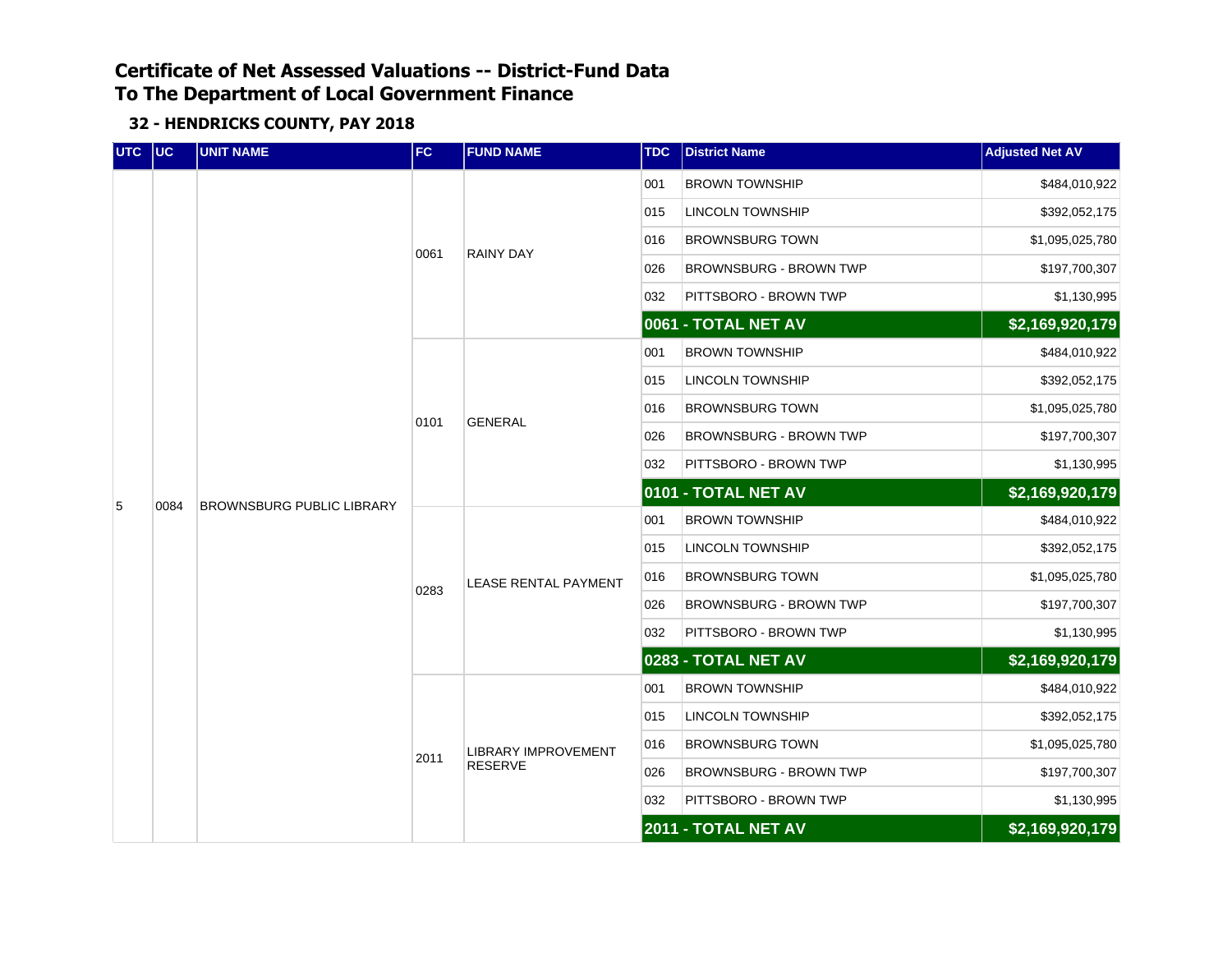| UTC UC |      | <b>UNIT NAME</b>              | FC   | <b>FUND NAME</b>                      | <b>TDC</b> | <b>District Name</b>     | <b>Adjusted Net AV</b> |
|--------|------|-------------------------------|------|---------------------------------------|------------|--------------------------|------------------------|
|        |      |                               |      |                                       | 013        | <b>LIBERTY TOWNSHIP</b>  | \$295,289,131          |
|        |      |                               | 0101 |                                       | 014        | <b>CLAYTON TOWN</b>      | \$24,756,171           |
|        |      | <b>CLAYTON PUBLIC LIBRARY</b> |      | <b>GENERAL</b>                        | 029        | PLAINFIELD - LIBERTY TWP | \$9,534,760            |
|        | 0085 |                               |      |                                       |            | 0101 - TOTAL NET AV      | \$329,580,062          |
|        |      |                               |      |                                       | 013        | <b>LIBERTY TOWNSHIP</b>  | \$295,289,131          |
|        |      |                               | 0281 | <b>LOAN &amp; INTEREST</b>            | 014        | <b>CLAYTON TOWN</b>      | \$24,756,171           |
|        |      |                               |      | <b>PAYMENT</b>                        | 029        | PLAINFIELD - LIBERTY TWP | \$9,534,760            |
|        |      |                               |      |                                       |            | 0281 - TOTAL NET AV      | \$329,580,062          |
|        |      |                               |      |                                       | 023        | <b>CLAY TOWNSHIP</b>     | \$89,029,489           |
|        |      |                               | 0101 | <b>GENERAL</b>                        | 024        | AMO TOWN                 | \$9,042,674            |
|        | 0086 |                               |      |                                       | 025        | <b>COATSVILLE TOWN</b>   | \$14,797,658           |
|        |      | COATESVILLE-CLAY TOWNSHIP     |      |                                       |            | 0101 - TOTAL NET AV      | \$112,869,821          |
| 5      |      | PUBLIC LIBRARY                | 0180 | <b>DEBT SERVICE</b>                   | 023        | <b>CLAY TOWNSHIP</b>     | \$89,029,489           |
|        |      |                               |      |                                       | 024        | AMO TOWN                 | \$9,042,674            |
|        |      |                               |      |                                       | 025        | <b>COATSVILLE TOWN</b>   | \$14,797,658           |
|        |      |                               |      |                                       |            | 0180 - TOTAL NET AV      | \$112,869,821          |
|        |      |                               |      |                                       | 002        | <b>CENTER TOWNSHIP</b>   | \$227,891,533          |
|        |      |                               | 0101 | <b>GENERAL</b>                        | 003        | <b>DANVILLE TOWN</b>     | \$396,582,345          |
|        |      |                               |      |                                       |            | 0101 - TOTAL NET AV      | \$624,473,878          |
|        |      |                               |      |                                       | 002        | <b>CENTER TOWNSHIP</b>   | \$227,891,533          |
|        | 0087 | DANVILLE PUBLIC LIBRARY       | 0180 | <b>DEBT SERVICE</b>                   | 003        | DANVILLE TOWN            | \$396,582,345          |
|        |      |                               |      |                                       |            | 0180 - TOTAL NET AV      | \$624,473,878          |
|        |      |                               |      |                                       | 002        | <b>CENTER TOWNSHIP</b>   | \$227,891,533          |
|        |      |                               | 2011 | LIBRARY IMPROVEMENT<br><b>RESERVE</b> | 003        | DANVILLE TOWN            | \$396,582,345          |
|        |      |                               |      |                                       |            | 2011 - TOTAL NET AV      | \$624,473,878          |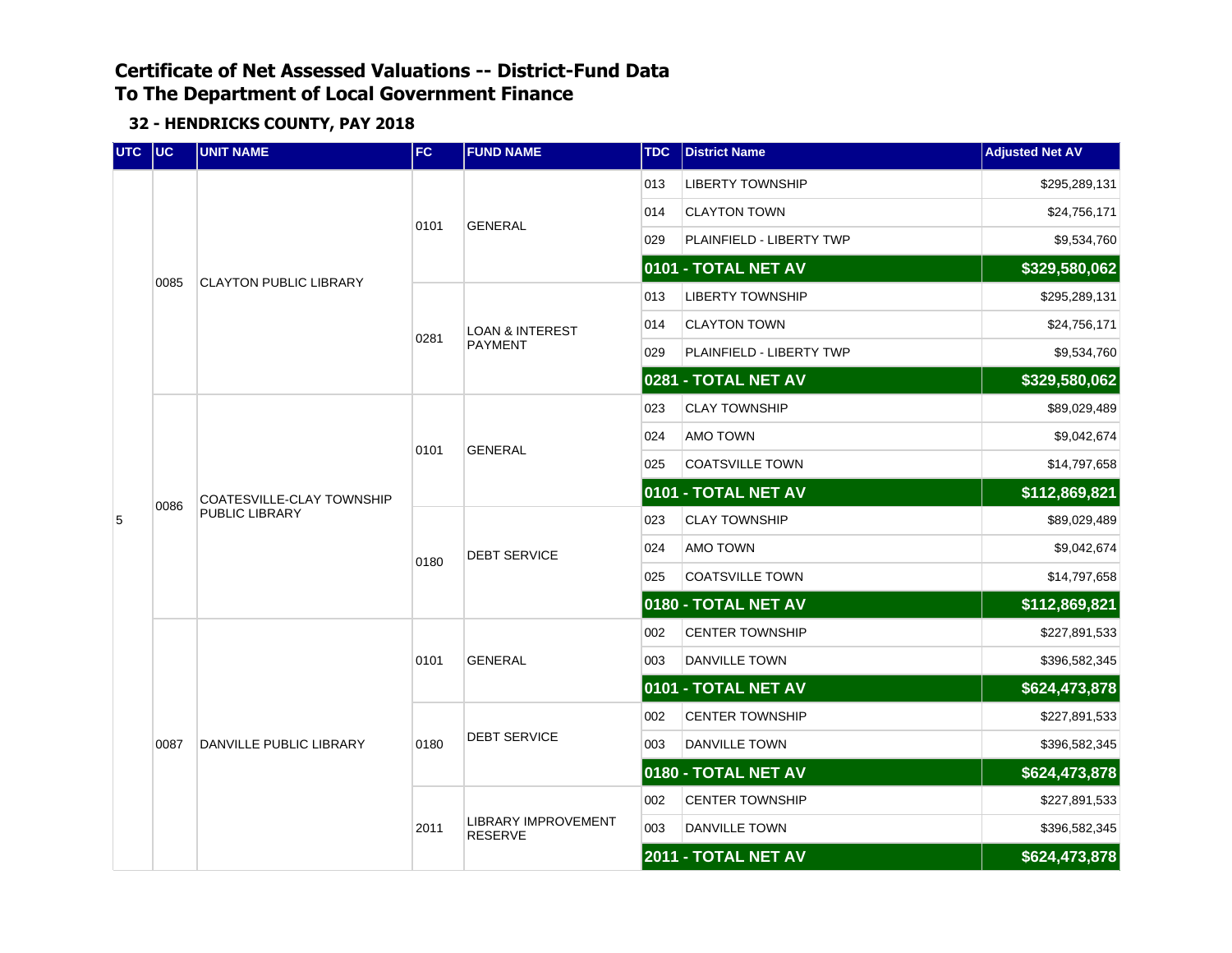| UTC UC |      | <b>UNIT NAME</b>                                       | FC.  | <b>FUND NAME</b>                             | <b>TDC</b> | <b>District Name</b>       | <b>Adjusted Net AV</b> |
|--------|------|--------------------------------------------------------|------|----------------------------------------------|------------|----------------------------|------------------------|
|        |      |                                                        |      |                                              | 011        | <b>GUILFORD TOWNSHIP</b>   | \$259,306,822          |
|        |      |                                                        | 0061 | <b>RAINY DAY</b>                             | 012        | PLAINFIELD TOWN            | \$1,862,663,002        |
|        |      |                                                        |      |                                              |            | 0061 - TOTAL NET AV        | \$2,121,969,824        |
|        |      |                                                        |      |                                              | 011        | <b>GUILFORD TOWNSHIP</b>   | \$259,306,822          |
|        |      |                                                        | 0101 | <b>GENERAL</b>                               | 012        | <b>PLAINFIELD TOWN</b>     | \$1,862,663,002        |
| 5      | 0088 | <b>PLAINFIELD - GUILFORD TWP</b>                       |      |                                              |            | 0101 - TOTAL NET AV        | \$2,121,969,824        |
|        |      | PUBLIC LIBRARY                                         |      |                                              | 011        | <b>GUILFORD TOWNSHIP</b>   | \$259,306,822          |
|        |      |                                                        | 0180 | <b>DEBT SERVICE</b>                          | 012        | PLAINFIELD TOWN            | \$1,862,663,002        |
|        |      |                                                        |      |                                              |            | 0180 - TOTAL NET AV        | \$2,121,969,824        |
|        |      |                                                        |      |                                              | 011        | <b>GUILFORD TOWNSHIP</b>   | \$259,306,822          |
|        |      |                                                        | 2011 | <b>LIBRARY IMPROVEMENT</b><br><b>RESERVE</b> | 012        | PLAINFIELD TOWN            | \$1,862,663,002        |
|        |      |                                                        |      |                                              |            | <b>2011 - TOTAL NET AV</b> | \$2,121,969,824        |
|        |      |                                                        |      |                                              | 001        | <b>BROWN TOWNSHIP</b>      | \$484,010,922          |
|        |      |                                                        |      |                                              | 002        | <b>CENTER TOWNSHIP</b>     | \$227,891,533          |
|        |      |                                                        |      |                                              | 003        | <b>DANVILLE TOWN</b>       | \$396,582,345          |
|        |      |                                                        |      |                                              | 007        | <b>EEL RIVER TOWNSHIP</b>  | \$111,607,672          |
|        |      |                                                        |      |                                              | 008        | <b>NORTH SALEM TOWN</b>    | \$12,617,856           |
|        |      |                                                        |      |                                              | 009        | <b>FRANKLIN TOWNSHIP</b>   | \$78,766,649           |
| 6      | 1093 | <b>HENDRICKS COUNTY SOLID</b><br><b>WASTE DISTRICT</b> | 6421 | <b>DISTRICT SOLID WASTE</b><br>MANAGEMENT    | 010        | <b>STILESVILLE TOWN</b>    | \$9,427,300            |
|        |      |                                                        |      |                                              | 011        | <b>GUILFORD TOWNSHIP</b>   | \$259,306,822          |
|        |      |                                                        |      |                                              | 012        | PLAINFIELD TOWN            | \$1,862,663,002        |
|        |      |                                                        |      |                                              | 013        | <b>LIBERTY TOWNSHIP</b>    | \$295,289,131          |
|        |      |                                                        |      |                                              | 014        | <b>CLAYTON TOWN</b>        | \$24,756,171           |
|        |      |                                                        |      |                                              | 015        | <b>LINCOLN TOWNSHIP</b>    | \$392,052,175          |
|        |      |                                                        |      |                                              | 016        | <b>BROWNSBURG TOWN</b>     | \$1,095,025,780        |